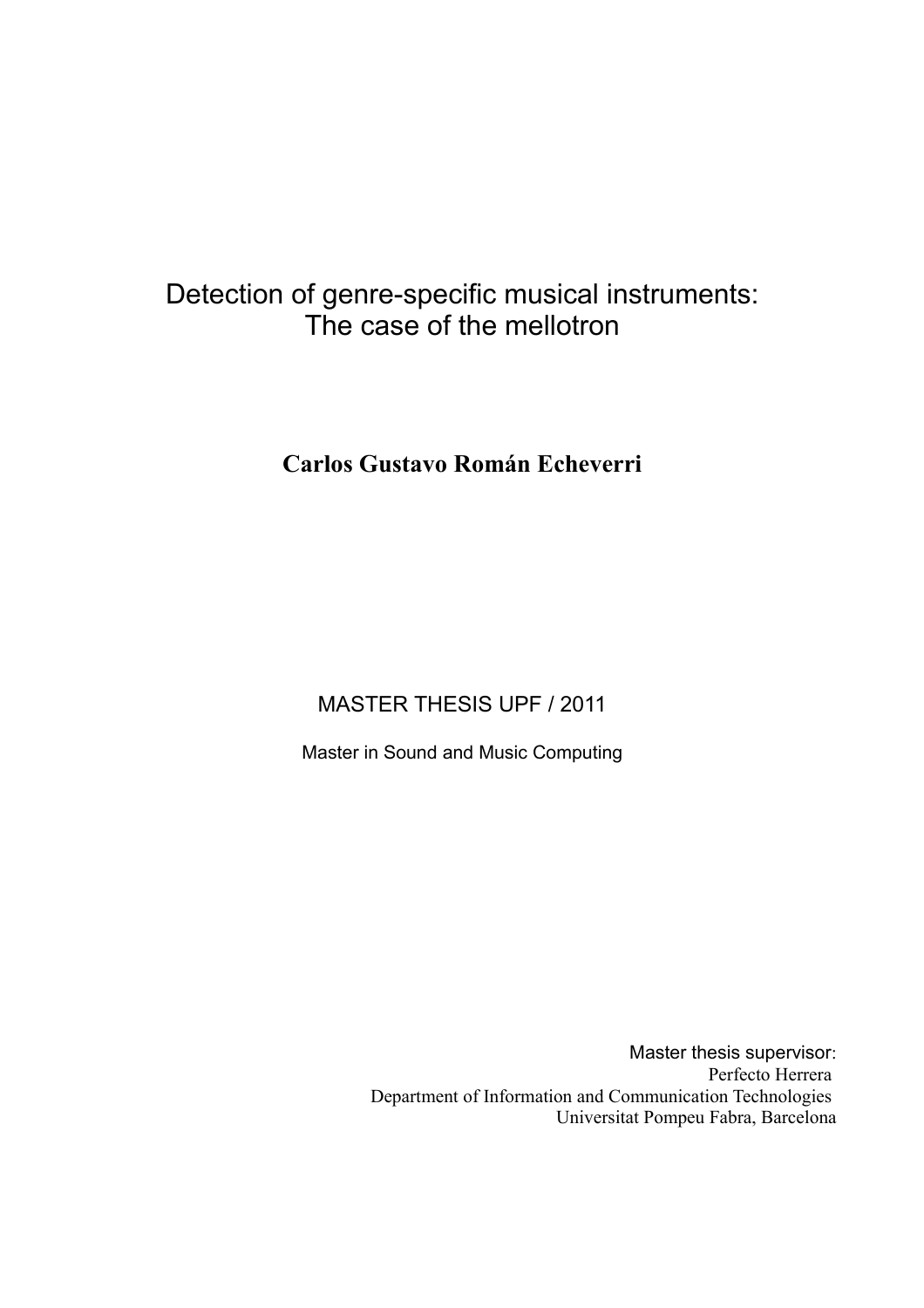## **Contents**

| 2.6Techniques.                                                                           |     |
|------------------------------------------------------------------------------------------|-----|
| 2.7 Proposed approach for detecting musical instruments in polyphonic audio11            |     |
|                                                                                          |     |
|                                                                                          |     |
|                                                                                          |     |
|                                                                                          |     |
|                                                                                          |     |
|                                                                                          |     |
|                                                                                          |     |
|                                                                                          |     |
| 4.1 Initial experiment. Nimrod: Comparing classical music pieces with their versions for |     |
|                                                                                          | .22 |
|                                                                                          |     |
|                                                                                          |     |
|                                                                                          |     |
|                                                                                          |     |
|                                                                                          |     |
| 4.2.2Procedure                                                                           | .26 |
| 4.2.3 Julia Dream: Comparing flute and mellotron flute samples in polyphonic music       |     |
|                                                                                          |     |
| 4.2.4Watcher of the Skies: Comparing strings and mellotron strings samples in            |     |
| polyphonic music.                                                                        | 29  |
| 4.2.5 Exit Music: Comparing choir and mellotron choir samples in polyphonic music        |     |
|                                                                                          |     |
|                                                                                          |     |
|                                                                                          |     |
| 4.3.2Space Oddity: comparing mellotron sounds with rock/pop and electronic music         |     |
|                                                                                          | .36 |
| 4.3.3 Epitaph: comparing mellotron samples with specific instruments and generic         |     |
|                                                                                          |     |
|                                                                                          |     |
|                                                                                          |     |
|                                                                                          |     |
|                                                                                          |     |
|                                                                                          |     |
|                                                                                          |     |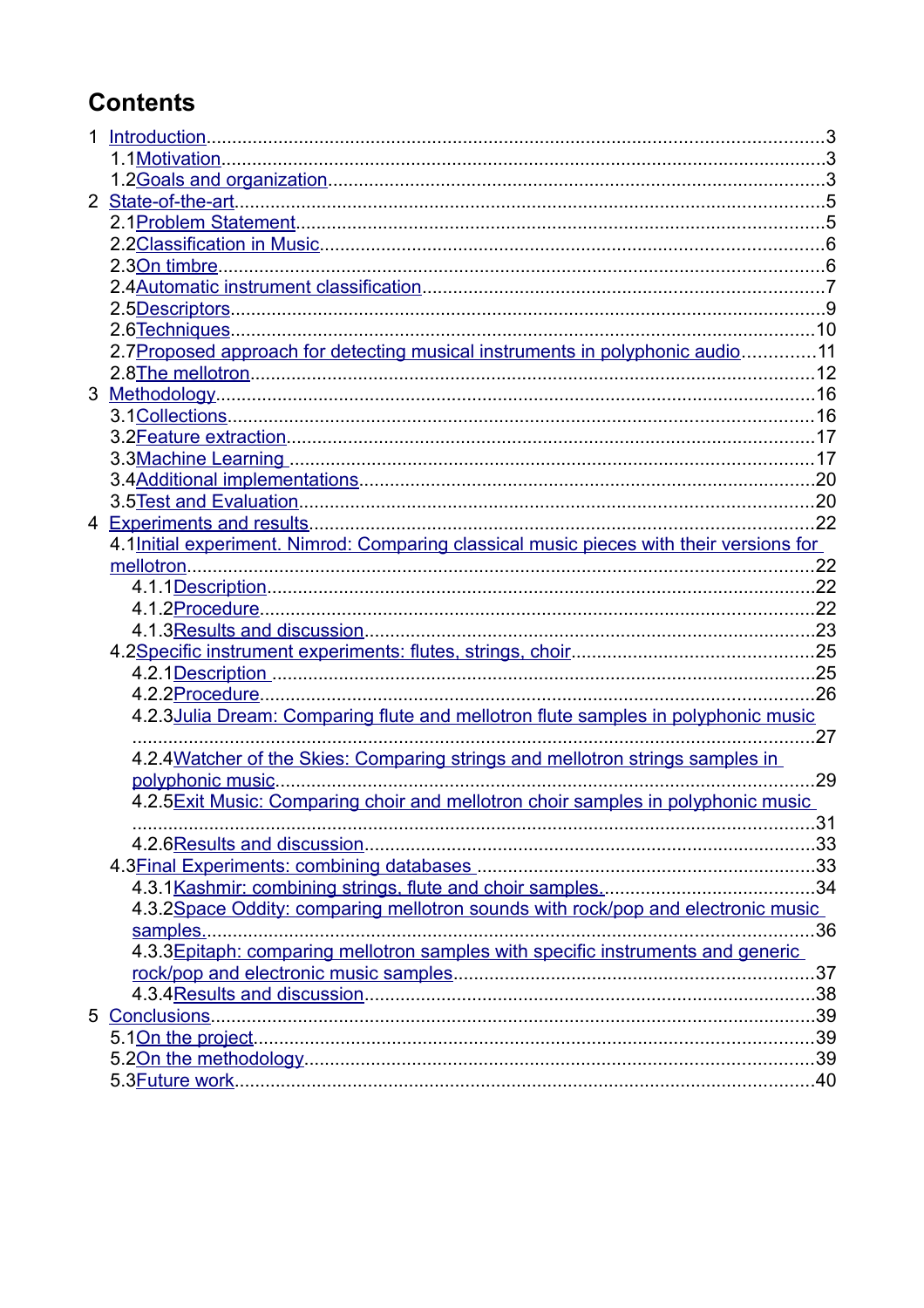# <span id="page-2-2"></span>**1 Introduction**

## <span id="page-2-1"></span>*1.1 Motivation and goals*

This document addresses the problem of detection of musical instruments in polyphonic audio, exemplifying this specific task by analyzing the mellotron, a vintage sampler used in popular music. In current Music Computing scenarios it is common to find research about automatically describing, classifying and labeling pieces of music. One of the most interesting features that can be analyzed in this topic is precisely that of musical instruments. Instrumentation in music is a very important field of description, which leads to a larger discussion involving, amongst others, the way we perceive sound. This provides an interesting way to approach and comprehend music, not only as some form of data in the information age, but as one of the essential milestones on which cultures and societies are built and developed.

General goals intended to be achieved in this project involve making a comprehensive state-of-the-art review, familiarizing with several renown methods and techniques, establish a well-defined methodology, designing and running several experiments that, from different perspectives, could eventually lead to a general understanding of the problem.

This project took advantage of research currently conducted in the Music Technology Group at Universitat Pompeu Fabra. Primarily, the basic methodology for the project was taken from the work of Ferdinand Fuhrmann, as supervised by Perfecto Herrera. Part of this project was selected and presented in the *Reading Mediated Minds: Empathy with Persons and Characters in Media and Art Works* Summer School organized by the CCCT (Center for Creation, Content and Technology) at the Amsterdam University College in July 2011, which goes to show the potential of the topic not only for the specific Music Information Retrieval field, but also for other different and broader scientific areas as diverse as cognitive sciences or computational musicology, proving how vast, pertinent and relevant the topic is and the many possibilities for researching in several areas of knowledge nowadays.

## <span id="page-2-0"></span>*1.2 Organization*

The first section is dedicated to the problem statement and current state-of-the-art. Here, the specific field of Music Information Retrieval is addressed, including: the importance of classification; the historical issue of timbre in music; the importance and possible applications of automatic musical instrument search, retrieval and classification; the way low-level audio description can be accomplished; reviewing some previously research and techniques used for accomplishing the task; describing the proposed approach to instrument detection in polyphonic audio; and finally, a comprehensive technical description of the instrument selected, along with some of its more relevant features.

The second section refers to the methodology. Here, specific aspects of the method selected are explained in detail, including details on the music collections used, the feature extraction process, the feature selection methods, specific machine learning techniques employed and its characteristics, the testing and evaluation methodologies chosen and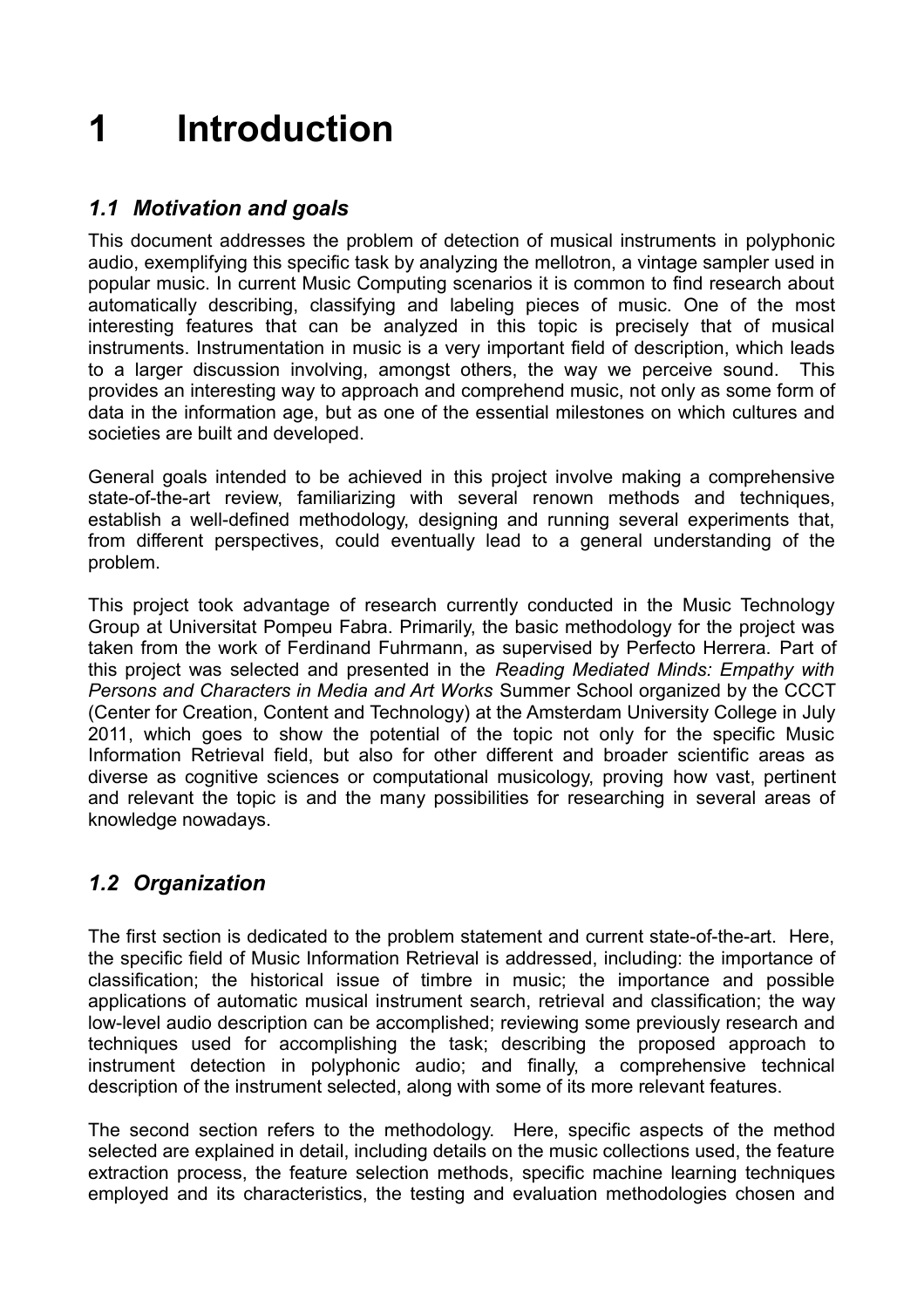some additional features implemented for accomplishing the different tasks.

The third section refers to the experiments and results, which are grouped according to the main goals being pursued. Specific characteristics for every experiment are explained, and their outcome is shown and analyzed. The final section summarizes the main outcome from the experiments. General insights on the project and its methodology are presented. Some future perspectives for this and similar projects are commented.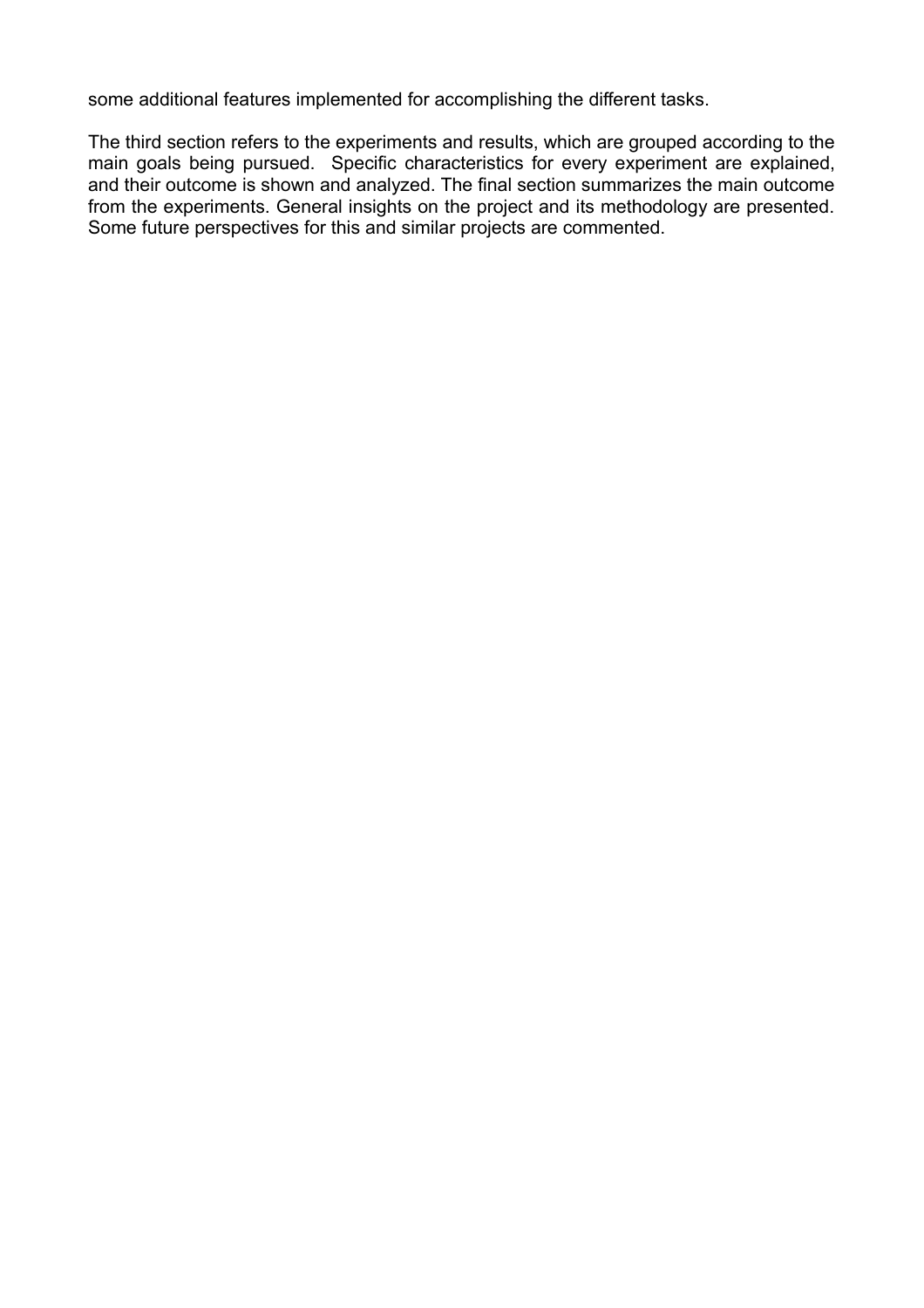## <span id="page-4-1"></span>**2 State-of-the-art**

### <span id="page-4-0"></span>*2.1 Problem Statement*

 The 20th Century started and ended with two major changes that would radically transform the way music is conceived, created, distributed and consumed in many different levels, affecting at the same time different social, cultural, artistic and scientific fields: firstly, the creation, development and expansion of technologies for sound recording at the dawn of the last century; secondly, the appearance of computers, the subsequent digital revolution and the emergence of information societies at the dusk of the century. Nowadays, access to music somehow is always mediated by technologies. Technology has always played a crucial role in the process of conjugating the dualism of physical energy in the real world with the inner mental representations. A musical reality could be defined as the outcome of a "corporeal immersion in sound energy" (Leman, 2008: 4). But in order to approach the plethora of complex phenomena that emerge from this musical experience, descriptions constitute an immediate means to accomplish a rational understanding of them. Descriptions provide a signification within a specific cultural context, having into account that the experience of music is a subjective one, and that the matters to be described are not always directly observable. The field of musicology has historically addressed this problem of interpreting music through a linguistic-based description, which is a way to encode the musical experience by means of symbolic communication. Leman (2008) refers to this processes as musical signification practices. This practices, employ verbal descriptions as a way to get people in contact with different possible meanings that can be extracted from music. In current musicological trends, it has been proposed to broaden the traditional historical or theoretical approaches to music analysis in order to include cognitive and computational models (Louhivuori, 1997). The development of audio technologies have also provided a new tool for the analysis and comprehension of music. Composer Béla Bartók was for instance one of the first in realizing the potential of recording technologies at the beginning of the 20th century for the analysis and research of popular folkloric music, addressing the objectivity of recorded musical material when describing accurately subtle musical details and features (Bartók, 1979). Current systematic musicology takes advantage of the computational models, computing techniques and databases for the rational study of music from disciplinary perspectives as diverse as psychoacoustics, digital sound processing or ethnomusicology (Leman & Schneider, 1997).

Furthermore, nowadays musical culture is almost completely dependent on technological infrastructures, specially regarding the production, creation and distribution of music. Music is available in unceasingly growing amounts and the expanding world-wide networks provide access to it. This represents a new opportunity not only for employing media technology as a platform to physically access music, but also as a tool for the description (or automatic description) of music. In the last few years, the field of Music Information Retrieval (MIR) has dealt with the issue of categorizing, processing, classifying and labeling music files in large databases, keeping into account the ever-increasing amount of data and the pluralist and multicultural nature of the music material. But these collections represent much more than 'browsable' data: they constitute indeed the "musical 'memory' of the world" (Kranenburg et al, 2010: 18). One way to look at MIR is as one of the main mass technologies who are addressing the problem of the gap between the physical world of sound and the perceptual realm of sense (Polotti and Rocchesso, 2008).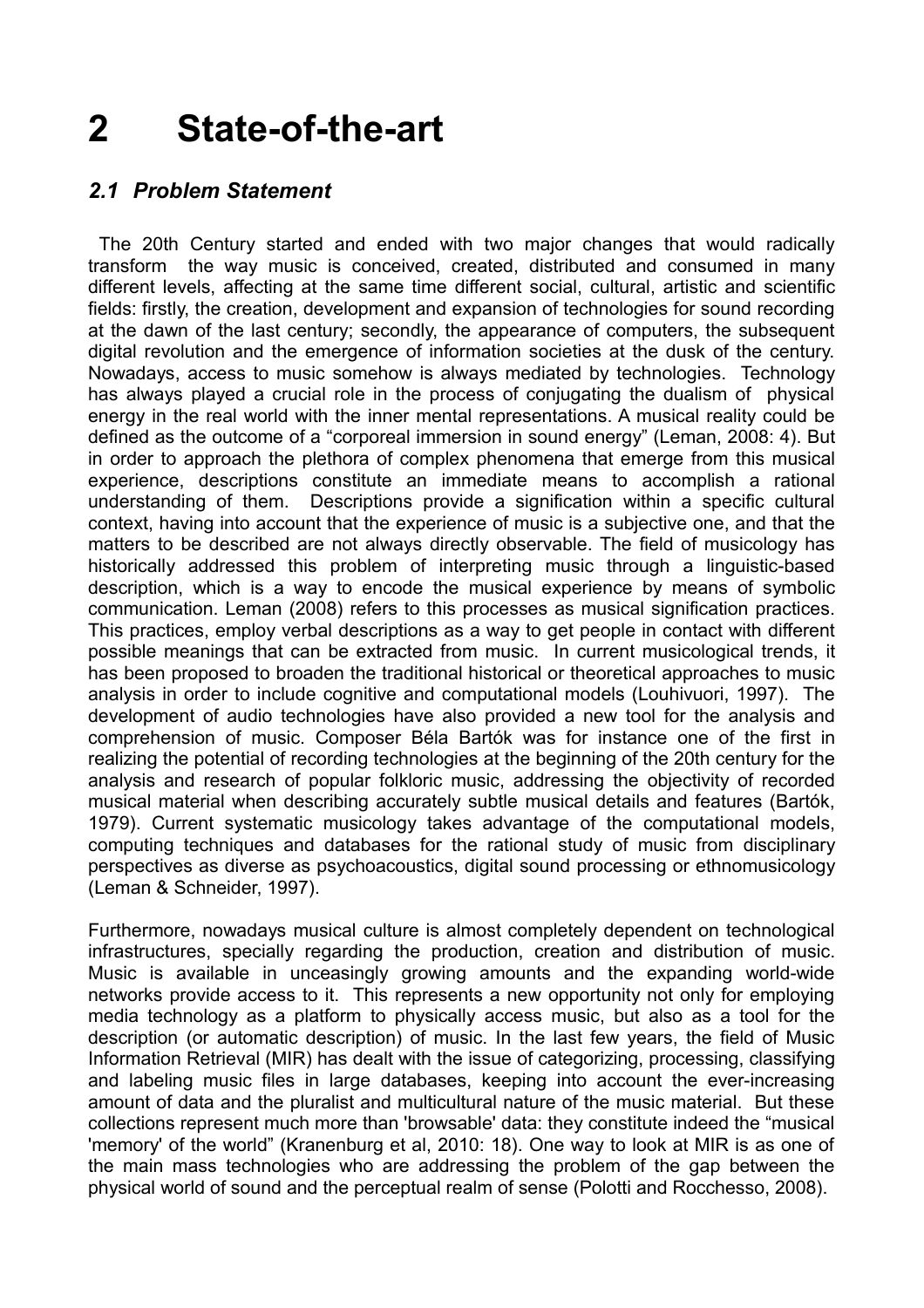Content-based access to music is then a very active field of research, and in this way, these huge collections of digital music belonging to any historical period or geographic location could be eventually accessible and available to anyone, from musicians, historians, musicologists, scholars, scientists to members of the general public. This implies however the necessity of reconsidering or perhaps creating new models for analyzing and organizing music and developing different techniques to accomplish that goal, sometimes trying approaches other than those implemented by the Western musical tradition. This also could mean a new starting point to accomplish a rational understanding of music (Leman & Schneider, 1997).

## <span id="page-5-1"></span>*2.2 Classification in Music*

 One of the ways of creating and consolidating a body of knowledge in any field starts by means of classification. Classifications in music can be seen as abstractions about the social function of musical aspects for a specific culture in a specific period of time, and thus can only be understood within that specific context. One of the most relevant features in audio content description is precisely classification according to different criteria (Herrera et al, 2002). This classification systems can relate to specific sound and musical features, or to more abstract and culturally subjective semantic descriptions. Dealing with large databases implies then the development of classification systems, that can correspond to traditional and cultural schemes previously implemented, or correspond to new proposals for taxonomies by reviewing the classes and categories in music that have been spread culturally throughout the years by different media. Precisely, the classification of musical instruments has been a constant in the development and consolidation of several musical cultures through history, as shown by the fact that it has been implemented in one of the oldest known classification devices in history, the *mandala* (Kartomi, 1990). In the current MIR context then, the main goal for this classification task would be to find how specific encodings of physical energy could be related to higher-level descriptions, in this case, musical instruments (Leman, 2008). Although many of these historical models rely on social, cultural or religious foundations, from the perceptual point of view, a musical instrument is intrinsically related to the timbre sensation it produces.

### <span id="page-5-0"></span>*2.3 On timbre*

 The difficulty of defining timbre from a strictly scientific and objective point view has been pointed out several times (e.g. Sethares, 1999, O'Callaghan 2007). Historically, Herman von Helmholtz and Carl Seashore were some of the first of relating perceptual attributes of the sound to specific physical properties at the end of the  $19<sup>th</sup>$  century (Ferrer, 2009). Some current standardized definitions have proven to be incomplete, either by trying to define timbre by what it is not, or by oversimplifying the concept until the point of misrepresentation. Example of these are the notion of timbre as the quality that allows to distinguish between two sounds with the same pitch and loudness (as in the American National Standards Institute definition) or simplifications such as timbre being defined exclusively by the spectrum envelope or a set of overtones. Indeed, timbre as an audible difference can be metaphorically exemplified by a visual counterpart as the look of a face (O'Callaghan, 2007), where a certain set of characteristics for audible features are arranged in a specific way that allows them to be identifiable as a unit, that is, the face of a specific sound. These characteristics depend not only on the object itself as an independent source of sound but on the medium where the acoustic event takes place. This combination of source and medium shows the importance of analyzing every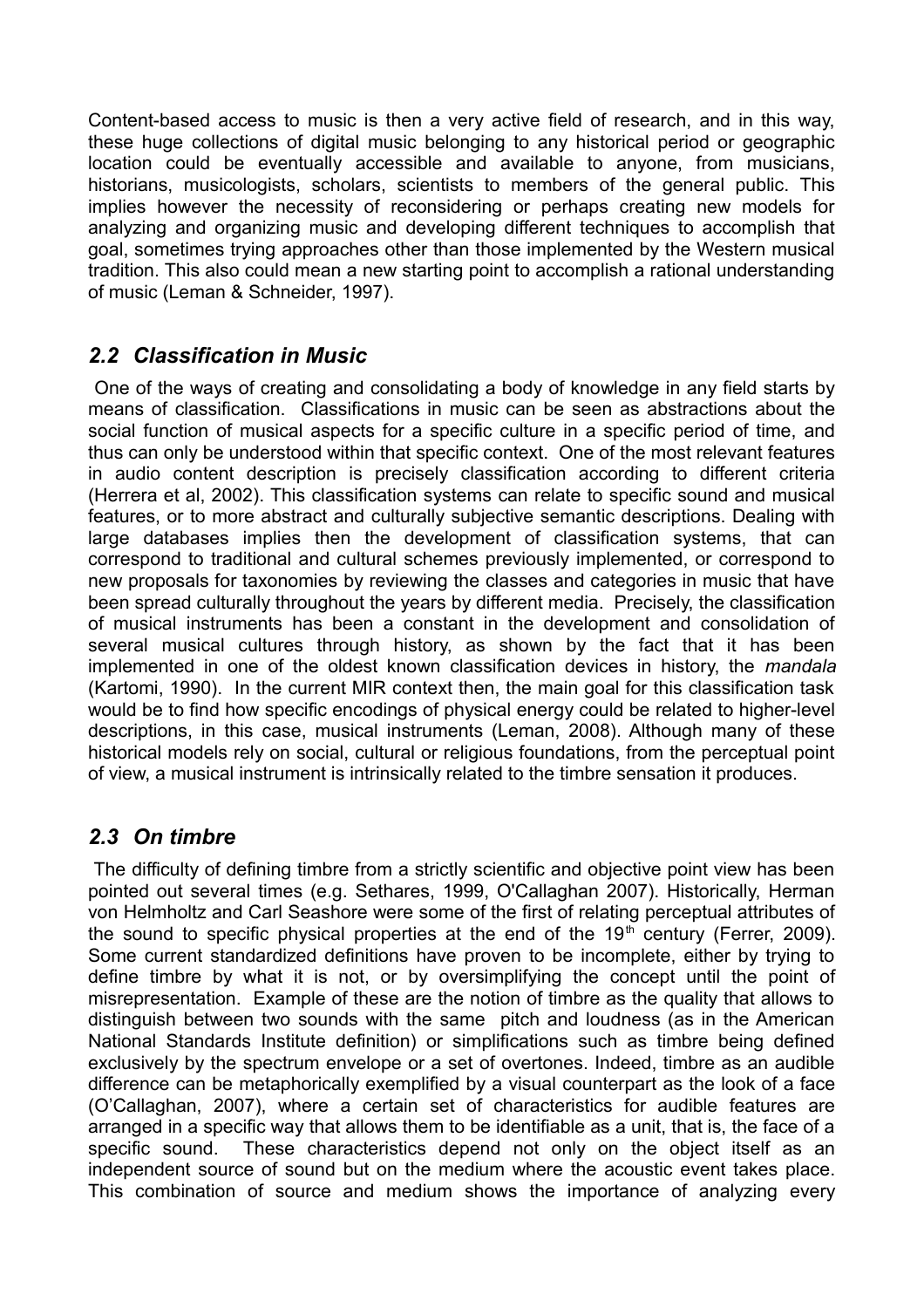instrument within a specific context.

 Describing timbre from a perceptual point of view, usually implies bringing synaesthetic semantic descriptors, i.e. properties and attributes that are often associated with senses other than hearing such as visual features (colourful, colourless) or tactile characteristics (dullness, sharpness) to the way a specific sound is characterized. This way of relating visual sensations and concepts to auditory perception is not exclusive of timbral perception (for instance, in pitch perceptual description visual features such as 'height' or 'chroma' are also employed). However, there is not a single and direct connection or association between physical and acoustic measurable features and specific related timbres, which means that in order to describe timbre accurately, a multiple approach addressing features that go beyond the physical attributes of sound waves must be achieved. Timbre thus cannot be placed into a one-dimensional unit within a single classification method, where all possible timbres could be scaled and ordered. Instead, the most adequate approach to timbre description is multidimensional scaling based on similarity tests, for trying to find computational models that represent the way human perception operates (Sethares, 1999). However, timbre as a perceptual feature is basically a human sensation, thus a machine does not have so far a method to describe it or categorize it the same way humans do. In music, every phenomenon related to timbre is directly linked to the instrument producing the sound: timbre is determined by the physical properties of the instrument as well as the range of possibilities of producing sounds with a musical purpose. The timbre of a specific musical instrument is perceived as remaining constant across any change in frequency or loudness.

 Timbre perception is crucial when identifying a source, recognizing an object and naming it. In the MIR context, the human timbral perception can be translated to the recognition of a specific musical instrument when searching and analyzing audio files in large databases. Timbre description and analysis actually depends on perceptual features which could be extracted and computed from audio recordings by means of signal processing, and are not available or explicit in other representation forms, such as the score. In that way, this approach to music information retrieval -based on the sound features of the instrument instead of other melodic, harmonic or rhythmical models- could be used to create automatic classification techniques.

## <span id="page-6-0"></span>*2.4 Automatic instrument classification*

 The automatic description of a piece of music by finding a particular musical instrument or group of instruments, involves analyzing the direct source of the physical sound, and the way it is categorized or grouped linguistically. When creating a computational model for identifying and classifying musical instruments, the equivalent human performance should also be taken into account. Some studies show that even subjects with musical training rarely show a positive recognition greater than 90%, depending in the number of categories used, and in the most difficult cases the value of identification goes down to a 40% (Herrera et al, 2006). For instance, families of instruments are more easily identifiable than singular instruments. It is also common to confuse an instrument with another one having a very similar timbre. Subjects can improve their discrimination performance by listening and training by comparison pairs of instruments, or by listening to instruments within a broader context, instead of isolated or sustained musical notes (Herrera et al, 2006).

 There are several general classification schemes that must be taken into account beforehand in order to optimize the automatic classifier. For instance, a very basic distinction that could be relevant for creating a computational model is that of differencing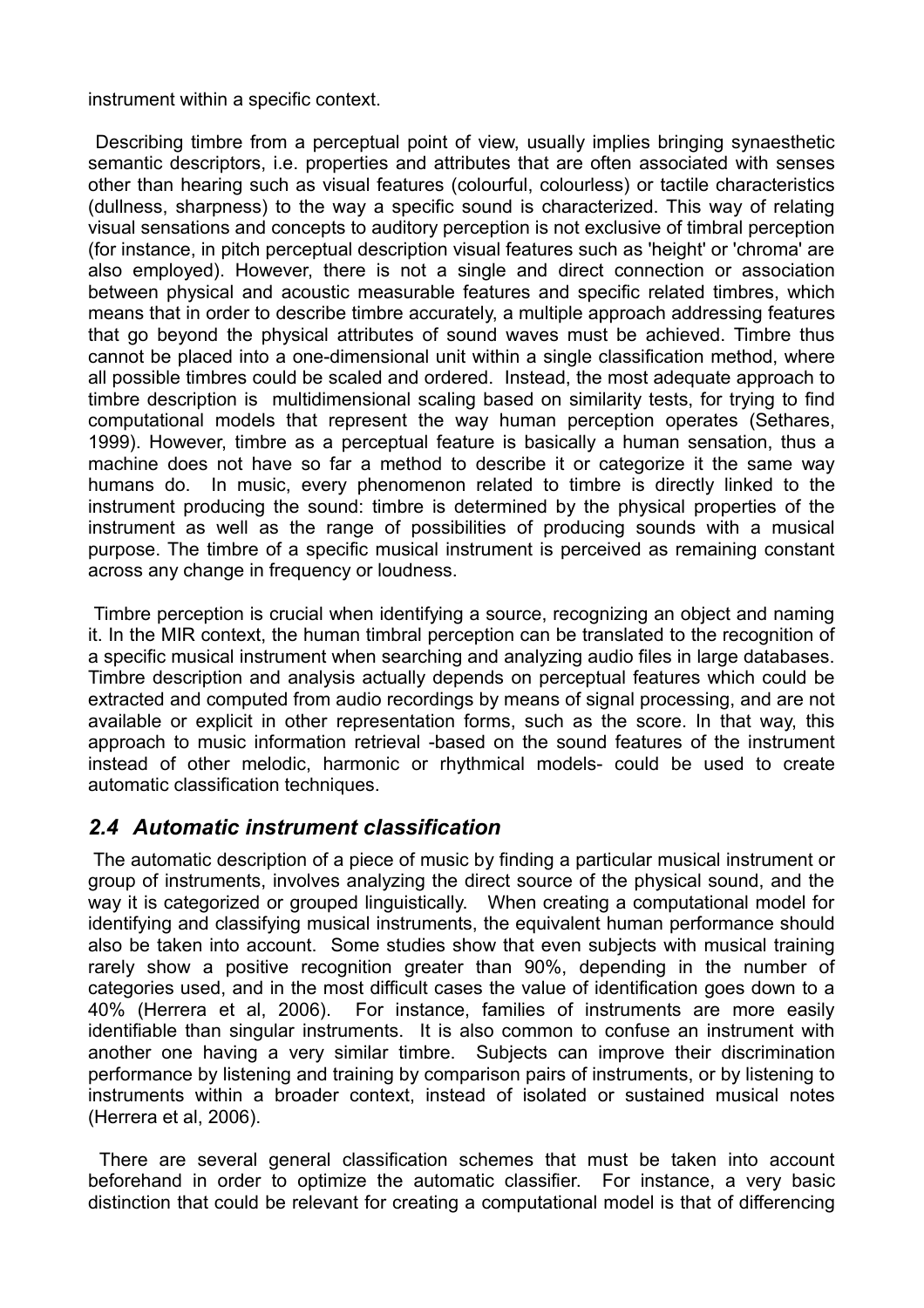between pitched (instrument that can play a relatively wide range of frequencies or notes) and non-pitched instruments (basically, what we refer to as percussive instruments). In pitched musical instruments, for example, sometimes the overtones define some timbral sensations and serve as cues for identification. In non-pitched musical instruments -as it is the case of some percussive instruments-, features such as attack and decay time are more relevant to help discriminate and classify the sounds (Fuhrmann, Haro, Herrera, 2009).

 The main goal would be then to determine specific musical instrumentation in audio recordings based on facets related to the timbral sensation. It could be of some interest for several fields (musicology, psychoacoustics, commercial applications, etc) to retrieve and automatically classify pieces of music which make use of a certain musical instrument from a large database, regardless of the musical style, genre, time period or geographic location, or without taking into account any additional metadata. Some applications and motivations for using computational models for the automatic labeling and classification of musical instruments are:

- Finding the acoustic features that make the sound of an instrument identifiable or remarkable within a specific musical context. Thus, timbre can be used as an acoustic fingerprint (keeping in mind all possible range of sounds that a singular instrument can accomplish).
- Genre classifier. Culturally, there are instruments associated to a particular musical genre or style. Different research on genre classification usually employ global timbre description as one of the main relevant attributes. However, individual instruments are rarely taken into account in this task. Developing an instrument classifier could substantially improve a genre-classification performance.
- Geographical classifier. There are musical instruments associated to specific regions on the planet, so specific pieces of music are related to their geographic location. Gómez, Haro and Herrera (2009) showed how by including timbre features, performance in classifying geographically pieces of music is increased, helping complement other musical features such as tonal profiles.
- Historical classifier. In a similar way, musical instruments can be associated to specific historical periods. In both academic and popular music, the specific time of invention and development of an instrument determine its use in a well-defined temporal lapse. It could also be important to study the appearance of a specific instrument through time, finding the relative recurrence or historical usage.
- Musical ensembles classifier. Combination of timbres could be addressed through the detection of a closed set of instruments leading to ensemble classification, that could also be helpful in classifying music according to existent defined forms.
- Perceptually, instruments and their timbres are relevant to informativeness in audition. The presence of a single instrument or combination of instruments could define the overall texture or atmosphere in a piece of music. Similarly, the inclusion of an instrument in a specific section of the piece could create a contrast or distinctiveness that could be useful to analyze.

 Several of this applications could be combined to achieve different classification systems. E.g. developing a *virginals* classifier could also help classifying music containing it by genre (classical, renaissance, early baroque), by historical period (16<sup>th</sup> -17<sup>th</sup> century), by geographic area (northern Europe, Italy); or a *conga* classifier could help classifying music belonging to the *latin* genre (and subgenres such as salsa, merengue, reggaeton) from specific countries (Cuba, Puerto Rico, Dominican Republic) and so on. All of this requires a musicological/organological approach, getting to know the history, development and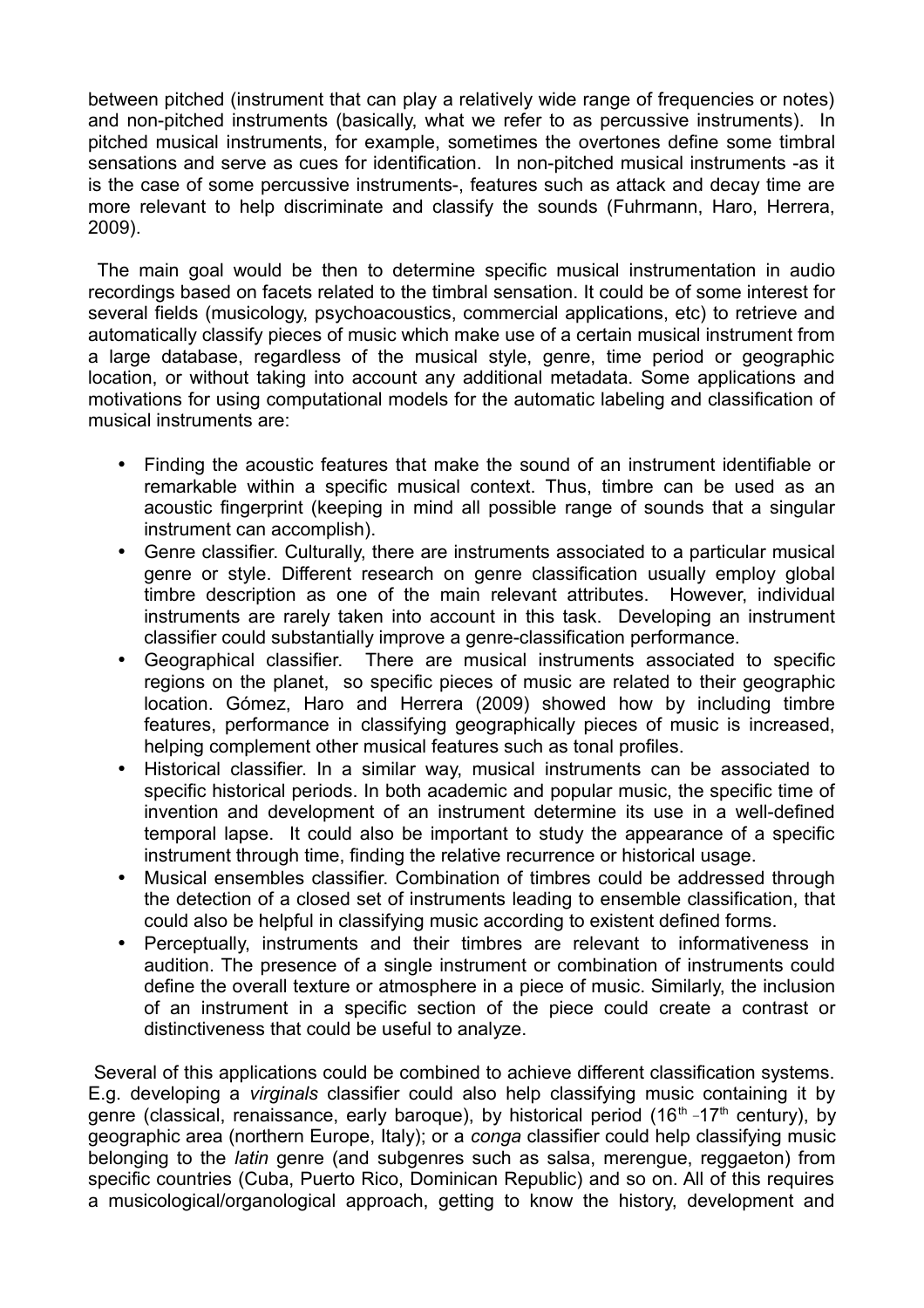context of the instrument and its more important physical characteristics.

## <span id="page-8-0"></span>*2.5 Descriptors*

 Now we refer to probably one of the most important tools when trying to connect abstract digital information in audio files with well-defined semantic concepts related to human perception. Several temporal and spectral features are decoded by humans from the cochlea to the primary auditory cortex in order to discriminate the sound source, which is subsequently labeled in higher auditory centers (Herrera et al, 2006). By computational means, some of these features -also called descriptors- can be extracted, quantified and coded from raw audio signals. These descriptors can be obtained from the time-domain signal, or from its spectrum in the frequency domain. It is extremely important to know the most relevant acoustic and perceptual features, not only of the musical instrument itself, but of the descriptors associated with a particular sound as well. Ideally, finding the most appropriate descriptors that help associate a different set of sounds coming from the same musical instrument. It could be the case that some descriptors are not relevant to the study and analysis of a specific instrument, and furthermore, its computational results could be misleading for the classification issue. By selecting a small set of pertinent descriptors, redundancy is avoided, computational time is decreased and ideally performance in detection should be more accurate. As it is difficult to know beforehand what are the descriptors that describe more accurately a specific musical instrument, some feature selection techniques must be applied (which will be explained in more detail in the Methodology section). As the amount of descriptors used in several state-of-the-art techniques for audio processing is too vast we present some of these features that could be eventually used as a starting point when describing the timbre of a sound, several more are well documented and standardized -for instance see (Peeters, 2004) for further reference-. The following descriptors are intended to serve as an overview (in section 4 *Experiments and results*, specific descriptors that prove to be relevant for this project are also commented)

• Energy descriptors. Although not intrinsically related to timbre, the description of power in a signal could be used in combination with other descriptors for specific instrument identification if required. Among these kind of descriptors, calculating the root mean square or RMS (related perceptually to the loudness of the sound) is commonly implemented. It can be calculated as follows (Serrà, 2007):

$$
RMS = \sqrt{\frac{f_s}{n_2 - n_1} \sum [x(n)]^2}
$$
 (2.1)

**Where**  $f_s$  corresponds to the sampling rate,  $x(n)$  is the sampled signal and  $n_2 - n_1$  is the window length.

- Time descriptors. Obtained from the time-domain signal. Some of them are:
	- Log-attack time: defined as the logarithmic difference between the stop-attack time (80%-90% of the maximum RMS value) and the start-attack time (20% of the maximum RMS value). It can be used for discriminating percussiveness in sounds.
	- Temporal centroid: defined as the time averaged over the energy (RMS) envelop. Related to decay time, i.e. capability of the instrument of playing sustained notes. Useful for distinguishing percussive sounds.
	- Zero-Crossing Rate: Averaged amount of times the signal crosses the horizontal zero axis. This descriptor is related to noisiness (the higher the value, the noisier the signal is).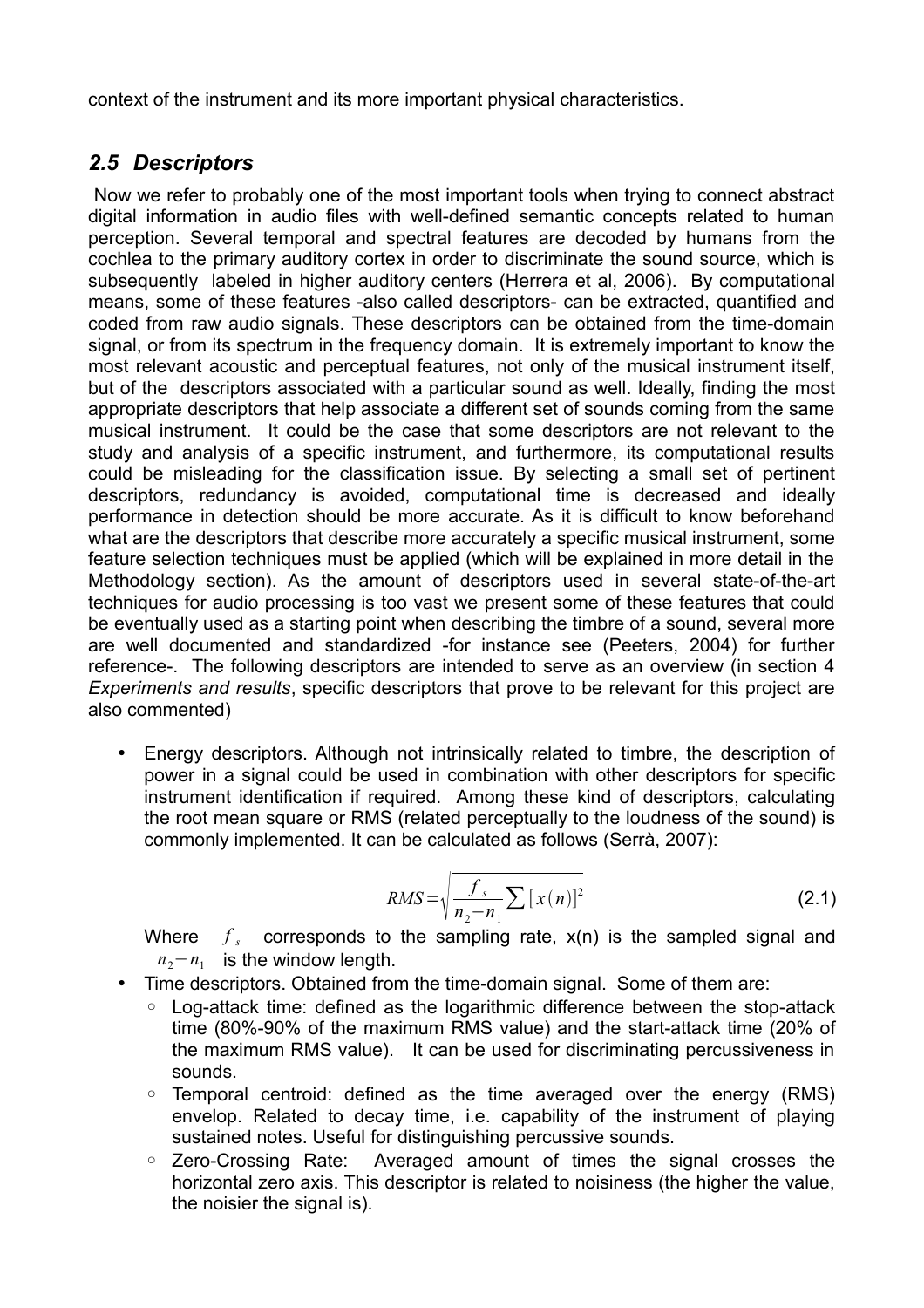- Spectral descriptors. Related to the spectral shape and structure, which are specific values in the frequency-domain. Some of them are:
	- Spectral centroid: Barycenter of the spectrum. It considers the spectrum as a distribution where the values are the frequencies and the probabilities are the normalized amplitudes. In timbre perception, it can be related to brightness of a sound. It is correlated with the zero-crossing rate temporal descriptor. It is defined by (Peeters, 2003):

$$
\mu = \int x \cdot p(x) \, dx \tag{2.2}
$$

Where x is the observed frequency and  $p(x)$  is the probability of observing x (normalized amplitudes).

◦ Spectral spread: Variance of the spectrum, i.e. spreadness around its mean value. Defined by (Peeters, 2003):

$$
\sigma^2 = \int (x - \mu)^2 \cdot p(x) dx
$$
 (2.3)

Where x is the observed frequency,  $p(x)$  the normalized amplitude (probability), and  $\mu$  is the spectral centroid.

- Spectral flatness: Computed for different frequency bands, it corresponds to the ratio between geometric and arithmetic means. It is related to the noisiness of a sound (high values), as opposed to being tone-like (low values), thus it gives hints in the noisy or tonal nature of a sound.
- Spectral irregularity (jaggedness of the spectrum).
- Mel-Frequency Cepstrum Coefficients (MFCC). A standard pre-processing technique in the field of speech, the MFCC represent a short-term power spectrum Mel scale (a non-linear scale of pitch perception). It is usually calculated in the following way (Serrà, 2007): divide the signal into windowed frames and for each one obtain the DFT (Discrete Fourier Transform), obtain the logarithm of the amplitude, map these values (log of the amplitudes) to the Mel scale by means of triangular overlapping and finally take the DCT (Discrete Cosine Transform). Although the MFCCs have proven adequate for timbral description (specifically in genre classification tasks), as they are defined by a mathematical abstraction it is not possible to relate precise MFCC values with specific physical characteristics of the sound. Nonetheless, MFCCs can help in discriminating the way specific polyphonic timbral mixtures sound (Aucouturier et al, 2005).

### <span id="page-9-0"></span>*2.6 Techniques*

 In Music Information Retrieval there has been a large quantity of research on timbre, where it has been employed mainly for genre classification, music similarity or overall global timbre description of a piece of audio. Specific musical instrument detection, retrieval and classification has been regularly researched using monophonic approaches, that is, using recordings of isolated monophonic sounds aiming at instrument recognition (Aucouturier and Pachet, 2002). This technique is accurate but sometimes unrealistic, if the final goal is to develop a system capable of dealing with more complex polyphonic audio with different combinations of instruments over a temporal line. Some research in instrument detection has also been carried by computing semantic tags associated to the appearance of the instrument and created and shared in digital social communities (Turnbull et al, 2008; Hoffmann et al, 2009; Eck et al, 2007). This technique however depends on the actual contribution by the communities, i.e. if a piece has not been tagged therefore cannot be classified. Polyphonic audio presents a basic complexity when comparing it to monophonic audio, which is the combination and mixture of several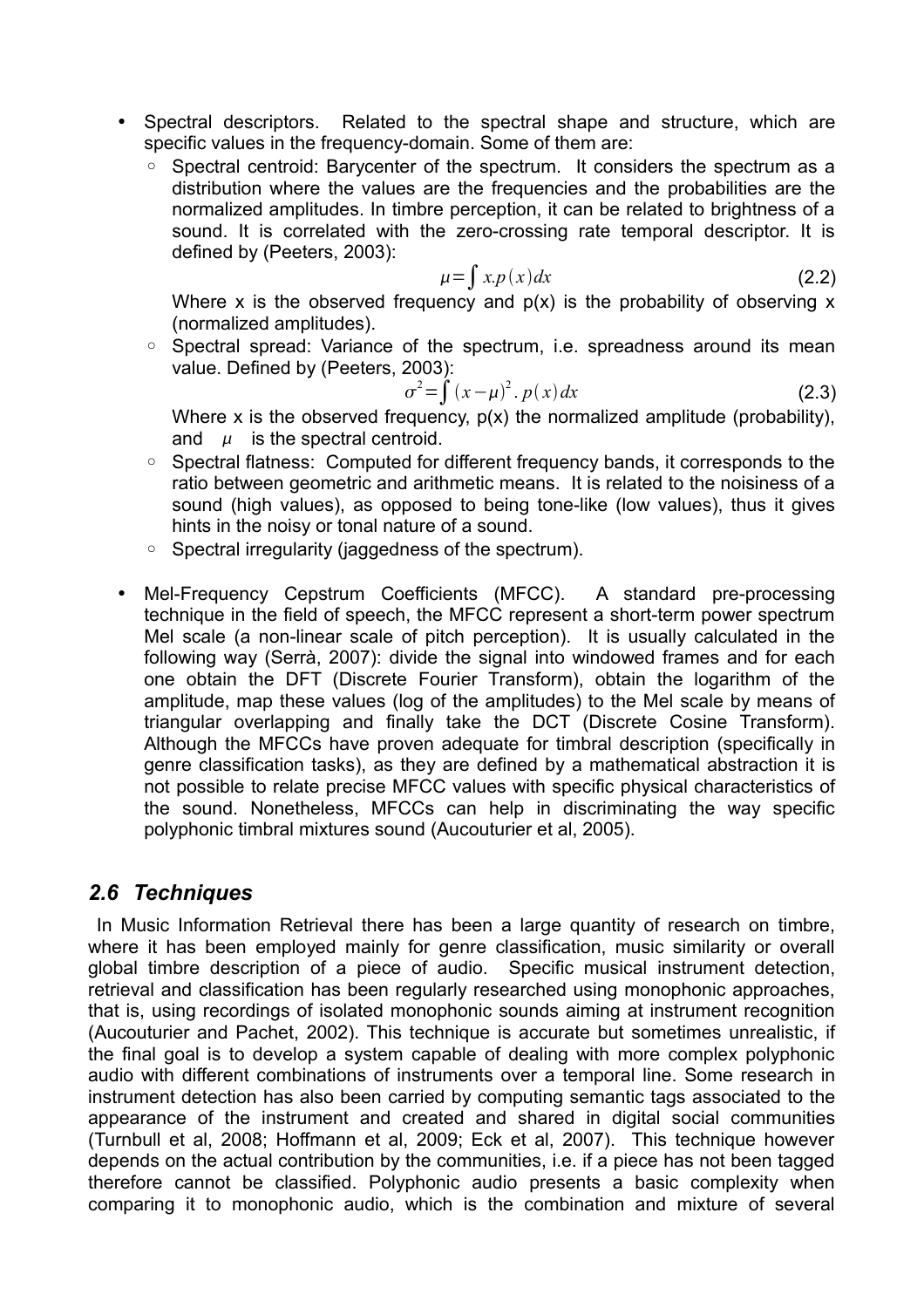frequency components in the spectrum coming from as many different sources are present in the recording (Fuhrmann et al, 2009). This overlapping of different sounds in polyphonic recordings makes the positive identification of individual pitches and onsets for every source a very difficult task.

 Nonetheless, several approaches that actually employ the raw audio data for instrument detection in polyphonic signals can be mentioned, all of them using different techniques:

- f0 estimation and restriction, with a Gaussian classifier for identifying the solo instrument in Western classical music sonatas and concertos (Egglink and Brown, 2004).
- Learning techniques by training from weakly labeled mixtures of instruments (Little and Pardo, 2008).
- Linear Discriminative Analysis for feature weighting, in order to minimize the overlapping of sounds (Kitahara et al, 2007).
- Pre-processing to achieve source separation in the identification of percussive instruments (Gillet and Richard, 2008).
- Hidden Markov Models with inclusion of temporal information for automatic transcription of drums (Paulus and Klapuri, 2007).
- Training fixed combination of instruments -instead of solo instruments-, clustering them firstly and labeling them secondly (Essid et al, 2006).
- Extraction of pitched information from different sources for subsequent feature computation and clustering (Every, 2008).
- f0-estimation for source separation by Non-negative Matrix Factorization techniques (Heittola et al, 2009).
- Beat tracking, feature integration and fuzzy clustering (Pei and Hsu, 2009).

 As it is shown, several procedures with different degrees of complexity have been implemented, but there is not an single, unified framework for dealing with the problem. There could be, however, simpler techniques for accomplishing the instrument detection task obtaining rather adequate performances. In the next section, one of such approaches is described.

## <span id="page-10-0"></span>*2.7 Proposed approach for detecting musical instruments in polyphonic audio*

 It is possible to train classifiers with audio descriptors (temporally integrated from the raw feature values extracted from polyphonic audio data) using extensive datasets (Fuhrmann y Herrera, 2010; Fuhrmann, Haro y Herrera, 2009). The following is a general description of this approach (flow diagram can be seen in Fig. 1), in section 3 specific implementation of this approach for this project is explained in detail.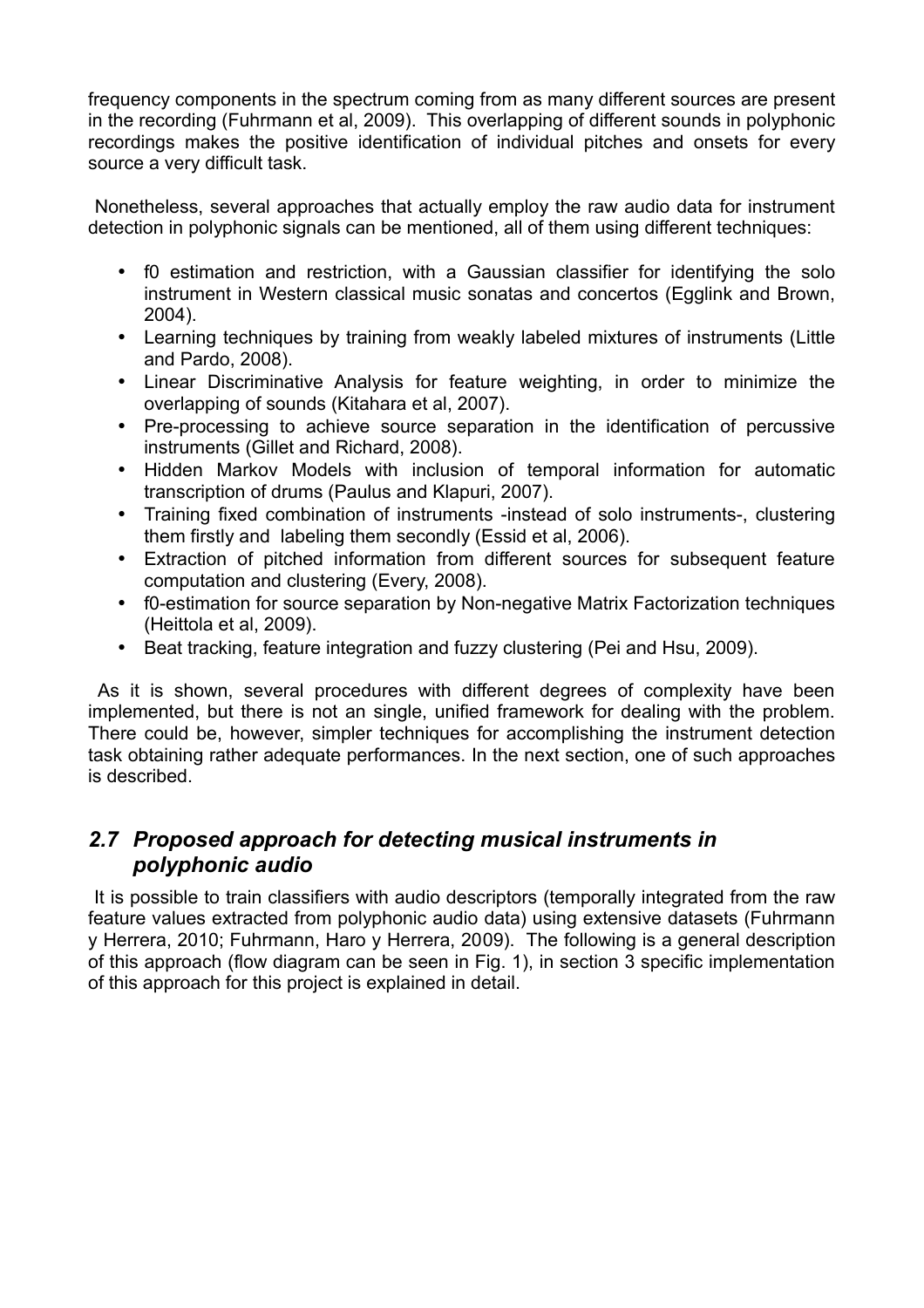

Fig. 1 Automatic instrument detection and classification flow diagram for polyphonic audio (taken from Furhmann, Haro and Herrera, 2009)

The procedure for computationally classifying sounds according to some audio features in a supervised manner (in opposition to the clustering technique of unsupervised learning), proceeds roughly in the following way:

- 1. Building a well-suited database for the instrument with an adequate annotation, as well a database for the counterpart, i.e. a collection including samples *not* containing the instrument.
- 2. Extracting audio features (descriptors), frame-based, computed over time (by means of statistical analysis) from the datasets. It is important to remark that no pre-processing is required in this process, the feature extraction is done directly in all pieces belonging to a particular collection.
- 3. Selecting the most relevant attributes by using specific feature selection techniques, that could be more accurate for describing timbrally the instrument, helping improve the performance and finding a model for the instrument sound.
- 4. Training, testing and classifying the data according to the selected descriptor sets model, using several machine learning techniques. Here, supervised learning techniques will be used, that is, training annotated data is used to produced an inferred function.
- 5. Comparing, analyzing and evaluating descriptors, models, techniques and classification results, according to this representation of the presence of an instrument in a piece of audio.

 This general approach can be applied to basically any instrument. However, for the purpose of this project, this general task had to be limited. In the next section the selected instrument is presented, along with some of its most relevant technical and sound features.

## <span id="page-11-0"></span>*2.8 The mellotron*

The mellotron is a peculiar instrument in the history of 20th Century popular music. Modeled after the chamberlin, it is recognized as one of the first playback sample instruments in history. Originally, the idea behind the mellotron was to emulate the sound of a full-orchestra by means of recording individual instrument notes in tape strips, which are activated through playback. For instance, instead of recording a whole string section for accompaniment in a song, the mellotron could 'sample' individual notes of this string section, which then can be played by the performer in any necessary musical arrangement. The instrument can also be used in live settings, which makes it a very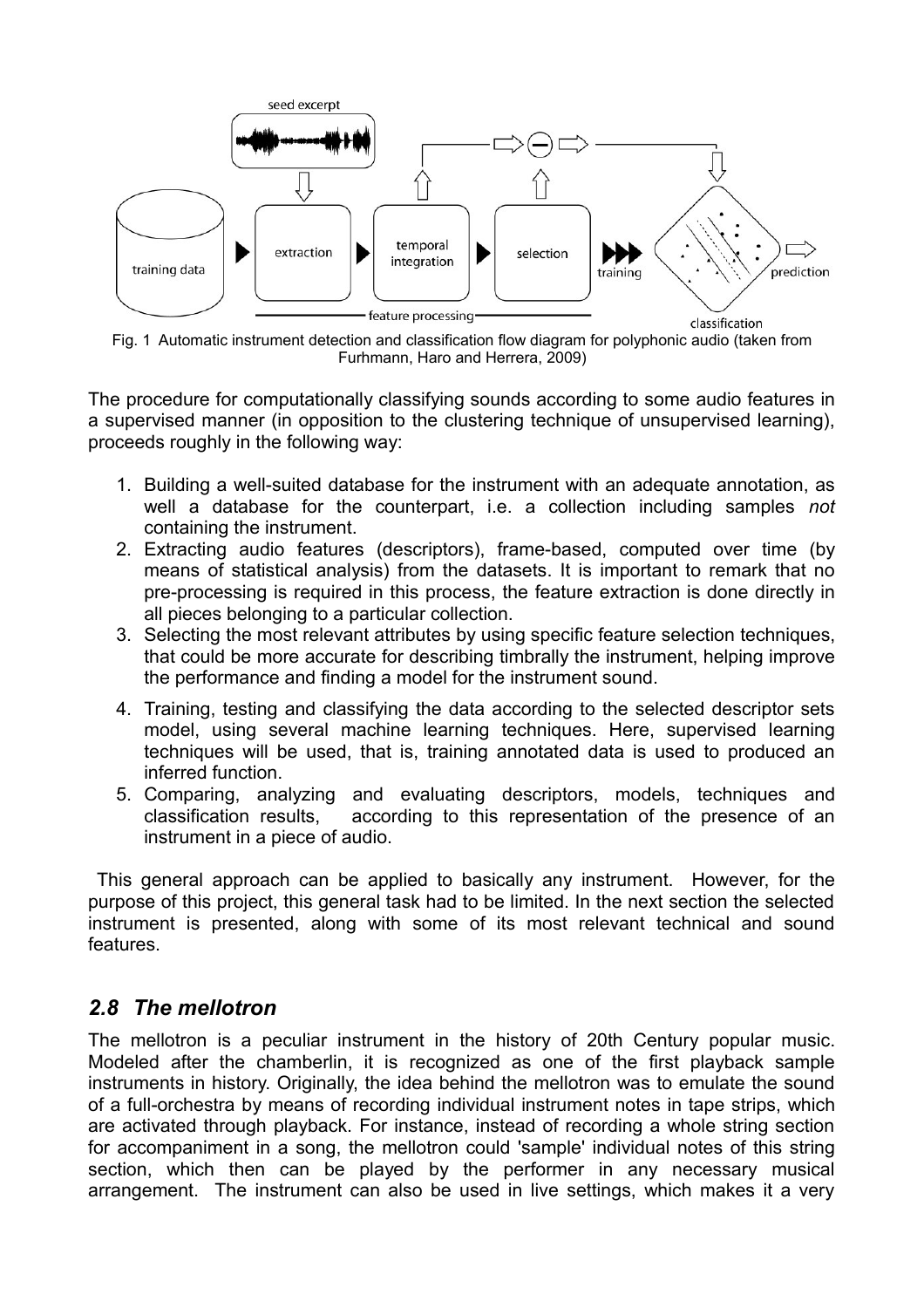adequate option whenever it is difficult to get the original instrument or instruments for the performance. However, the mellotron is not as commonly used as other keyboard controlled instruments, and this uniqueness makes it ideal for performing some specific classification tasks. For instance, developing a mellotron classifier could help also classify music by genre or more specifically by sub-genre (e.g. progressive rock, art rock) or time period (from the sixties onwards).



Fig. 2 M400 mellotron, with 35 keys, 35 magnetic tape strips and inner motor mechanism.

 During the second half of the sixties decade, several groups of psychedelic and progressive rock started using the mellotron, prompted amongst others by the seminal piece *Strawberry Fields Forever* by The Beatles, which employed a flute mellotron throughout the song. Some bands such as King Crimson, Genesis or The Moody Blues made the mellotron a regular instrument in their compositions and then it became a trademark sound of a big portion of the progressive rock during the seventies. The mellotron usage decayed during the eighties decade, due probably to the huge diffusion and success of cheaper digital synthesizers which emulated the sound of traditional Western instruments by means of several synthesis techniques. However, the last decade saw a revival of the mellotron, several recordings in different genres that are using it can be found, not only as a vintage or 'retro' artifact, but as a main instrument and compositional tool (bands such as Oasis and Air, or artists such as Aimee Mann have included prominently the mellotron in their music). Its electro-mechanical nature (i.e. having characteristics both from electrically-enhanced and mechanic-powered musical instruments) makes it difficult to classify within a well-defined taxonomy. According to the Hornbostel-Sachs instrument classification system for instance, the mellotron would belong to its fifth category, electrophones, but when trying to classify it within any of the subcategories of this system, there is the problem of considering the multi-timbral nature of the recorded sounds from real instruments, or the fact that it presents electric action and electrical amplification.

 Now we refer to some technical features of the mellotron which make it unique in the way its sound is constructed and its timbre is created, thus making it of special interest for the purpose of this research. The mellotron main mechanism lies in a bank of linear magnetic tape strips, in which sounds of different acoustic instruments are recorded. It uses a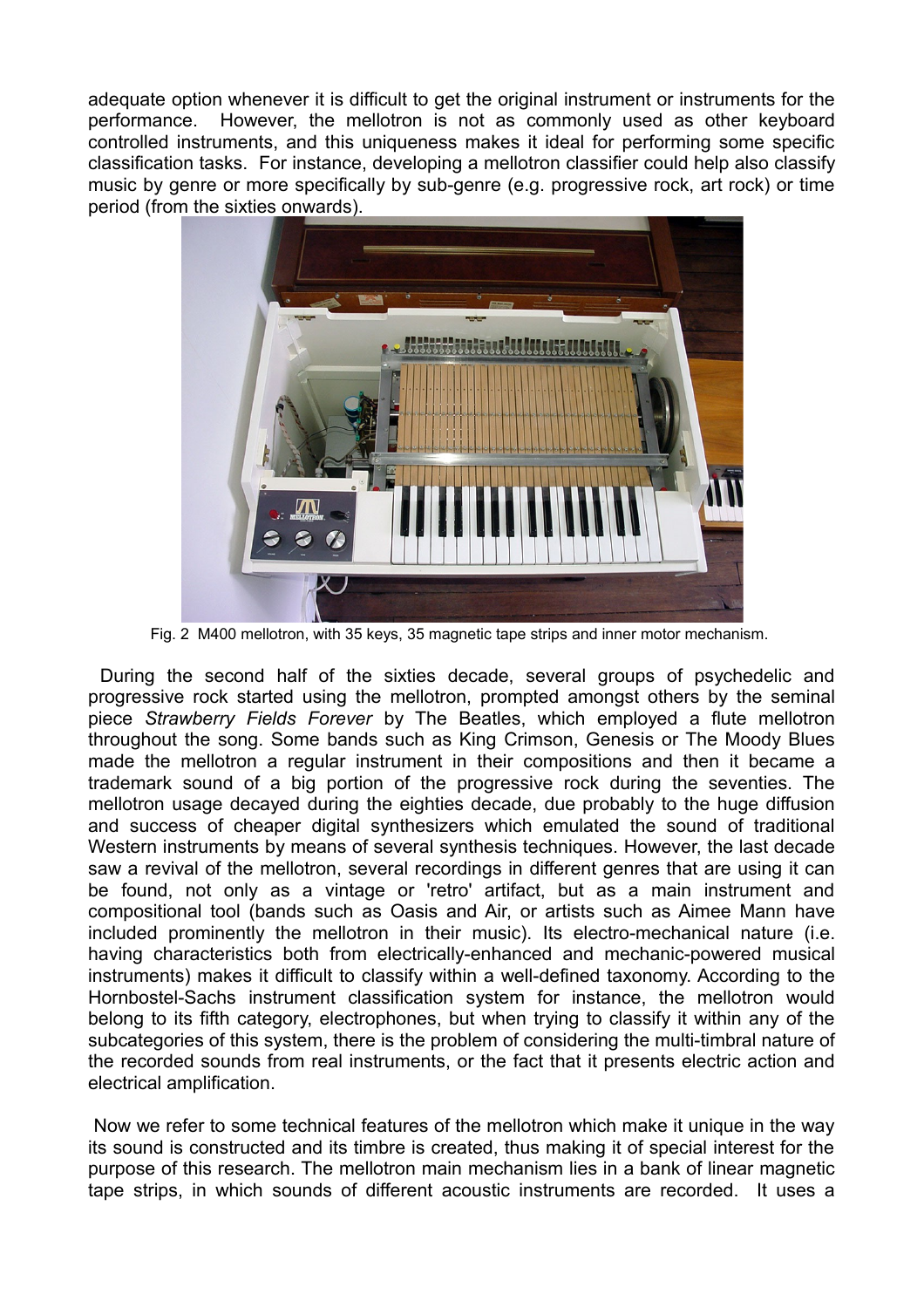regular Western keyboard as a way to control the pitch of the samples. Each key triggers a different tape strip, where individual notes belonging to a specific instrument have been recorded. Below every key, there is a tape and a magnetic head (the M400 model has 35 keys, with 35 magnetic heads and 35 tapes, while the Mark II model has the double amount, for instance). Monophonic sounds belonging to a single pitch or sequences of pitches can be played for a single instrument, but due to the fact that the mellotron is controlled by a keyboard, it is more usual to find recordings that use polyphonic sounds, that is, the performer pressing two or more keys at the same time playing different melodic lines. Furthermore, some mellotron models had up to three tracks in every tape, meaning that 3 different instruments or sounds could be recorded, and with a selector function a combination of two of them could be played simultaneously. When the instrument is switched on, a capstan (a metallic rotating spindle) is activated and remains turning constantly. Whenever a key is pressed, the strip makes contact with the magnetic head (the reader) and the tape is played. There is an eight-second limit for playing a steady note in the instrument, due to the physical limitations (length) of the tape strips (Vail, 2000). One of the main innovations in the mellotron is its working tape mechanism: instead of having two reels and playing a sound until the tape length is over (as in a regular tape player system), the tapes are looped and attached to springs that allow the strips to go back to the starting position, once a pressed key is released, or after the eight-second limit.

 The mellotron was commonly used to replace the original acoustic instrument it represents, but in the process it adds a distinctive timbral feature that changes the perception of the piece as a whole. By using tapes, the mellotron can reproduce the attack of the instrument, fact that could be used as a temporal cue when obtaining the values of the descriptors. However, its timbre is perceived as having an additional sound to that of its acoustic counterpart, i.e. sounds from mellotron strings and a real string orchestra are perceived differently. It is important to address these specific features, because they could be of high relevance for trying to match specific descriptors with correlated physical characteristics. One of the most frequent sound deviations that can be found in tape mechanisms is the so-called *wow and flutter* effect, which corresponds to rapid variations in frequency due to irregular tape motion. In analog magnetic tapes it is also frequent to have tape *hiss*, which a high-frequency noise produced by the physical properties of the magnetic material. In some recordings, the characteristic sound of the spring coming back to the default position can be heard as well. Although different models of the mellotron (such as the M300, the MKII, the M400, etc) produce different sounds due to using different set of samples, or having slight variations in the working mechanism, these distinctions were not addressed for this project, instead trying to find an overall timbral description for the generic sound of the mellotron. For the purpose of this research we are focusing in some of the most frequent instrument samples used in the mellotron (though other samples were used as well for specific experiments):

- Strings section (covering samples featuring violins section and full string orchestra)
- Flute.
- Choir (including samples featuring male, female and mixed choir).

In section 3.1 there is a more detailed explanation of the different sound samples selected and the criteria for choosing them.

Now we refer to some possible research questions that can be asked and could constitute a guideline for the project:

• What are the physical properties that make the mellotron sounds to be perceived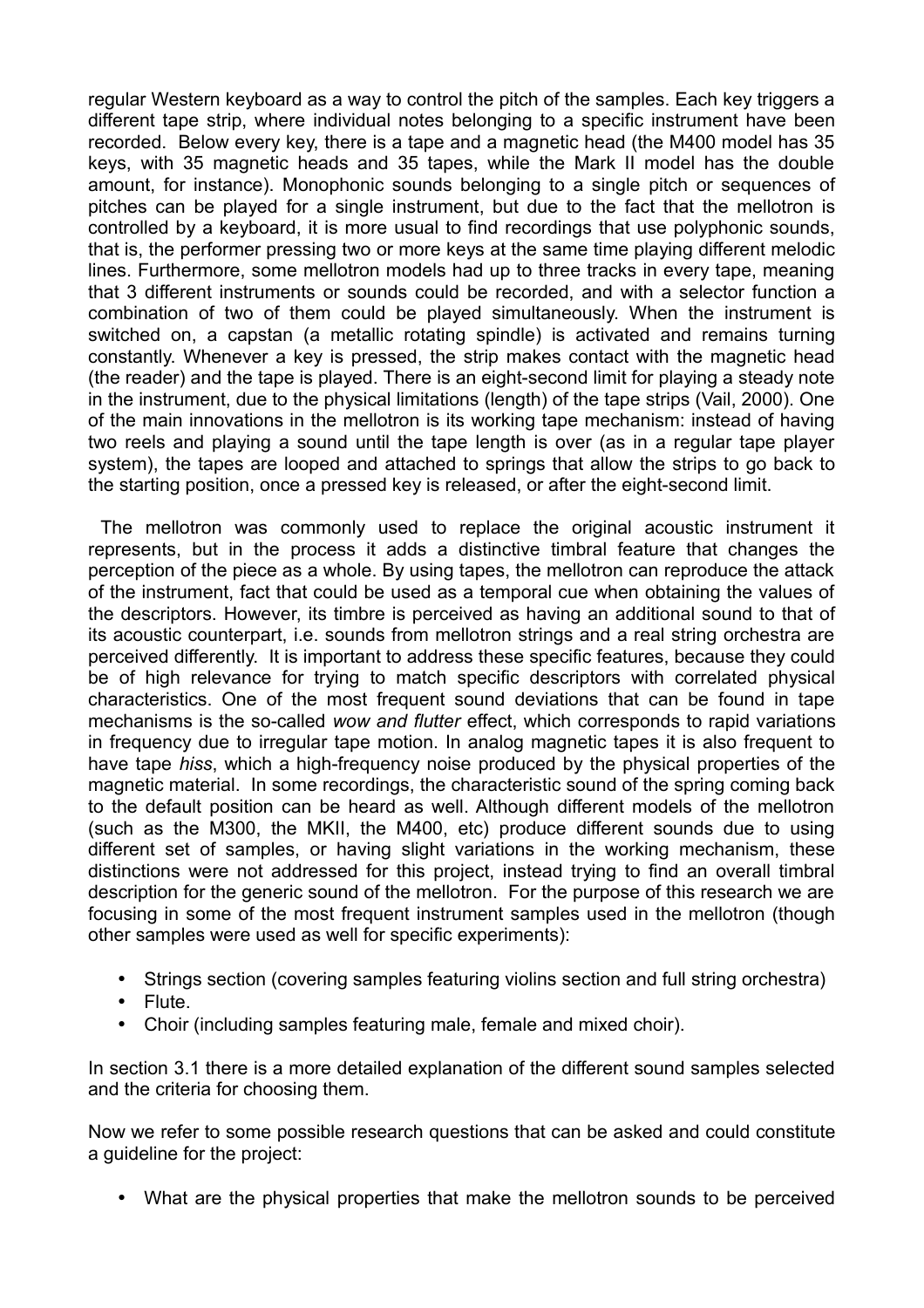differently to the equivalent acoustic instruments?

- Can a machine be taught to detect the sound of this instrument?
- Is there a feature in the timbre that allows us to group all sounds coming from the mellotron, disregarding the kind of instrument being sampled?
- In general terms, do these kind of 'rare' or specialized musical instruments have distinctive sound features that can be recognized, described and characterized using low-level attributes?

There are also some additional *challenges* derived from the specific characteristics of the instrument itself, which make it pertinent for the purpose of this thesis:

- The mellotron constitutes one instrument with several timbres. The possibility of playing any instrument that has been previously recorded in a magnetic strip, makes the mellotron unique in its timbral diversity. However, all this different instruments are being mediated by the same physical mechanism, which could lead to an unified timbral feature.
- The mellotron sound is not very prominent in most of the recordings. It was commonly used as a background musical accompaniment, which means that sometimes several other instruments appear in the recordings with equal or more relative loudness than the mellotron. Also, in most of the recordings the mellotron does not play long continuous musical phrases, appearing only for a short period of time. Solo sections are hard to find as well.
- Recognition of this instrument proves to be difficult, even for human listeners . Although there have not been scientific studies on this specific task, there is a lot of information on the world wide web on this matter. For instance, the Planet Mellotron website<sup>[1](#page-14-0)</sup> lists at least 100 albums containing allegedly mellotron, some of them wrongly classified or very difficult to verify due to:
	- Not enough sonorous evidence. Sometimes, the alleged sound of the mellotron is deeply buried in the mix, so it is difficult to be perceptually discriminated. As the mellotron samples the sound of other instruments, actual strings sections could for instance be mistaken for being a mellotron.
	- Lack of meta-information. For instance, confirmation by musicians or producers of the usage of the instrument in a specific piece of music.
	- Mistaken samples. It is common finding wrong information on a certain piece of music employing the mellotron. For instance, Led Zeppelin's original recording of *Stairway to Heaven* has been referred to as employing a mellotron flute in its beginning, when the sound comes actually from dubbed recorders. However, in their live shows they used in fact a mellotron for playing this section, which helped to create this confusion<sup>[2](#page-14-1)</sup>.

<span id="page-14-0"></span><sup>1</sup><http://www.planetmellotron.com/index.htm>*Planet Mellotron* is a website where a comprehensive and extensive database of music recordings that include the mellotron is annotated and updated regularly. (last visited in July 2011)

<span id="page-14-1"></span><sup>2</sup> Refer to<http://www.planetmellotron.com/revledzep.htm>for more information on this matter. (last visited in July 2011)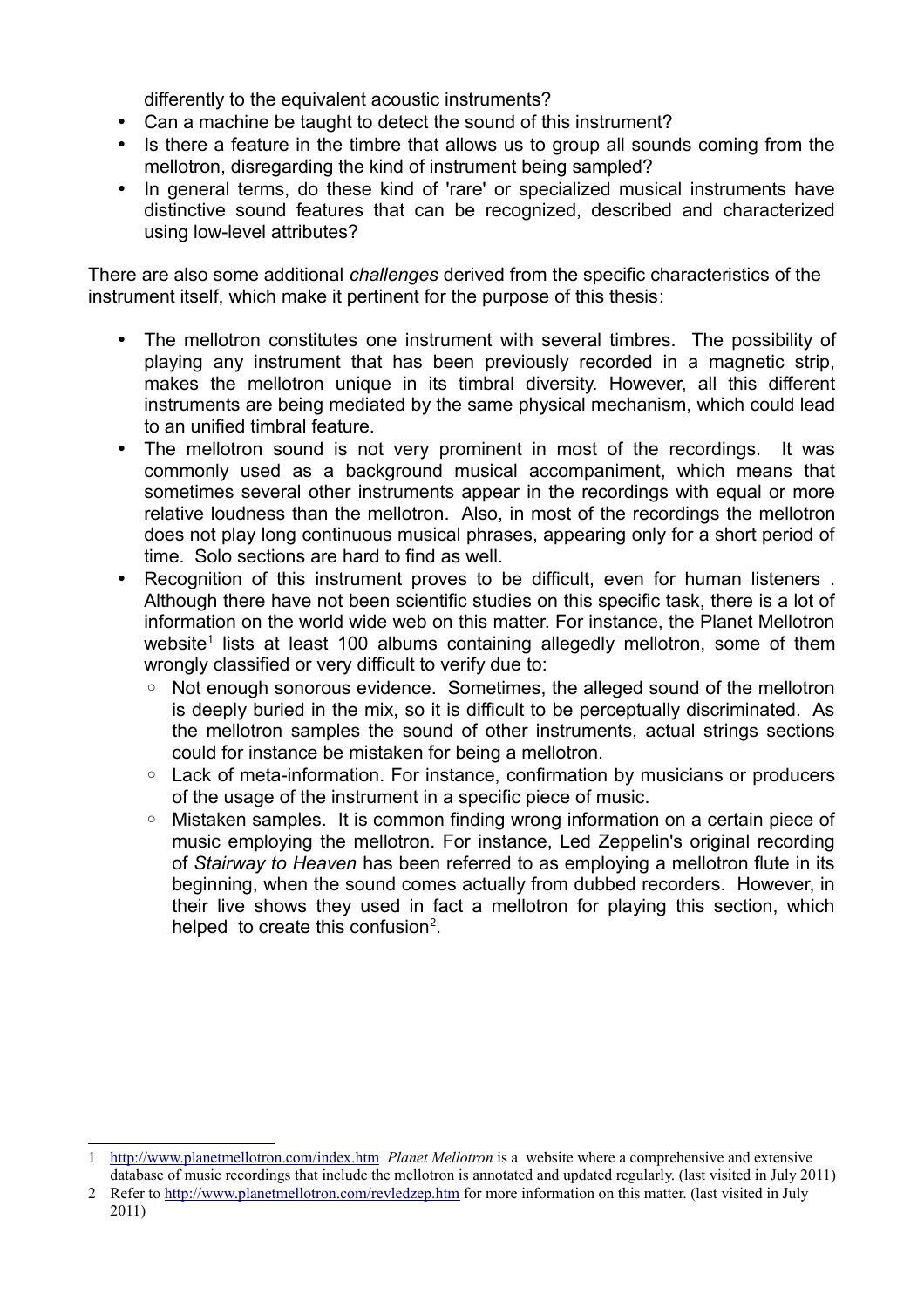# <span id="page-15-1"></span>**3 Methodology**

## <span id="page-15-0"></span>*3.1 Collections*

 Two main tasks were defined for building the groundtruth: first, making a representative collection of recordings that employ the mellotron; second, building collections that include the 'real' acoustic instruments that are being sampled by the mellotron. The purpose here is to discriminate the mellotron from *what is not*, e.g. learning to differentiate between a mellotron choir sound from a real choir. In that way, it is possible to find the features that make the mellotron sound to be physically and perceptually distinctive. Ideally, the selected excerpts featuring the instrument must correspond to recordings from different songs, albums, artists, periods and musical genres, in order to cover a wide range of sonic possibilities. Also, in addition to fragments featuring the solo instrument, there must be a wide diversity of instrument combinations, taking into account the predominance level of the mellotron. Selection of excerpts belonging to the same song was discouraged, as well as excerpts belonging to the same album (trying to avoid the so-called *album effect*, where due to a unity of production techniques the sound similarity increases). Samples where the mellotron was deeply buried in the mix were not selected, because probably they would have confused the classifiers, adding difficulty to the task. These databases were reviewed by an expert. A total of 973 files were collected, segmented, annotated, classified and processed for different experiments (see table 1), with the following characteristics:

- Fragments of 30 seconds where the mellotron is constantly playing, that is, it features in every moment of the excerpt.
- WAV format was used, transferred from 192 Kbps (or more) MP3 or straight from audio compact discs.
- The samples were fragmented and converted from stereo to mono, using Audacity<sup>[3](#page-15-2)</sup>.

Annotation was done according to the following categories:

- If the excerpt features the mellotron:
	- Solo (just mellotron) or polyphonic (in combination with other instruments)
	- Strings, Flute or Choir
	- Specific classical music pieces
- If the excerpt does not feature the mellotron:
	- Strings, Flute, or Choir
	- Specific classical music pieces
	- Generic rock/pop and electronic music

 Different styles of popular music were represented in the mellotron collection, amongst others (as categorized by Allmusic<sup>[4](#page-15-3)</sup>): Prog-Rock, Psychedelic, Art Rock, Alternative/Indie Rock, Electronica, Ambient, Britpop, Blues-Rock. However, all the samples that constitute the mellotron groundtruth belong either to the *Pop/Rock* or the *Electronic* western music mega-genres (also as defined by Allmusic), with the exception of a small collection belonging to *Classical.*

<span id="page-15-2"></span><sup>3</sup><http://audacity.sourceforge.net/>Audacity is a open-source freeware for editing sound. (Last visited on July 2011)

<span id="page-15-3"></span><sup>4</sup> <http://www.allmusic.com/>Allmusic is a music guide website, providing basic data plus descriptive and relational content for music, covering a wide range of genres and periods. (Last visited on July 2011)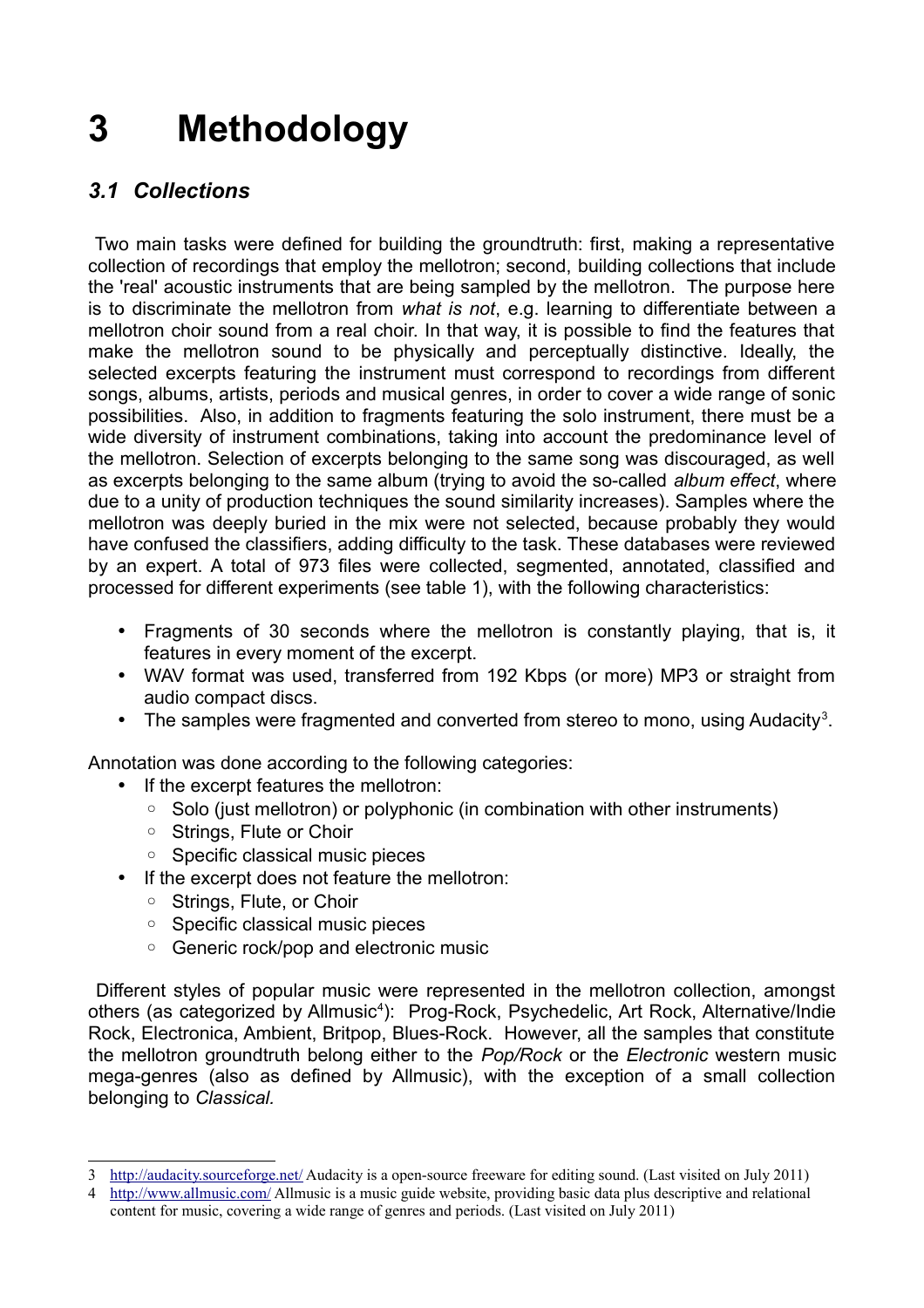| Grou        | <b>Mellotron</b> |                         |    |             |              |             |                                              | <b>Non-Mellotron</b> |    |       |                                 |                             |
|-------------|------------------|-------------------------|----|-------------|--------------|-------------|----------------------------------------------|----------------------|----|-------|---------------------------------|-----------------------------|
| nd<br>truth |                  | <b>Strings</b><br>Choir |    |             | <b>Flute</b> |             | <b>Classical</b><br><b>Music</b><br>Versions | Strings   Choir      |    | Flute | Classical<br>Music<br>Originals | Rock/Pop<br>&<br>Electronic |
|             | Solo             | Poly                    |    | Solo   Poly |              | Solo   Poly |                                              |                      |    |       |                                 | General<br>Collection       |
| Amo<br>unt  | 23               | 139                     | 16 | 67          | 22           | 74          | 15                                           | 50                   | 90 | 162   | 15                              | 300                         |
| Total       |                  |                         |    | 356         |              |             |                                              | 617                  |    |       |                                 |                             |

Table 1. Groundtruth details, total amount and classification for the different collections, for the classes 'Mellotron' and 'Non-mellotron'.

 The collections for strings and flute in polyphonic audio were provided by Ferdinand Fuhrmann, taken from his own database employed in his research on the same topic. The collection for 'real' choir was built by selecting a representative amount of music from several genres (not only classical music) in order to avoid some possible 'genre' discrimination instead of 'instrument' distinction. A general collection of Pop/Rock was also built, intended for testing this last aspect, that is, the possibility of the classifier finding descriptors that classify genre instead of the specific presence of the mellotron; and for testing some of the models found against a non-used previously database.

## <span id="page-16-1"></span>*3.2 Feature extraction*

 Once the groundtruth collections were reviewed, the feature extraction was implemented in *Essentia*, which is a C++/python-based library for audio analysis (collection of algorithms) that includes standard signal processing and temporal, spectral and statistical descriptors. Here, the signal is cut into 2048 points frames (50ms), hop size of 1024, and for each frame short-time spectrum is computed and several temporal and spectral descriptors are obtained and aggregated to a pool. The default Essentia Extractor was used, which extracts pretty much all features useful for audio similarity. Every descriptor has the following statistical values, computed for all frames within a sample: mean, variance, first and second derivative mean and variance, minimum and maximum values. Some descriptors have only a single mean value, such is the case of the MFCCs, where the output consists of mean values for 13 different mel-Frequency coefficients. Descriptors containing metadata were not used.

 For all the experiments there will be 2 main classes, mellotron or non-mellotron, thus the models are dealing with a binary decision. However, every experiment would use different datasets, according to specific tasks that are explained in section 4. In this way, we make sure that a specific model works for several setups, timbral combinations or instruments sampled by the mellotron. A python script was used for changing the information containing all the extracted descriptors from the Essentia format (YAML files) into one of the Weka compatible formats (ARFF files). According to the intended experiment, a single file containing the database needed was created for both classes. In this ARFF file, information for all the excerpts and all features is included.

## <span id="page-16-0"></span>*3.3 Machine Learning*

Machine learning evolved as a branch of the artificial intelligence field, developing algorithms that find behaviors and complex patterns from real world data. Machine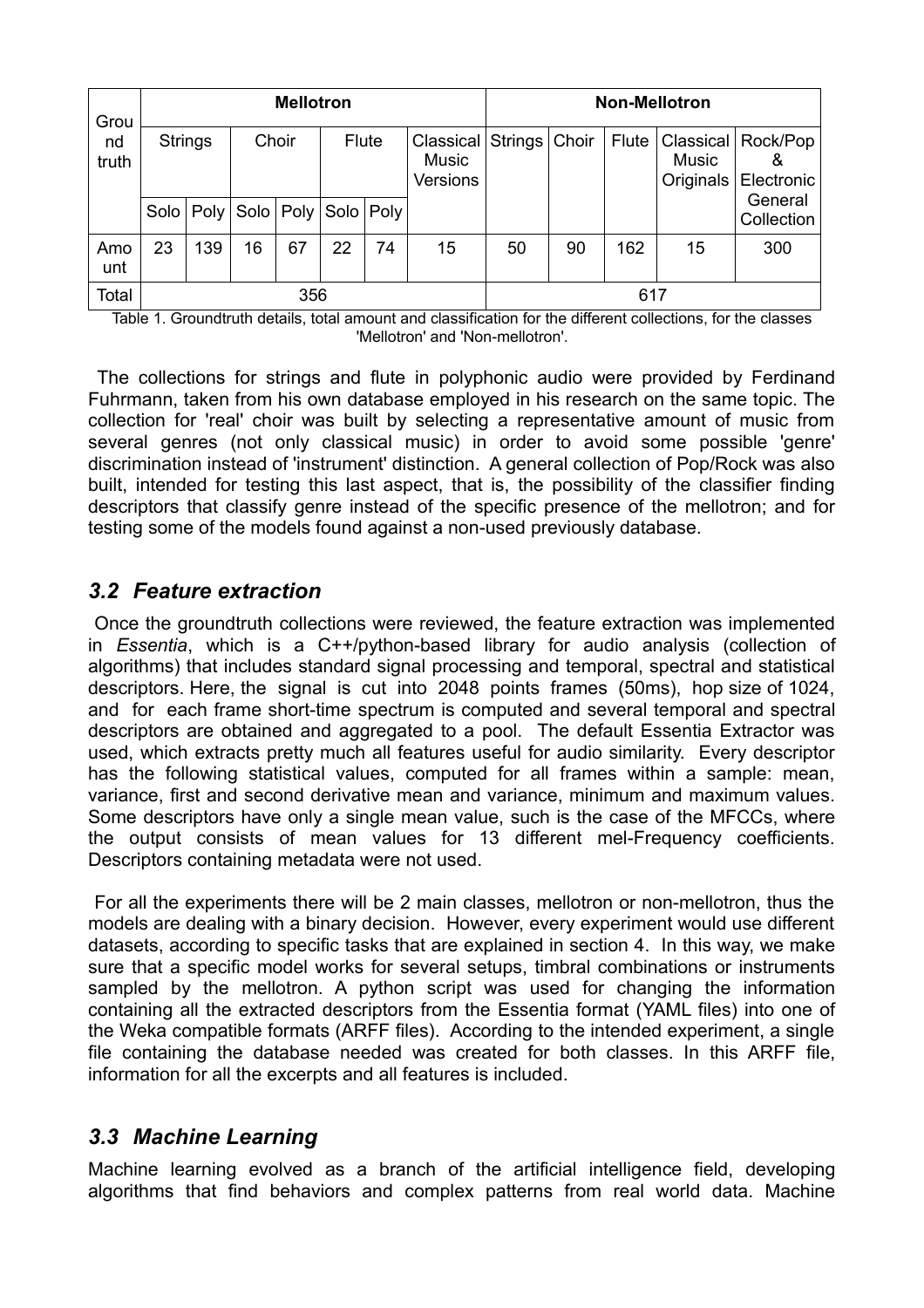learning main purpose is to find useful approximations for modeling and predicting processes that follow some hidden regularities, but that are hard to detect manually due to the huge amount of information describing them (Alpaydin, 2004). It is crucial that these automatic systems are capable of learning and adapting, in order to have high predictive accuracy . They are also intended to provide training by means of efficient algorithms that are capable of processing massive amounts of data and find optimal solutions to specific problems. In this particular case, it is our intention to build *descriptive* models gaining knowledge from data, that lead eventually to *predictive* systems that anticipate to events in the future. Thus, *supervised classification* will be used, where the learning algorithm maps features to classes predefined by taxonomies. For the purpose of this project, open-source free software Weka<sup>[5](#page-17-0)</sup> from the University of Waikato was employed. Weka allows to preprocess, select features, classify or cluster data, creating predictive models by means of different machine learning techniques. The idea was to compare different of these techniques, in order to find the most appropriate for a specific task, or even finding patterns of performance throughout the experiments.

Two different feature evaluators were used, giving a number between 0 and 1, with 1 being the highest ranking possible and 0 the lowest (both use the Ranker search method, which ranks attributes by their individual evaluations):

- InfoGain, which evaluates the worth of an attribute by measuring the information gain with respect to the class.
- GainRatio, which evaluates the worth of an attribute by measuring the gain ratio with respect to the class.

Three different machine learning methods were selected for the experiments:

• Decision trees: According to the attributes values for the dataset, this classifier develops a decision tree, where the nodes denote the different attributes, the branches between nodes represent the values that the attributes have, and the terminal node (or leaf) gives a final classification decision value (see Fig. 3).



Fig. 3 Example of a decision tree, showing nodes (attributes), branches (values) and leaves (decision)<sup>[6](#page-17-1)</sup>

For the experiments, the J48 decision tree was chosen (confidence factor 0.25 and 2 minimum instances per leaf).

<span id="page-17-0"></span><sup>5</sup> Software and documentation are available for downloading in<http://www.cs.waikato.ac.nz/ml/weka/>

<span id="page-17-1"></span><sup>6</sup> Taken from<http://www.doc.ic.ac.uk/~sgc/teaching/v231/lecture11.html>(last visited August 2011)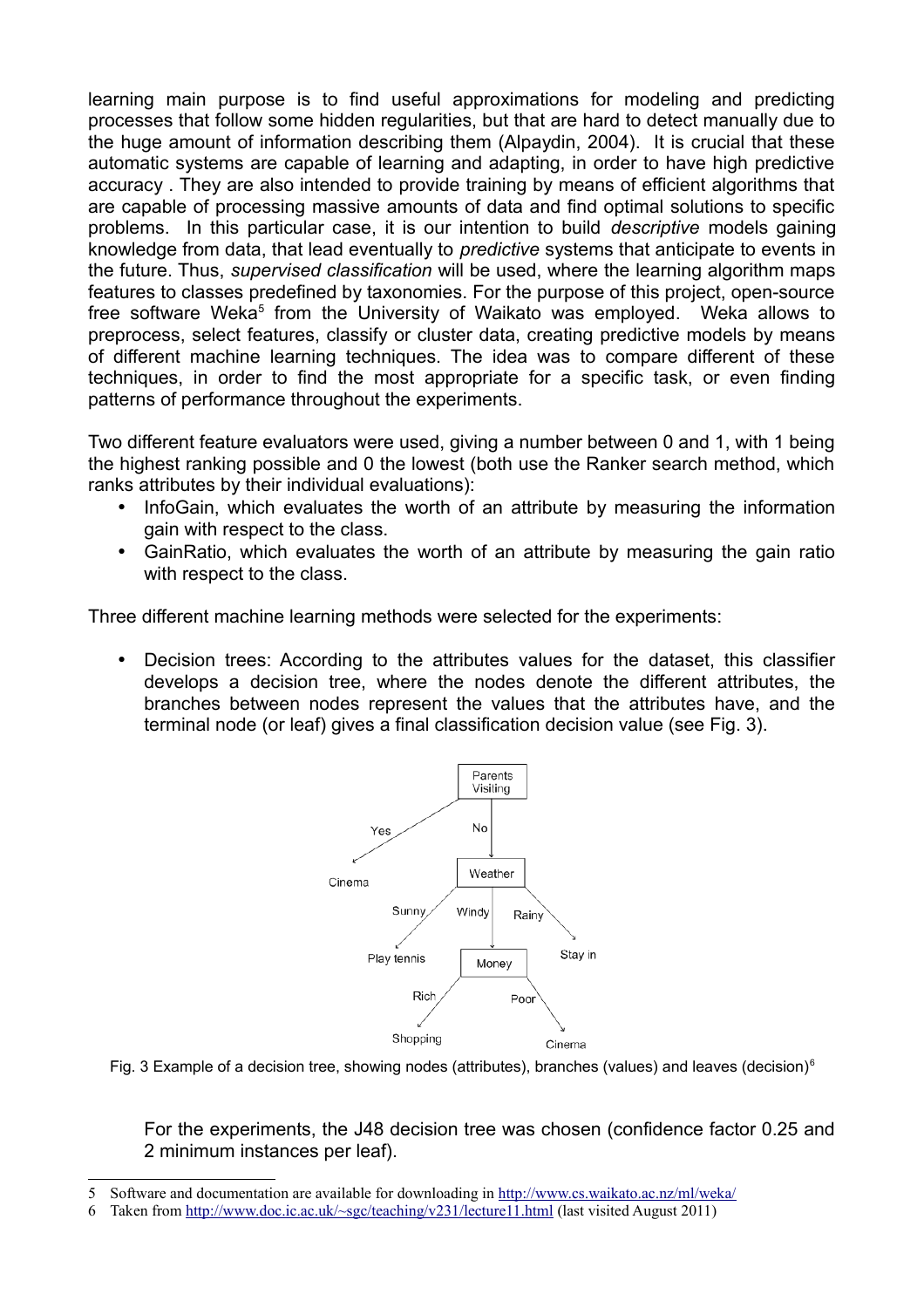• K-Nearest Neighbor: It is a lazy learning method (i.e. generalization beyond the training data is delayed until a query is received), it consists of classifying objects according to proximity in a feature space. Thus, an instance is classified by a majority vote of its neighbors.



Fig. 4 Example of a 3-NN classifier, where a decision is taken based on the three nearest neighbors<sup>[7](#page-18-0)</sup>.

For this project, 1-NN was implemented, (IB1 in Weka), where an instance is assigned the class of its nearest neighbor in the feature space. It employs a simple distance measure to find the training instance closest to a given test instance, predicting the same class as this training instance.

• Support Vector Machines: A linear binary classifier, it builds a model based on training examples by assigning points into a high-dimensional space, assigning new examples into one category or another. Each category is mapped in a way that is as separate as possible from the other one.



Fig. 5 Example of a support vector machine classifier, showing the mapped categories, the margin between them and possible misclassified instances $8$ .

In Weka, the SMO (Sequential Minimal Optimization) algorithm was used, this implementation normalizes all attributes by default, replacing missing values and transforming nominal attributes into binary ones.

<span id="page-18-0"></span><sup>7</sup> Taken from<http://cgm.cs.mcgill.ca/~soss/cs644/projects/perrier/>(last visited August 2011)

<span id="page-18-1"></span><sup>8</sup> Taken from<http://www.gunnet.org/svm/>(last visited August 2011)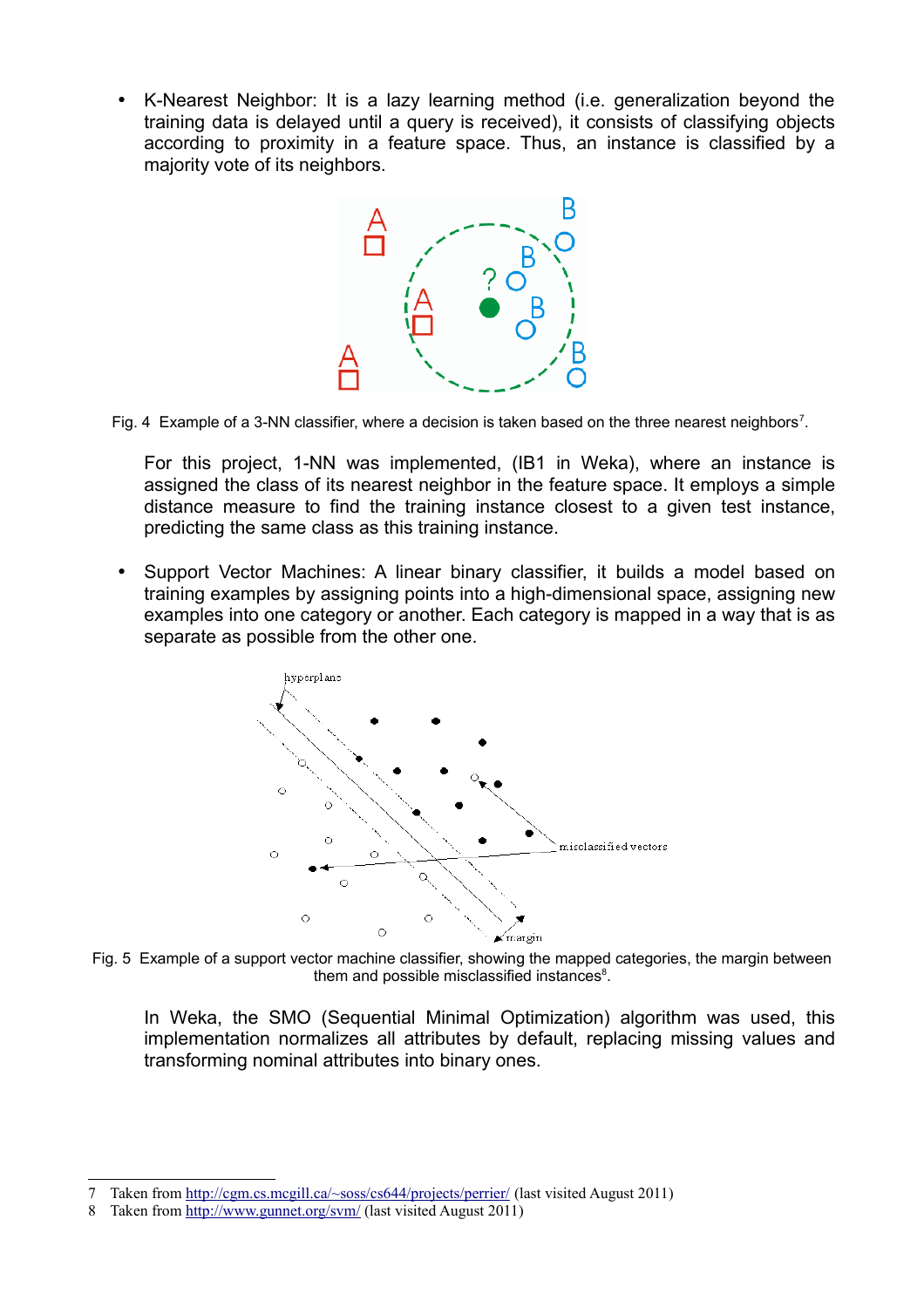## <span id="page-19-1"></span>*3.4 Additional implementations*

In some experiments, additional features were implemented, such as:

- Employing different random seeds in the classifier evaluation options. The seed is the number used to initialize the random number generator. By using several random seeds and averaging the results obtained for a specific classifier, several data partitions are done for one specific evaluator and we get a more accurate idea of the performance of the model.
- Applying paired two-sample *t-*test to verify the statistical significance of the descriptors selected in one of the experiments. The *t*-test is an important statistical tool that applies to two sets of samples subjected to comparison with matched pairs of attributes. Usually, a null hypothesis is stated in which the means of both groups are equal. For testing it, a p-value is employed, which is the probability of having a test statistic as extreme as the one obtained, if the null hypothesis is true. A low p-value for the statistical test helps to reject the null hypothesis. Apart from the feature selection that Weka is performing, this additional test was implemented by transforming the ARFF file into the CSV format. Then, using Systat<sup>[9](#page-19-2)</sup> statistical analysis software, the t-test was performed and a reduced group of descriptors according to the *p-value* threshold was selected.
- Obtaining *box plots* for some relevant descriptors. This is a graph commonly used for showing a set of relevant statistical information: smallest and greatest values, lower and upper quartiles, and median. It also provides an easy visual evaluation for the detection of outliers. In that way, we can easily spot the main differences between datasets for specific features. This task was implemented in Systat as well.

## <span id="page-19-0"></span>*3.5 Test and Evaluation*

Mainly, two different classifier test options were used:

- Cross-Validation: The classifier performs k-fold cross-validation, (k being the number of subsamples) where through a subsequent series of partitions of the datasets, several training/testing operations are performed and their outcomes quantified. For instance, in a 10-fold cross-validation the original sample is partitioned into 10 sub-samples and one of them is used for testing, while the remaining 9 are used for training. This procedure is repeated 10 times and the outcomes averaged, assuring that every sub-sample is used once for testing and 9 times for training.
- Percentage split: The classifier is evaluated according to performance in a percentage of the data which is held out for testing. For instance, a percentage split of 66% means that 2/3 of the instances would be used for building the model, while the remaining 1/3 of the instances would be used for testing.

For the evaluation, we will focus on the effectiveness of the system (Serrà, 2007), that is, performance based on the accomplishment of the objectives. This will be specifically done by measuring the following Weka outputs:

• Percentage of correctly classified instances.

<span id="page-19-2"></span><sup>9</sup><http://www.systat.com/>Software and documentation (last visited in July 2011)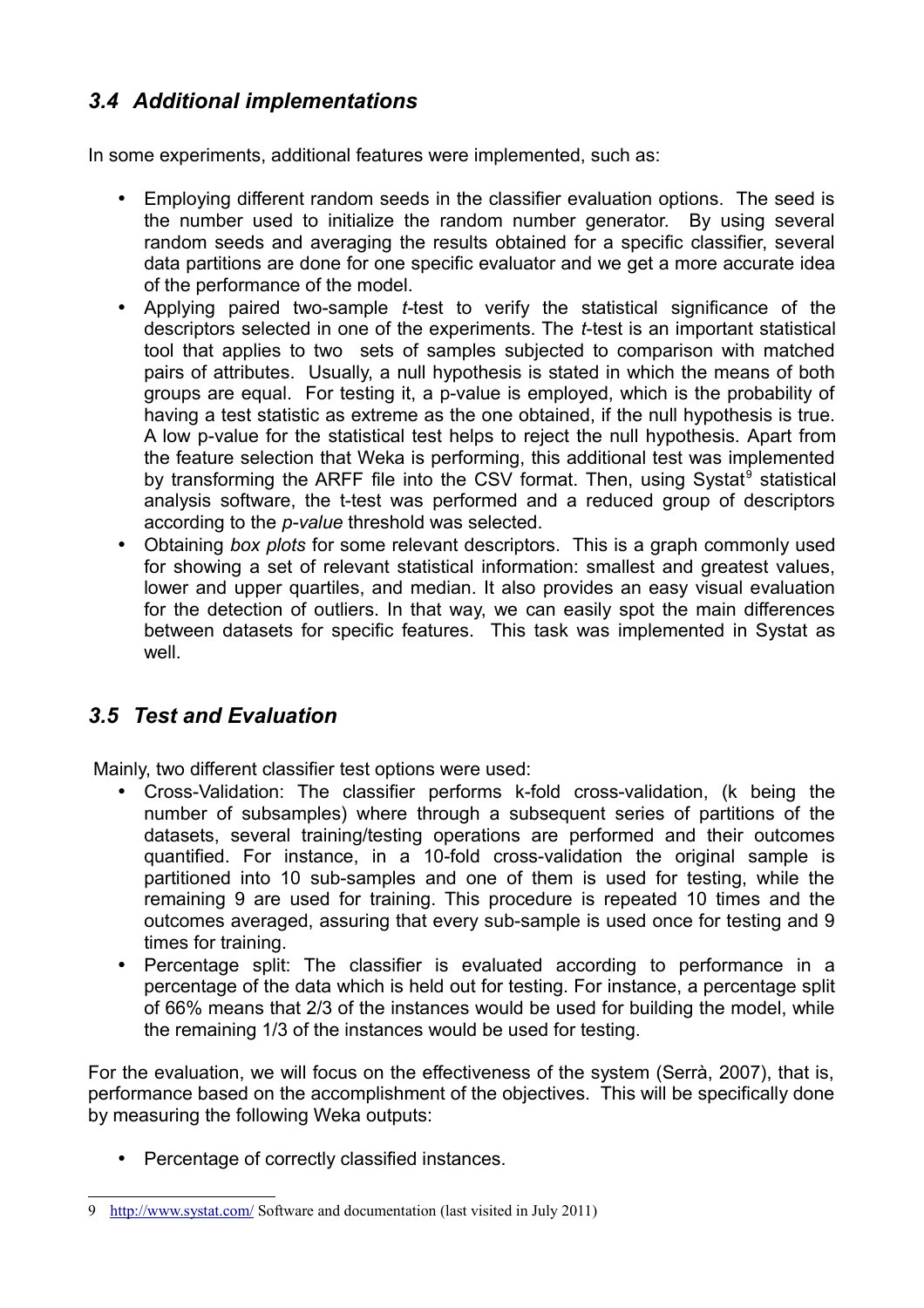• The *recall* of the system, that is, the proportion of relevant material actually retrieved in answer to a search request. In this binary task, it corresponds as well to the positive predictive value. It can be weighted for all classes or calculated individually for each class. It can be defined as:

$$
recall = \frac{(relevant instances) \cap (retrieved instances)}{(relevant instances)}
$$
\n(3.1)

Or in other terms:

$$
recall = \frac{(true \text{ positives})}{(true \text{ positives}) + (false \text{ negatives})}
$$
(3.2)

• The *precision* of the model, that is, the proportion of retrieved material that is actually relevant. In this binary task, it corresponds as well to the sensitivity of the system. It can be weighted for all classes or calculated individually for each class. It can be defined as:

$$
precision = \frac{(relevant instances) \cap (retrieved instances)}{(retrieved instances)}
$$
\n(3.3)

Or in other terms:

$$
precision = \frac{(true \text{ positives})}{(true \text{ positives}) + (false \text{ positives})}
$$
\n(3.4)

• Precision and recall can also be condensed in the *f-measure*, which is the evenly weighted harmonic mean of precision and recall. It can be calculated as:

$$
f measure = \frac{2 \times (recall) \times (precision)}{(recall) + (precision)}
$$
\n(3.5)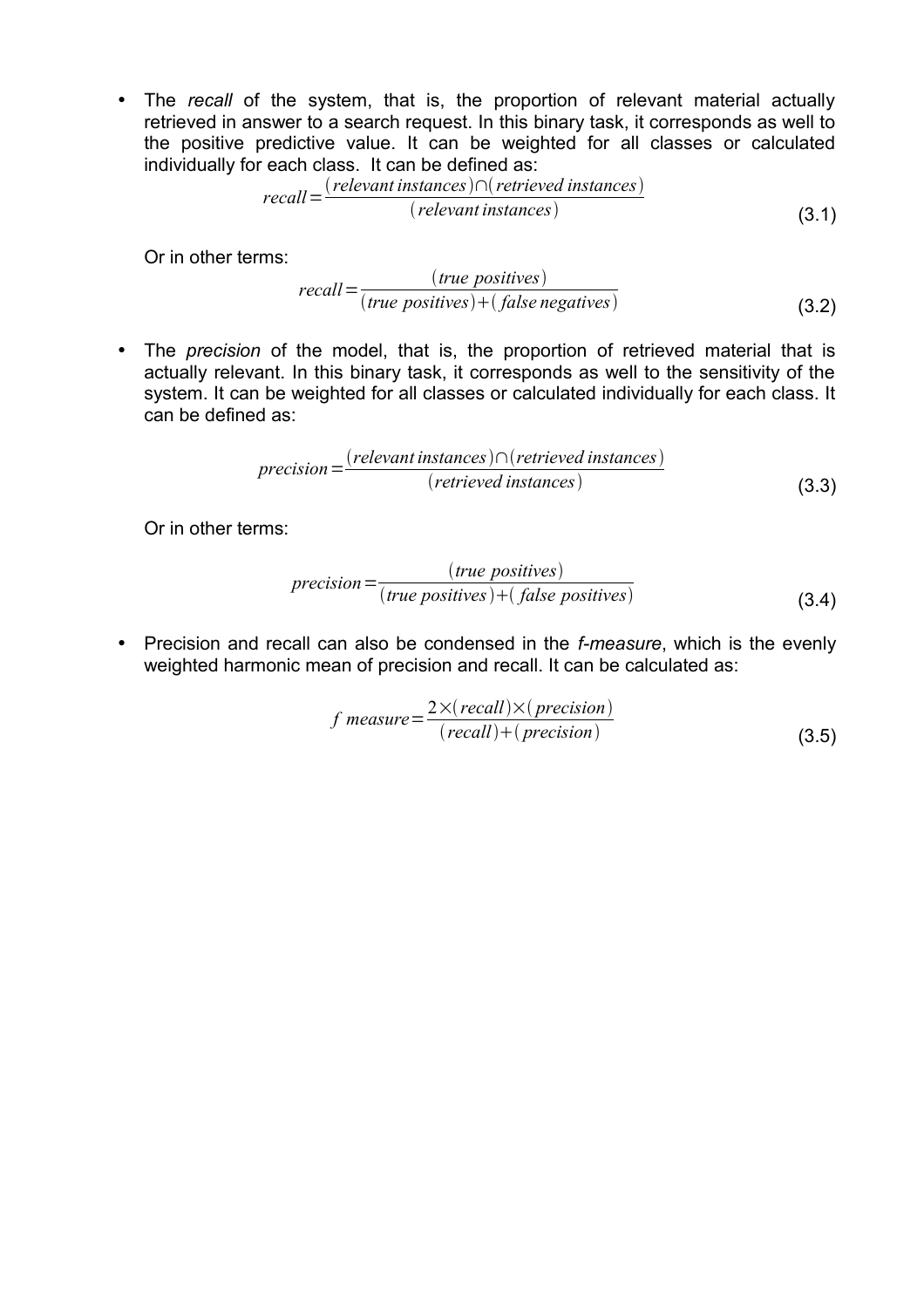## <span id="page-21-3"></span>**4 Experiments and results**

 A series of experiments were sequentially designed in order to gather information about the specific descriptors that could help accomplish the tasks proposed (each experiment is named after one representative music piece from the collections used), by employing custom-built datasets classified according to instrumentation features. Two classes will be created then for each experiment, one for samples featuring the mellotron and one for samples not featuring the mellotron. The number of instances for each class will be the same in every experiment. First, an initial experiment about comparing specific pieces of music is presented, which is intended to be a guideline for the following experiments by making a direct timbral comparison between the mellotron and several instrument combination for equivalent musical phrases. Then, a series of experiments comparing three specific instruments settings (strings, flute, choir) is conducted, all of them for polyphonic music pieces. The final experiments, dealing with the totality of the collections and a larger number of instances, are intended to evaluate the findings from the previous experiments.

## <span id="page-21-2"></span>*4.1 Initial experiment. Nimrod[10](#page-21-4): Comparing classical music pieces with their versions for mellotron*

## <span id="page-21-1"></span>**4.1.1 Description**

For this experiment, a special collection was built employing specific music for mellotron arranged by Mike Dickson from his album *mellotronworks*<sup>[11](#page-21-5)</sup>. In these recordings, some classical music pieces are performed exclusively employing mellotron sounds, by recording individual instrument scores on it and mixing them afterwards. The purpose of this initial experiment was to compare directly classical music pieces with versions for mellotron. In this way, we are assuring that harmonic or melodic content are the same, so we can focus directly on the timbral differences. This pieces present several timbral combinations, belonging to different musical instruments from a typical Western orchestra. Furthermore, most of the mellotron versions employ the same original instrumentation of the orchestral pieces, so it is a direct comparison between the recording of the instrument and the main features the mellotron adds to the timbre when sampling those instruments. It is important to note that the mellotron collection, while having polyphonic sounds, all of them come from the mellotron, that is, there are no more non-mellotron instruments playing. Thus with this experiment we are referring to the following questions:

- Is it possible to differentiate the classical music pieces from their versions for mellotron by means of low-level descriptors?
- What are the most important descriptors that help discriminating instrument sounds and mellotron sounds in this collection?

## <span id="page-21-0"></span>**4.1.2 Procedure**

Some specificities in the procedure for this experiment:

<span id="page-21-4"></span><sup>10</sup> One of the pieces in this collection is *Nimrod*, the variation IX (Adagio) of Edward Elgar's *Enigma Variations*. Elgar's musical enigma can be reminiscent of the mellotron timbral 'enigma' we are pursuing in this experiment.

<span id="page-21-5"></span><sup>11</sup><http://www.mikedickson.org.uk/mellotronworks/index.html>Several other recordings featuring the mellotron are available for free-downloading in the website (last visited in july 2011).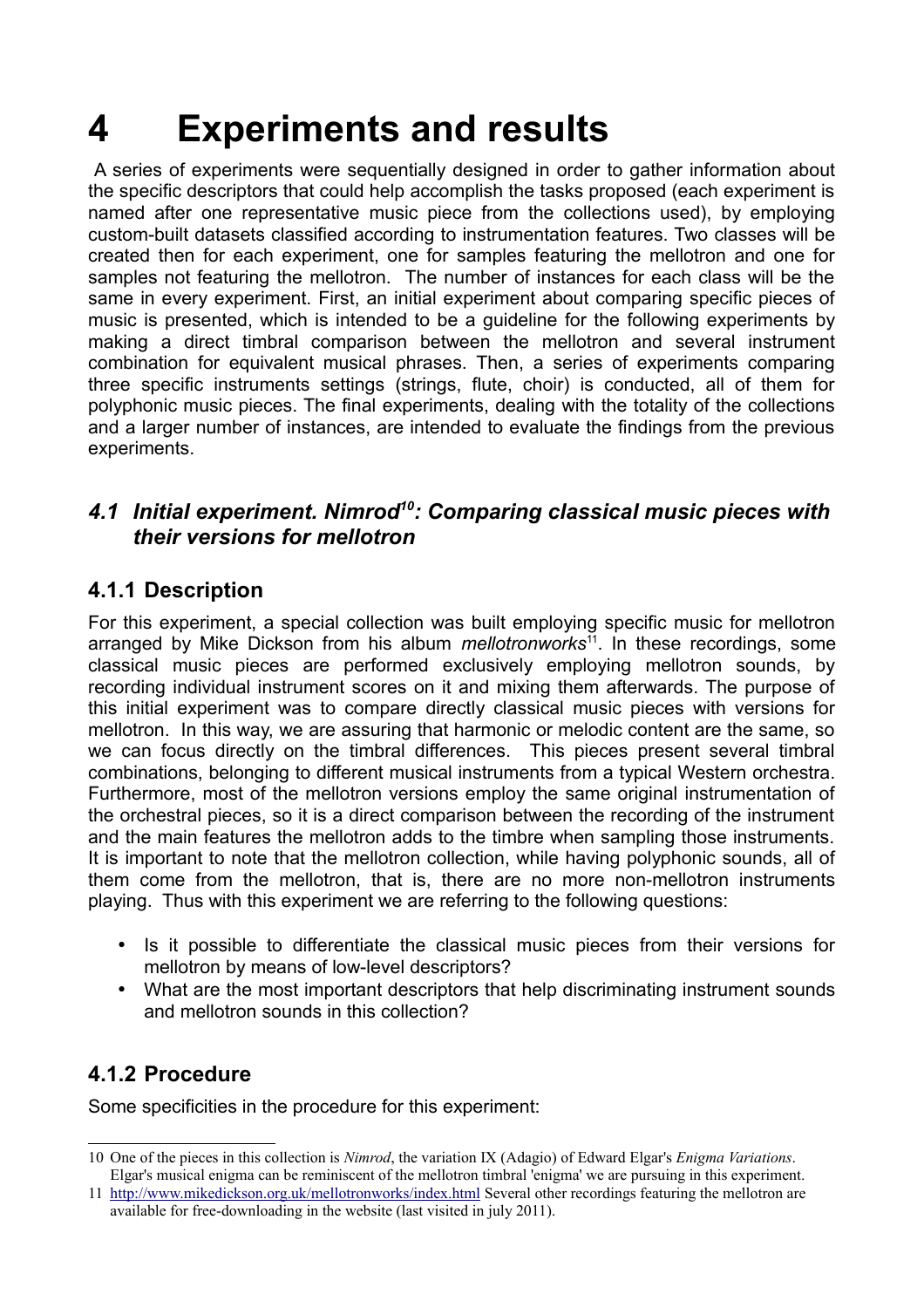- Selecting and segmenting musical phrases (at least 30 seconds long) in each orchestral version.
- Selecting and segmenting the same musical phrases for the mellotron version, even if the length in seconds was different (i.e., disregarding tempo variations).
- Assuring similar melodic and harmonic content. This additional test was done by extracting the THPCP (Transposed Harmonic Pitch Class Profile), which is a tonal profile invariant to transposition (Gómez and Herrera, 2006) and then finding correlation values between the orchestral and mellotron sets.
- Finding the most relevant set of descriptors according to the Weka attribute evaluators.
- Applying a t-test to that set of descriptors for finding its statistical relevance.
- Testing the three different classifiers with a percentage split of 66%.
- Due to the size of the collection, the evaluation will focus mainly on the percentage of correctly classified instances, for the different set of descriptors and different machine learning techniques selected.

## <span id="page-22-0"></span>**4.1.3 Results and discussion**

When comparing the results given by the two Weka attribute evaluators selected (that is, GainRatio and InfoGain) only a list of 14 descriptors were ranked above 0. The remainder of the attributes were ranked with a 0, which means not relevant. Table 2 shows the results for the t-test appliedin this list of descriptors.

| Variable                 | t        | p-Value |
|--------------------------|----------|---------|
| mfcc4                    | 3,979    | 0,000   |
| dissonance var           | $-2,525$ | 0,020   |
| dissonance dvar          | $-2,609$ | 0,018   |
| dissonance dvar2         | $-2,660$ | 0,016   |
| spectral skewness mean   | $-2,683$ | 0,012   |
| barkbands skewness max   | $-2,574$ | 0,019   |
| spectral flux max        | $-2,180$ | 0,044   |
| mfcc10                   | $-1,955$ | 0,062   |
| dissonance mean          | 2,794    | 0,010   |
| barkbands kurtosis max   | $-2,105$ | 0,052   |
| barkbands kurtosis dvar  | $-1,582$ | 0,136   |
| spectral crest max       | $-2,824$ | 0,009   |
| dissonance dmean2        | $-3,489$ | 0,002   |
| barkbands kurtosis dvar2 | $-1,594$ | 0,133   |

Table 2. t-test results for 14 descriptors selected. Selected descriptors below the P-value 0.015 threshold are shown in red.

The descriptors that were below the selected p-value threshold (0.015) are shown in red in table 2. These conform then a more concise group of descriptors, that are tested for the same machine learning techniques, under the same conditions. For each method 20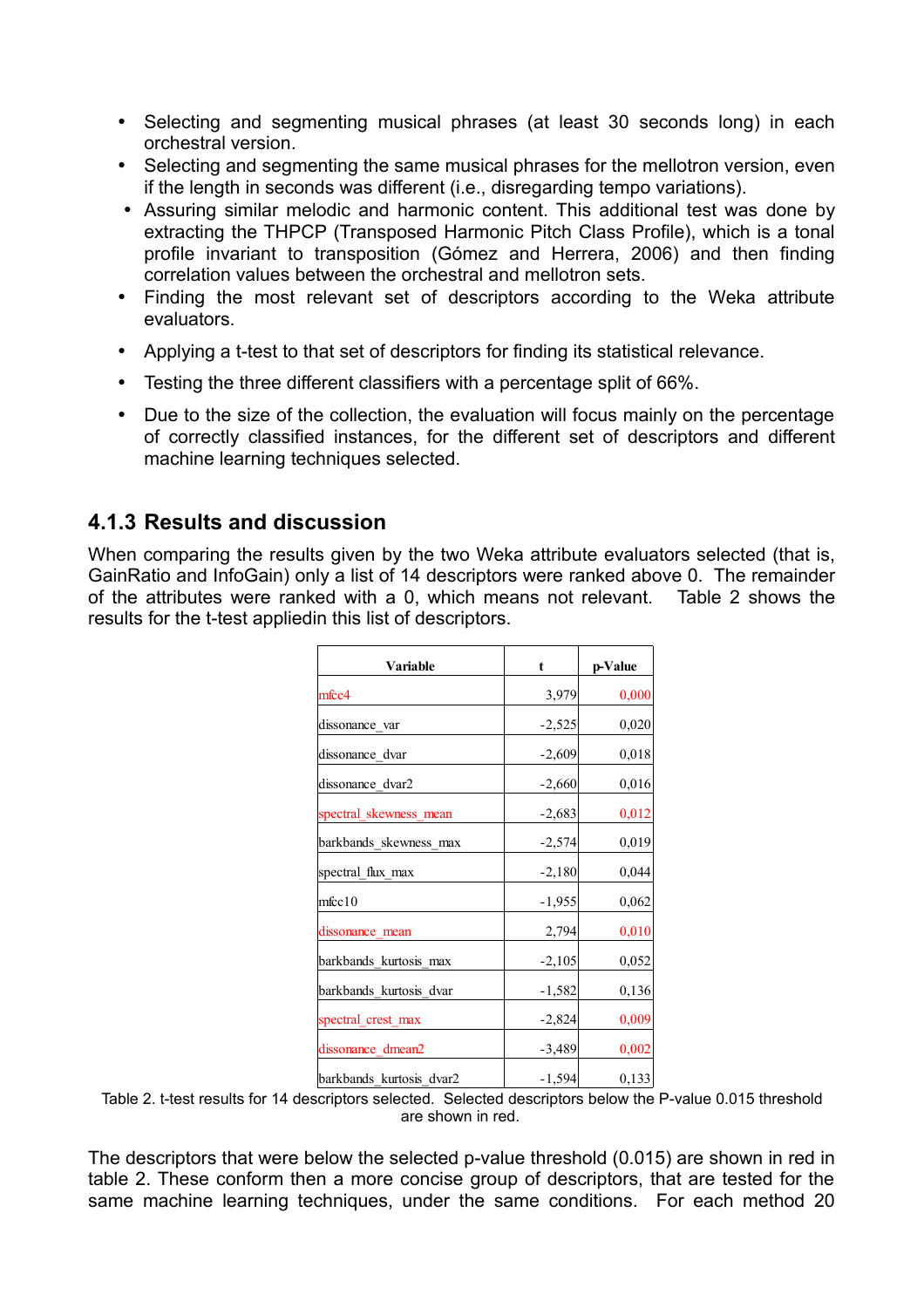different random seeds were selected, and the results were averaged. As mentioned in section 3.4, the idea behind selecting different random seeds is assuring statistical significance, i.e. it is not by chance that certain values are obtained.



Fig. 6 Classification results for the first selected group of descriptors and a smaller set obtained after a t-test in the *Nimrod* experiment

From fig. 6 we can see how the overall performance either improves or remains statistically similar when reducing the number of descriptors to this set. In both scenarios, the IB1 classifier presents the highest percentage of correctly classified instances. Now, we can take a look at some specific characteristics of the descriptors. The 5 attributes that show statistical significance after the t-test are, in order of relevance:

- MFCC4
- Dissonance (second derivative mean).
- Spectral Crest (maximum value)
- Dissonance (mean)
- Spectral Skewness (mean)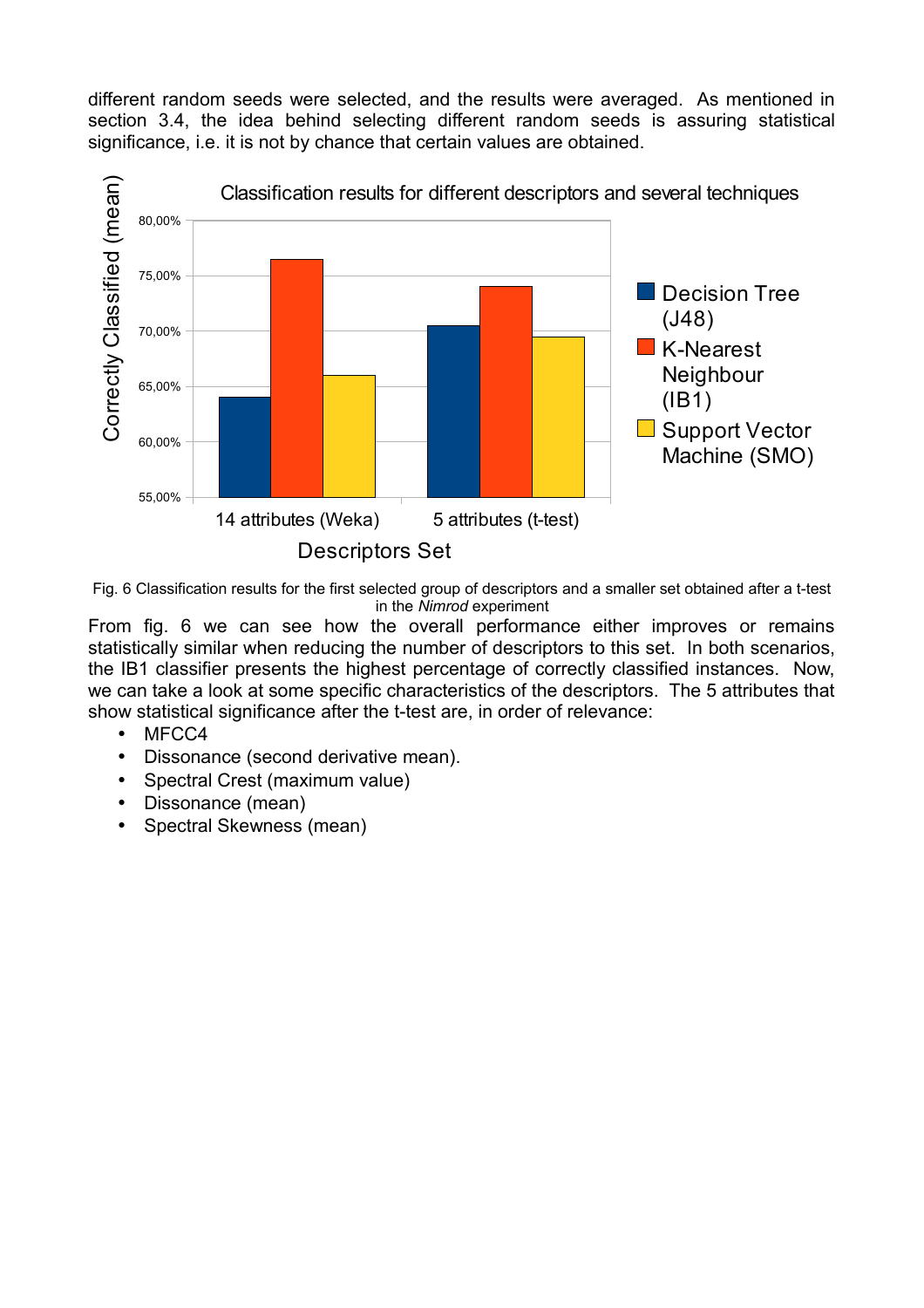#### Two-Sample t-Test



Fig. 7 Example of box plots for the MFCC4 in the two-sample t-test performed for the mellotron/orchestral classes in the *Nimrod* experiment

 The *MFFC4* corresponds to the fourth band of the mel-cepstrum coefficients. In fig. 7 we can see how the mellotron sounds have a larger mean value for the MFCC4 with a wider distribution, while orchestral sounds are lower and more equally distributed. From the box plot in fig. 7, we see how the MFCC4 constitutes one of the most relevant descriptors for differentiate the mellotron versions from the original versions. This indicates that there is indeed a feature in the polyphonic mixture of the mellotron sounds that allows us to group them according to the way they sound. The *dissonance* descriptors describe sensory dissonance (not musical theoretical dissonance), based on the roughness of the spectral peaks. According to the results, mellotron sounds are more dissonant. *Spectral crest* and *spectral skewness* refer to the flatness and the asymmetry around the mean value of the spectrum, respectively. Both are apparently relevant in this experiment.

 Despite being a rather difficult task (comparing a lot of timbral possibilities in orchestral music with the inner sound qualities that the mellotron provides) in a small dataset, we have found evidence for defining a set of descriptors relevant for discriminating sounds from acoustic instruments and sounds coming from the mellotron. In general, these attributes correspond to specific spectral features that give us a model for discriminating the mellotron sound from a complex combination of instruments. This set of 5 descriptors selected will be used again for testing in the following experiments in order to prove the actual effectiveness in defining the mellotron timbre.

#### <span id="page-24-1"></span>*4.2 Specific instrument experiments: flutes, strings, choir*

#### <span id="page-24-0"></span>**4.2.1 Description**

 The mellotron, as mentioned earlier in this document, usually samples well-known Western instruments or ensembles. It is the intention of the next three experiments to compare and discriminate between sound from real instruments and sounds coming from the same instruments in their mellotron version. Collections belonging to three specific settings are used, involving the specific timbral characteristics of three musical instruments (or set of instruments): flute, strings and choir. Now, we intend to evaluate the overall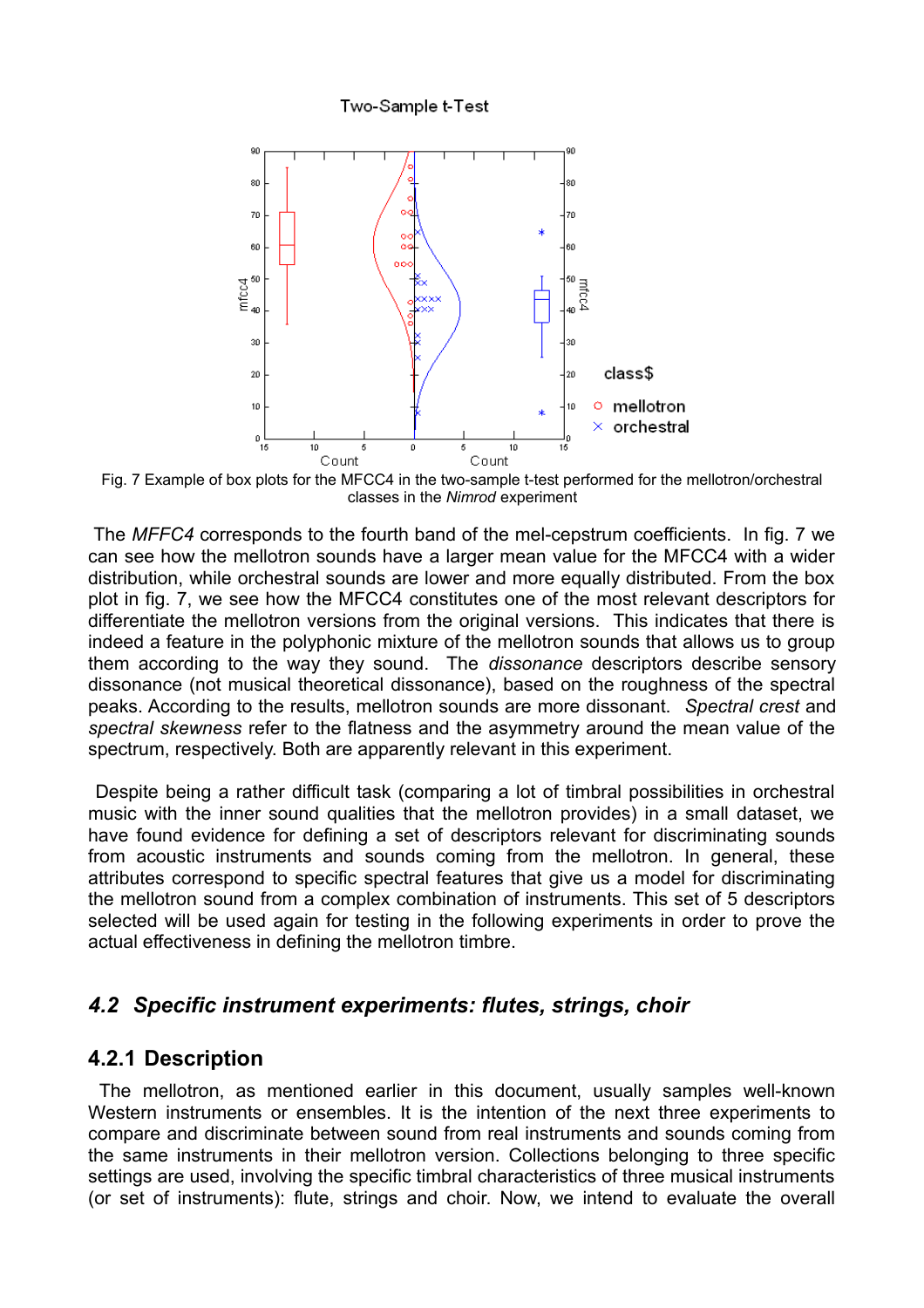performance of the classifiers when dealing when different amount of relevant attributes, i.e. checking whether it is better in some specific cases to have more descriptors, or on the contrary if reducing the amount of descriptors will not affect significantly the performance and will lead to a more detailed and accurate characterization of the mellotron. Also, the 5 descriptors selected from the initial experiment will be tested, by adding them to the 5 highest ranked descriptor according to Weka, for every experiment. In that way, we can check if indeed the addition of this descriptors improves the performance of the classifiers, or if on the contrary they are not relevant for this classification task. Also, it is intended trying to avoid having too many descriptors, because that would reduce the specific description of the uniqueness of the mellotron timbre. Having too many parameters also increases the possibility of classifying according to random features, event which is commonly known as *overfitting*.

## **4.2.2 Procedure**

- <span id="page-25-0"></span>1. Comparing different set of descriptors according to the Weka attribute evaluators. Weka has an Attribute Selected Classifier, which is an arbitrary classifier on data that has been reduced through attribute selection. With the Ranker Search method, it is possible to select a specific number of descriptors that correspond to the highest ranked by the feature evaluators. The amounts chosen for every set will be as follows: 50, 40, 30, 20, 10, 5 and finally those same 5 highest-ranked descriptors plus the 5 descriptors chosen from the first experiment.
- 2. Testing the classifiers (J48, IB1, SMO) employing 10-Fold Cross-Validation.
- 3. Utilizing different random seeds for creating several data partitions and averaging the evaluation results.
- 4. The evaluation will include this time -besides the percentage of correctly classified instances the class f-measures for the different set of descriptors and different machine learning techniques selected. As the classifiers deal with a binary decision, the f-measure would be sufficient for comprising both precision and recall measures for each class.
- 5. Selecting a group of relevant descriptors according to the following criteria:
	- 1. Highest-ranked descriptors according those selected by the attribute evaluators.
	- 2. Highest averaged performance for the three machine learning methods.

In regard to the following three experiments, some general questions can be asked, that will define the goals for each individual experiment:

- Is it possible to differentiate the original instruments from the mellotron-sampled ones in a polyphonic context by means of low-level descriptors?
- Furthermore, do the mellotron sounds have some specific features that allow it to be detected, disregarding the amount and variety of other acoustic, electromechanic or electronic instruments that are mixed in the recordings?
- What are the most relevant set of descriptors for each task?
- Does the set of descriptors obtained in the initial experiment improve the classification performance of the models for this collections?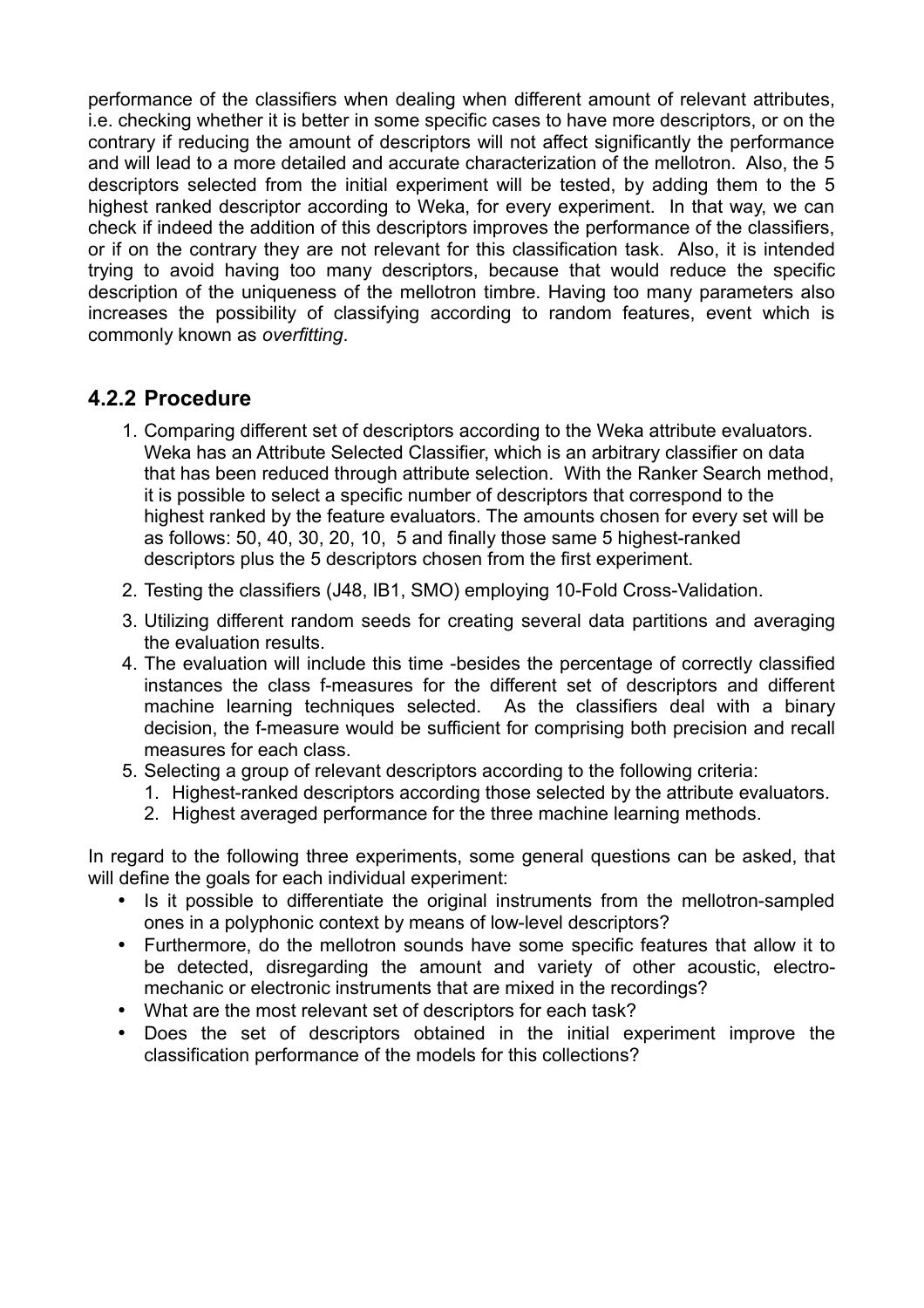## **4.2.3** *Julia Dream***[12](#page-26-1): Comparing flute and mellotron flute samples in polyphonic music**

![](_page_26_Figure_1.jpeg)

<span id="page-26-0"></span>

**Experiment details** Number of instances: 140

Fig. 8 Percentage of correctly classified instances for different sets of descriptors and three machine learning techniques in the *Julia Dream* experiment (flutes).

From fig. 8 it can be observed how the SMO classifier presents the highest classification values, above the other two methods, and how its performance increases when employing less attributes. It can be stated that the individual performance of the classifiers when selecting between 50 and 30 attributes does not present considerable changes. The less attributes used, the better performance J48 and SMO show, while for IB1 is the opposite: less attributes means less percentage of correctly classified instances. For IB1 and SMO the addition of the 5 general descriptors proves to be useful, helping improve the classification performance, especially in the IB1 case, where it improves around 5%. For the decision tree, adding these 5 descriptors actually decreases its performance, but only around 2%. However, this results belong to the overall weighted performance. It is also of interest to see individual performances for each class, that is, *mellotron* and *non-mellotron*.

<span id="page-26-1"></span><sup>12</sup> *Julia Dream* (1968) by Pink Floyd -along with *Strawberry Fields Forever* by The Beatles- is perhaps one of the earliest examples of prominent use of the mellotron flute in a recording, adding an eerie pastoral effect to the song.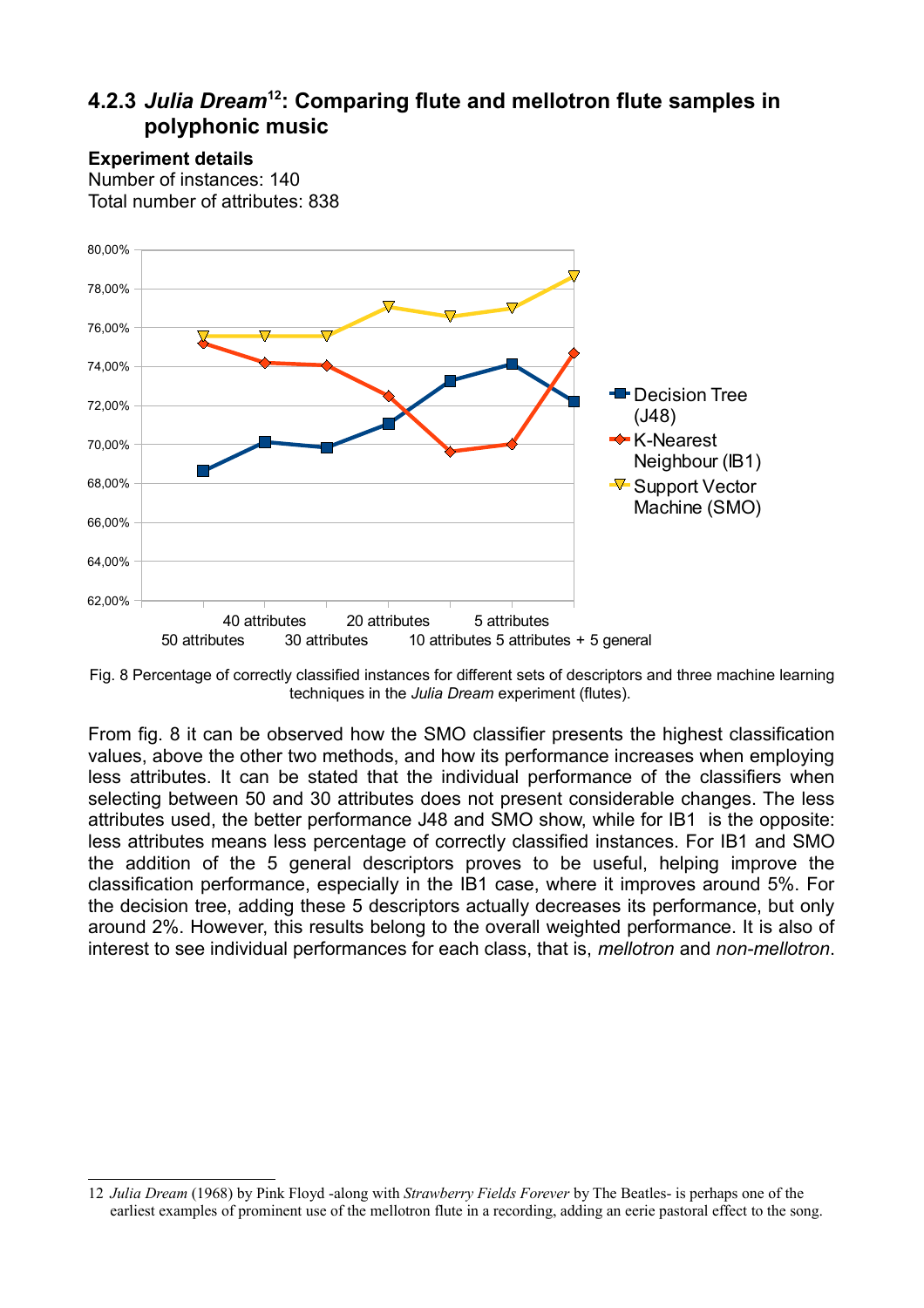![](_page_27_Figure_0.jpeg)

Fig. 9 F-measure values for the *Mellotron* and *Non-mellotron* classes, with different sets of descriptors and machine learning techniques in the *Julia Dream* experiment (flutes).

In general terms, fig. 9 shows how the f-measure for the *Mellotron* class has higher values than the *Non-mellotron* class, disregarding the method or set of descriptors used. This means that non-mellotron samples are are more likely to be classified as mellotron (falsepositives) than the opposite, mellotron samples classified as non-mellotron (falsenegatives). The highest overall class performance was for the mellotron with the support vector machine SMO. Indeed, the additional 5 descriptors from the *Nimrod* experiment in section 4.1 are helping to improve the f-measure in IB1 for the non-mellotron class, that is, the amount of false-positives (real strings) that are being classified as featuring the mellotron.

We have gathered evidence for saying that when using the 5 highest-ranked descriptors a rather good performance is obtained. These descriptors are:

- Spectral Crest (derivative variance)
- Dissonance (derivative variance)
- Spectral Crest (second derivative variance)
- Spectral Energy Band Middle-High (maximum value)
- Dissonance (second derivative variance)

These findings are interesting in the way that most of the descriptors are related to the set found in the initial experiment. *Dissonance*, again, seems to be very important for discriminating the sound of the mellotron, as well as *Spectral Crest,* for different statistical measures*.* This means that both the roughness of the spectral peaks and the spectrum flatness are relevant features in these datasets. The *Spectral Energy Band Middle-High* refers to specific differences in the energy of the spectrum calculated for the Middle-High band between the two classes.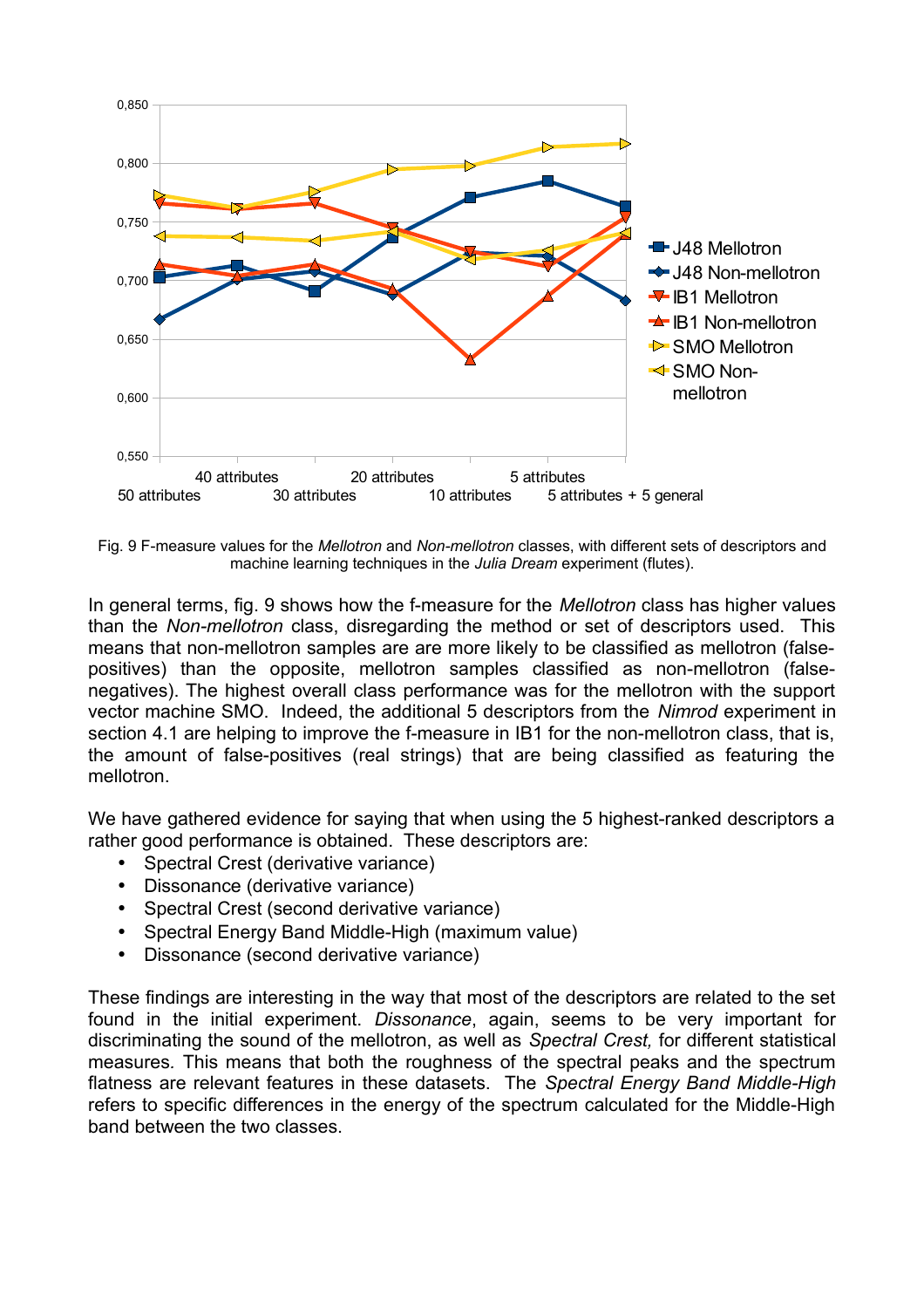## <span id="page-28-0"></span>**4.2.4** *Watcher of the Skies***[13](#page-28-1): Comparing strings and mellotron strings samples in polyphonic music**

#### **Experiment details**

Number of instances: 100 Total number of attributes: 838

![](_page_28_Figure_3.jpeg)

The first remarkable general result is the high performance obtained for the classifiers in this experiments, even for the smaller set of descriptors it does not pass below the 75% mark. There is a rather steady trend for the classification performance in the three methods when reducing progressively the amount of weka-selected attributes. Generally, between 50 and 20 automatically selected descriptors, the performance remains the same, with the support vector machine SMO getting the highest performance (slightly above the 90% mark), and the decision tree J48 and kNN IB1 having similar results (slightly above the 85% mark). For 10 and 5 descriptors, the performance in the three methods decreases, showing that for this specific task of discriminating mellotron strings from real strings, more descriptors are needed. Although clearly the 5 general attributes from the first experiment improve the classification performance for the 3 methods (even increasing around 5% the decision tree performance), they are still below the rather steady performance from the 50 to the 20 descriptors mark.

<span id="page-28-1"></span><sup>13</sup> *Watcher of the Skies* (1972) by prog-rock band Genesis is one of the seminal pieces in the use of the mellotron by developing an extended 'solo' strings section in the beginning.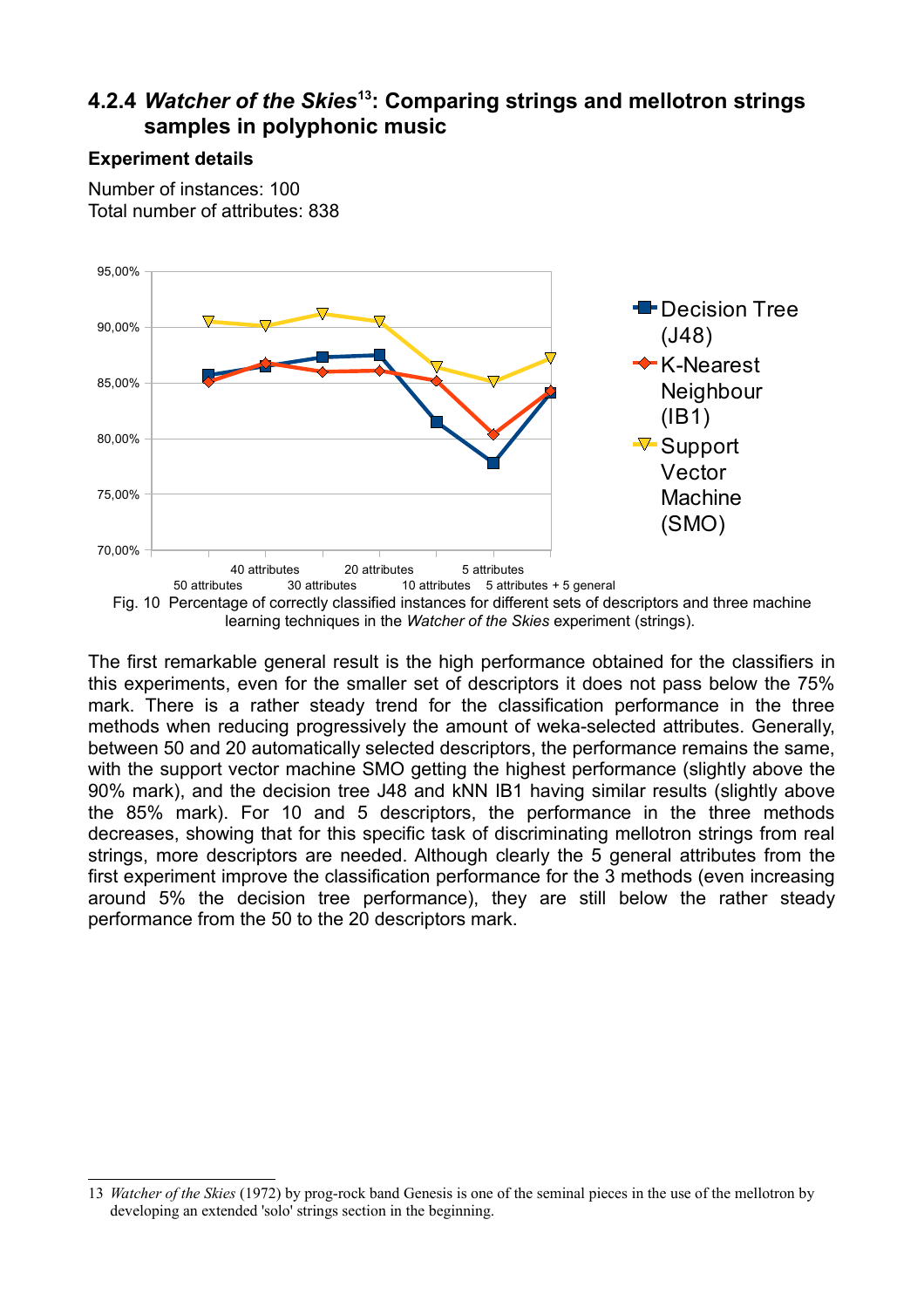![](_page_29_Figure_0.jpeg)

Fig. 11 F-measure values for the *Mellotron* and *Non-mellotron* classes, with different sets of descriptors and machine learning techniques in the *Watcher of the Skies* experiment (strings).

In Fig. 11 it can be observed that the difference within classes is not too relevant. Both classes remain with statistically close values no matter the amount of attributes, or the machine learning technique selected. We can see that recognition of mellotron is slightly higher in general terms, but the amount of false-positives and false-negatives seems to be around a similar value. Despite the significant increase in the performance when adding the 5 descriptors from the first experiment, the highest general performance for the three methods still requires more descriptors. So in order to choose a relevant list of descriptors, we refer to the set of 20 descriptors. By comparing relative ranks between different evaluator methods (GainRatio and InfoGain), the list obtained is:

- Spectral Kurtosis (minimum value)
- Bark Band 24 (maximum value)
- Pitch (derivative variance)
- Pitch (second derivative variance)
- Pitch Instantaneous Confidence (minimum value)
- Bark Bands Spread (maximum value)
- Bark Band 23 (maximum value)
- Bark Band 25 (maximum value)
- Spectral Roll-off (maximum value)
- Spectral Contrast 1 (variance)
- Spectral Contrast 7 (variance)
- Spectral Contrast 8 (variance)
- Spectral Flux (maximum value)

Now we find a set of descriptors that did not show up in the previous experiments as being relevant for the classification tasks. *Bark Bands*, for instance, computes the spectrum energy contained in a given number of bands, which correspond to an extrapolation of the Bark band scale, a scale based on psychoacoustics models corresponding to the critical bands of hearing (Zwicker and Fastl, 1990). Here, a clear maximum value for higher bands is a pattern that emerges for the mellotron class. Similarly, the *Bark Bands Spread* is a general measure for the statistical dispersion for all Bark bands. The *Spectral Kurtosis*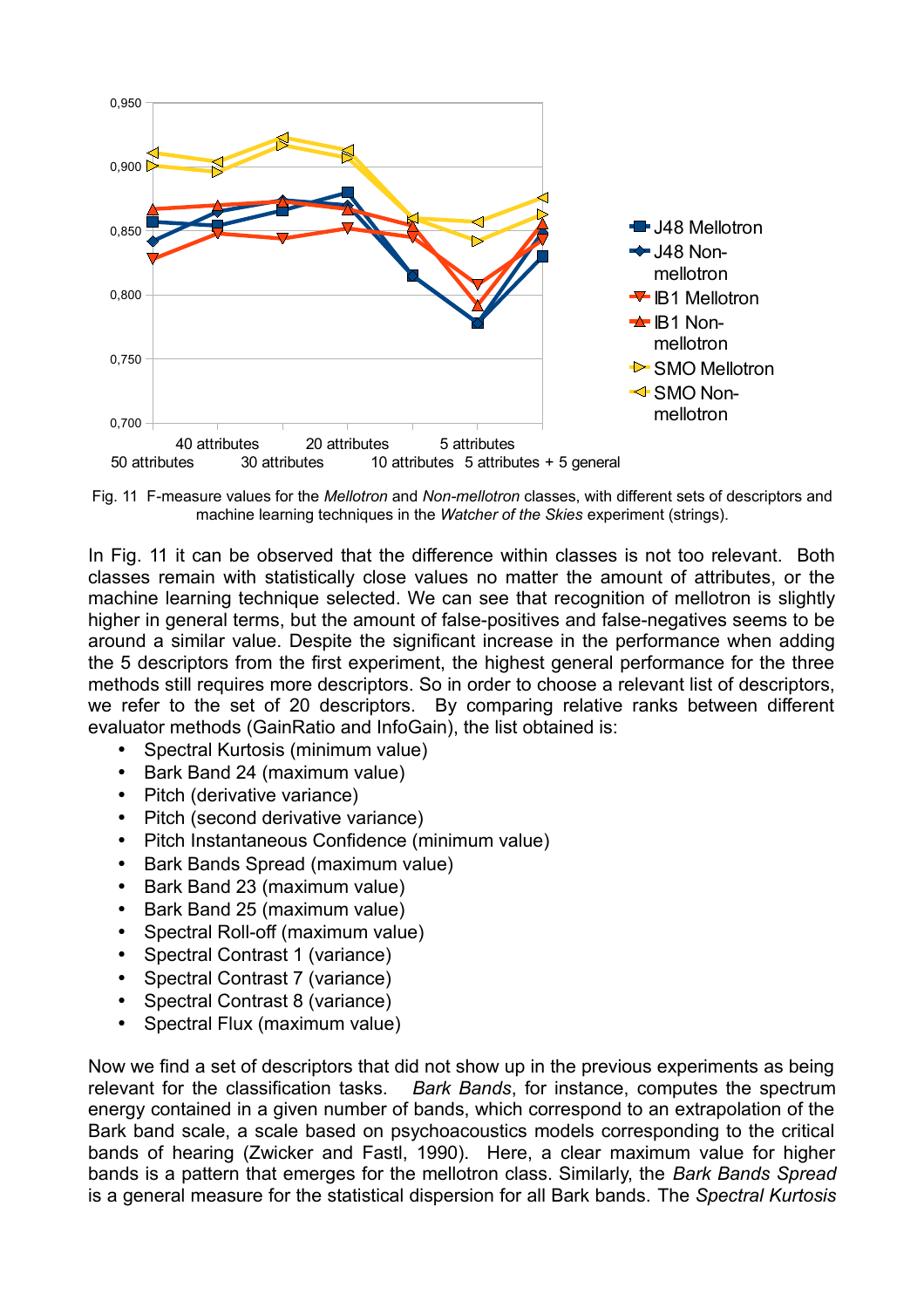seems also to be relevant, hinting that the mellotron string sounds have a more peaked spectrum, while real strings present a flatter spectrum. *Spectral Contrast* is an octavebased descriptor that relates to the timbre of an audio signal and it has been proven relevant for music genre classification tasks (Akkermans, Serrà and Herrera, 2009). *Spectral Flux* (how quickly the power spectrum is changing) also appears on the list. It is important to mention that as the main purpose of this experiment is to compare real strings sections with mellotron-sampled ones, the majority of samples from the acoustic collection belongs to the *Classical* genre, while the mellotron collection as mentioned previously belongs in its totality to the Rock/Pop or Electronic genres. The set of descriptors found, (such as *Spectral Contrast*) plus the fact that a higher average performance than in the previous experiments was achieved, gives us indications about the model recognizing generic genre differences rather than specific instrumentation. This will be tested in subsequent experiments.

### <span id="page-30-0"></span>**4.2.5** *Exit Music***[14](#page-30-1): Comparing choir and mellotron choir samples in polyphonic music**

**Experiment details**

![](_page_30_Figure_2.jpeg)

Fig. 12 Percentage of correctly classified instances for different sets of descriptors and three machine learning techniques in the *Exit Music* experiment (choir).

SMO shows again the averaged highest performance for the different sets of descriptors. For the KNN technique, the highest performance happens around the 20 attributes mark, decreasing progressively for lower or higher number of attributes. The J48 and SMO show similar behavior, decreasing when reducing the number of descriptors and improving when adding the 5 general descriptors from the first experiment. This is remarkable especially for the decision tree model, unexpectedly increasing more than 10% when adding those 5 general descriptors. This is a relevant result, that shows how these five descriptors define some important conjunctions of features that improve the classification performance, and

<span id="page-30-1"></span><sup>14</sup> *Exit Music (For a Film)* by Radiohead (1997) is a more recent example of the usage of mellotron choir, by developing a dynamic chord-sequence in its middle-section.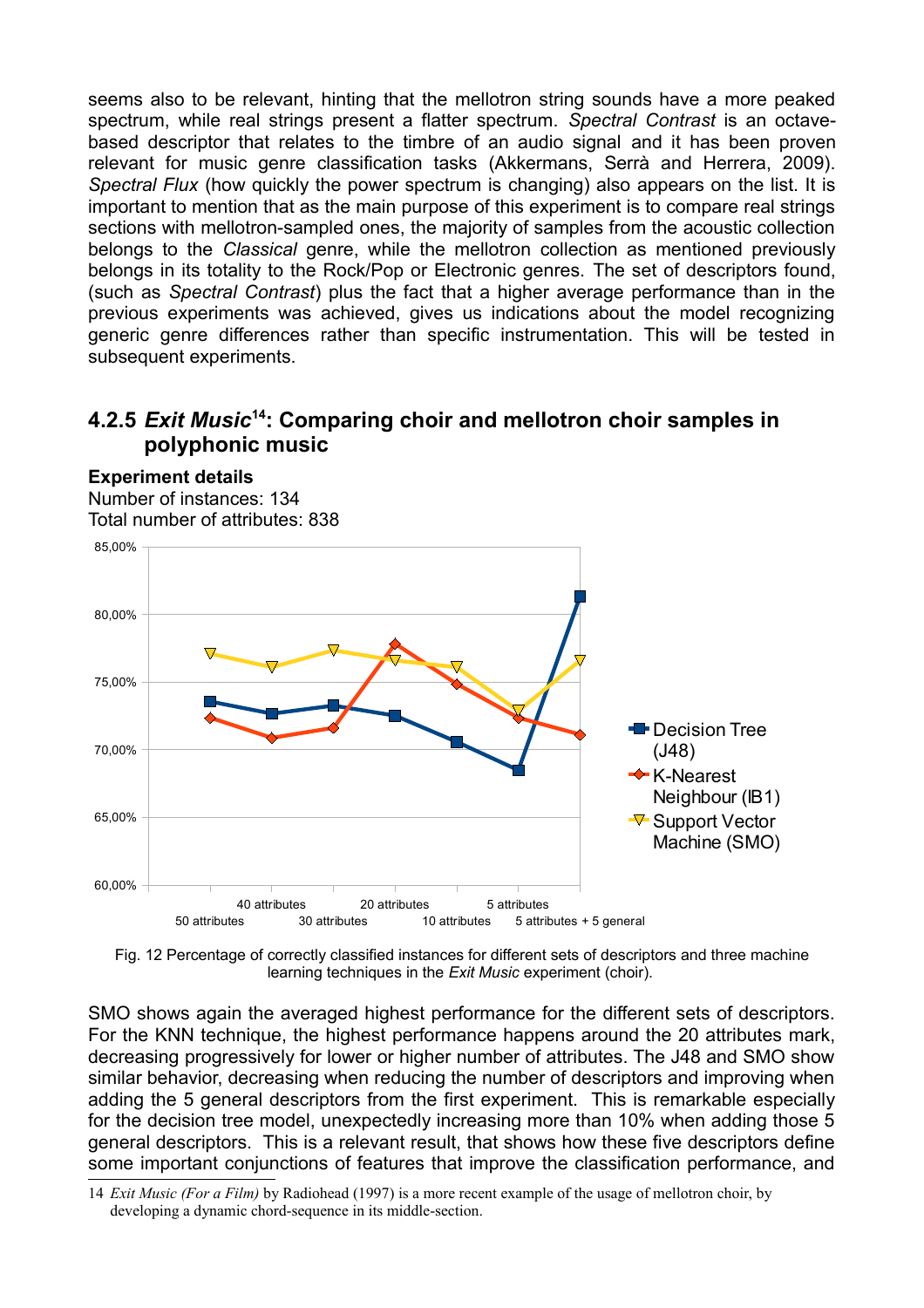![](_page_31_Figure_0.jpeg)

that by using exclusively the Weka attribute evaluators are not shown as relevant.

Fig. 13 F-measure values for the *Mellotron* and *Non-mellotron* classes, with different sets of descriptors and machine learning techniques in the *Exit Music* experiment (choir).

There are not too many differences between the individual class performance for the three methods employed, according to fig. 13. One remarkable difference appears when using SMO and reducing the amount of descriptors, which affects specifically the *non-mellotron* class, especially around the 10 to 5 descriptors mark. This means that in the 20-attributes set there are relevant descriptors for helping classify real choir sounds as true-negatives. Thus, from this 20-attributes set a smaller list of descriptors is selected, again by comparing individual ranks with two different attribute evaluators. The following is the selected list of relevant descriptors for this experiment:

- Bark Band 9 (variance)
- Bark Band 9 (second derivative variance)
- Spectral Crest (derivative variance)
- Bark Band 9 (derivative variance)
- Bark Band 9 (second derivative mean)
- Bark Band 9 (derivative mean)
- Bark Band 8 (maximum value)
- Spectral Crest (second derivative mean)
- Spectral Crest (second derivative variance)
- Bark Band 9 (mean)

We get mainly two group of descriptors: *Bark band, -*specially the ninth band appears prominently for several statistic values-, and *Spectral Crest*, which appears once again as being significant.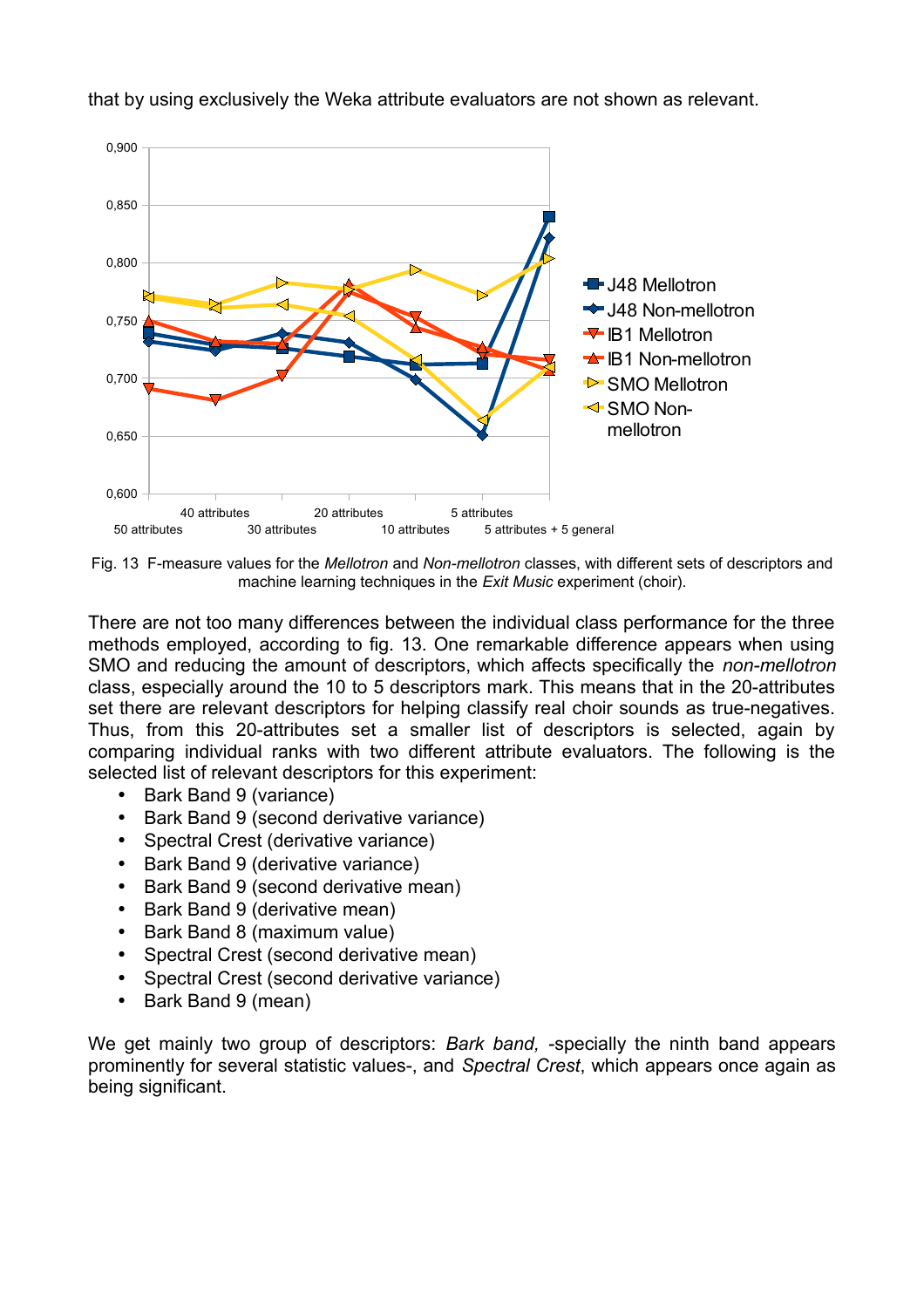## <span id="page-32-1"></span>**4.2.6 Results and discussion**

We have found a list of descriptors for every experiment that could be the most relevant in trying to discriminate between the real instrument and the mellotron-sampled sound.

|                                        | Mean     | D-Mean | Var | D-Var    | 2D-Var   | Min | Max      |
|----------------------------------------|----------|--------|-----|----------|----------|-----|----------|
| <b>Dissonance</b>                      | X        | X      |     | X        | X        |     |          |
| <b>Bark bands Spread</b>               |          |        |     |          |          |     | $\chi$   |
| <b>Bark bands 8</b>                    |          |        |     |          |          |     | $\times$ |
| <b>Bark bands 9</b>                    | X        | X      | X   | $\times$ | $\times$ |     |          |
| Bark bands 23, 24, 25                  |          |        |     |          |          |     | $\chi$   |
| <b>Spectral Crest</b>                  |          | $\chi$ |     | X        | X        |     | X        |
| <b>Spectral Contrast 1, 7, 8</b>       |          |        | X   |          |          |     |          |
| <b>Spectral Kurtosis</b>               |          |        |     |          |          | X   |          |
| <b>Spectral Roll-off</b>               |          |        |     |          |          |     | X        |
| <b>Spectral Skewness</b>               | $\times$ |        |     |          |          |     |          |
| <b>Pitch Instantaneous Confidence</b>  |          |        |     |          |          | X   |          |
| <b>Spectral EnergyBand Middle-High</b> |          |        |     |          |          |     | X        |
| <b>Pitch</b>                           |          |        |     | X        | $\times$ |     |          |
| <b>Spectral Flux</b>                   |          |        |     |          |          |     | X        |
| <b>MFCC4</b>                           | X        |        |     |          |          |     |          |

Table 3 Selected group of descriptors from the the first four experiments according to their statistical values.

From Table 3 several groups of descriptors can be analyzed, where D means derivative, Var means variance, 2D means second derivative, Min means minimum value and Max means maximum value. There are several descriptors with more than one relevant statistical measure, such as Dissonance, Bark bands 9, Spectral Crest. The statistical measure that appears the most is the *maximum* value, specially for attributes related to the description of several high frequency bands as in Bark bands 23, 24, 25 or Spectral Energy computed for the Middle-High Band. Timbral descriptors related to genre (MFCC 4, Spectral Contrast 1, 7, 8) are present as well. However, it is important to ask again how many of these descriptors might be helping to discriminate specific genre features, instead of the individual mellotron characteristics. In the next section, experiments employing different databases, including a rock/pop and electronic collection, intend to find more information on this specific question.

## <span id="page-32-0"></span>*4.3 Final Experiments: combining databases*

Now, we intend to test the performance and reliability of the findings from previous experiments by taking the specific set of descriptors from the previous experiments (Table 3) to check whether if combining them would lead to a general characterization of the mellotron sound, no matter the kind of instrument sampled. Thus, the first experiment will mix all databases with sounds coming from the mellotron, with However, we also must find out whether this set of descriptors are discriminating the presence of the mellotron or if they are a set of features that focus more on general genre-differences. For that, a general *rock/pop* and *electronic* collection will be used in another experiment.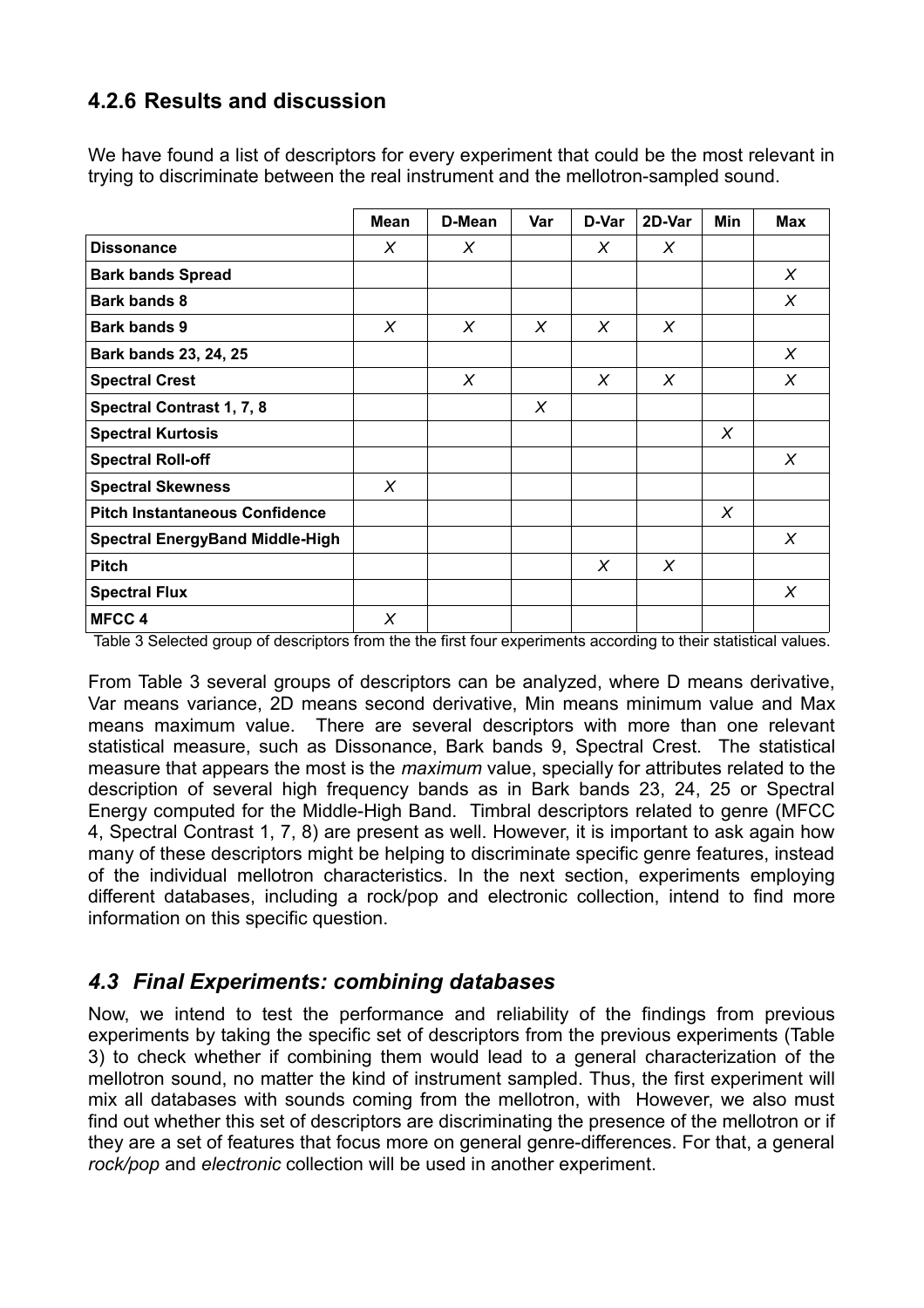- Comparing two different set of descriptors, in the following way:
	- One set (from now on it will be referred to as *Set 1*) will use Weka features evaluators (InfoGain and GainRatio) by using the Attribute Selected Classifier. With the Ranker Search method, selecting groups of 30, 20, 10 and 5 descriptors out of the general 838 attributes.
	- The other set will exclusively use the group of 30 descriptors obtained in the previous experiments (see Table 3), selecting groups of 30, 20, 10 and 5 highest-ranked for this task (from now on this set will be referred to as *Set 2*).
- Testing the classifiers (J48, IB1, SMO) employing 10-Fold Cross-Validation.
- Utilizing different random seeds for creating several data partitions and averaging the evaluation results.
- The evaluation will comprise: percentage of correctly classified instances and individual class f-measures.

Some questions that we are pursuing with these final experiments:

- Is it possible to detect and classify mellotron sounds that sample different musical instruments, in this case, strings, flute and choir?
- Are there any features in the mechanism of the instrument that make it possible to find a group of low-level descriptors that help discriminate the mellotron from the instruments it samples or from any other instrumental mixture?

## <span id="page-33-0"></span>**4.3.1** *Kashmir***[15](#page-33-1): combining strings, flute and choir samples.**

#### **Experiments details**

Instances: 374

#### Total number of attributes: 838

As we are combining the datasets from the three previous experiments, the task in this experiment increases: trying to distinguish all grouped mellotron sounds (flute, strings, choir) from the combination of real instruments. However, it is the intention of this experiment to include information related to the previous experiments, in the form of the selected descriptors for each case and compare it with the newly evaluated list of attributes.

<span id="page-33-1"></span><sup>15</sup> Led Zeppelin's *Kashmir* (1975) combines both a real strings section with mellotron strings accompaniment for creating a background contrast between different passages of the song.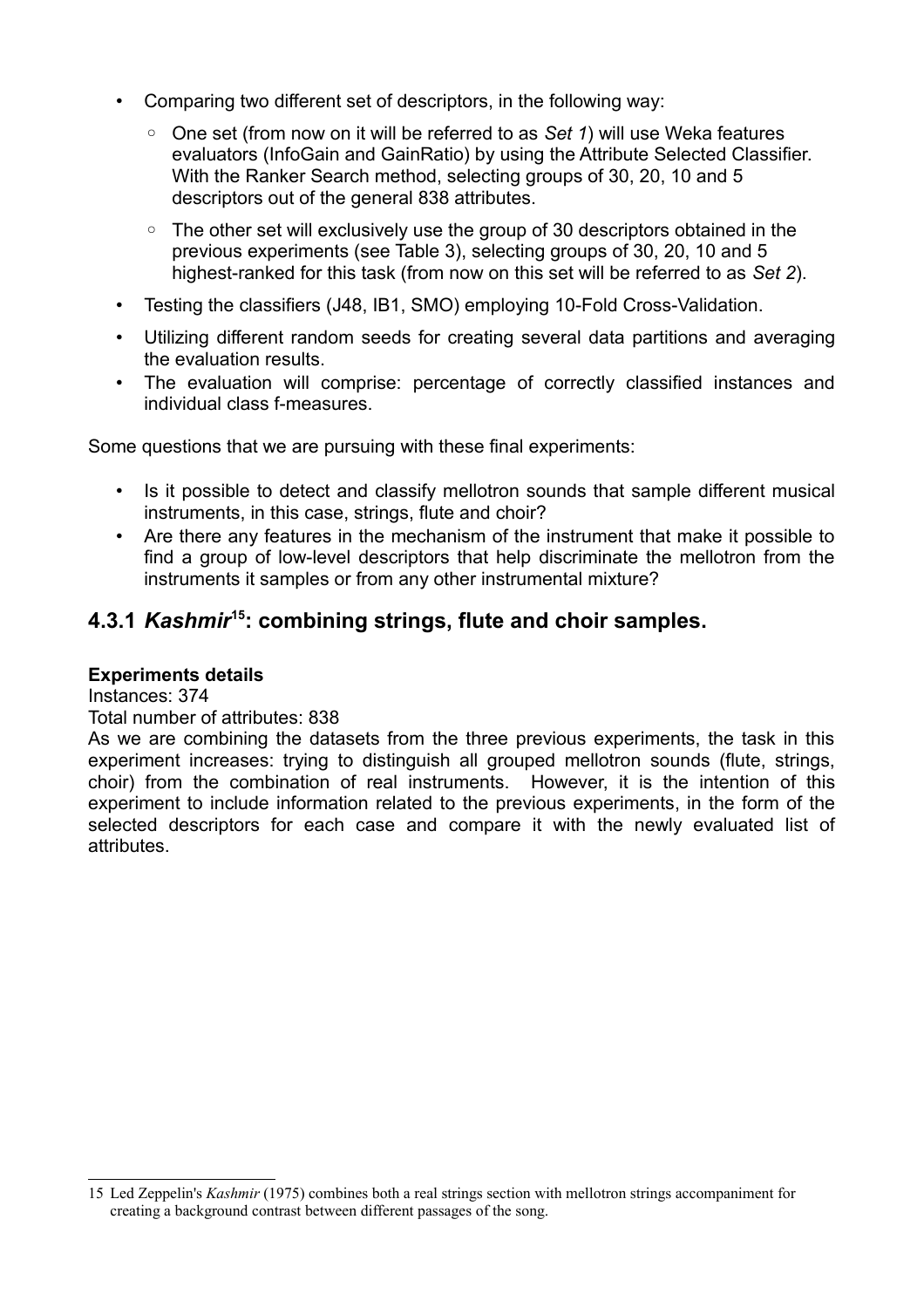![](_page_34_Figure_0.jpeg)

Fig. 14 Classifiers performance for two different set of descriptors and different amount of selected descriptors in the *Kashmir* experiment.

Fig. 14 shows the performance for the three classifiers with Set 1 of descriptors (which can be identified in the graph with the blue tones) and Set 2 of descriptors (which can be identified in the graph with the orange/red tones). We see that despite the fact that the Set 2 of descriptors (obtained from previous experiments) outperforms generally the Set 1 of descriptors (selected automatically by Weka), the best results still require the whole amount of descriptors. However, results for Set 2 show how the previous experiments hinted correctly at describing the main features of the mellotron. For higher performances several descriptors are needed though. The less descriptors are used, the worse the performance is. It can be concluded that as three different main timbral groups are used here (strings, choir, flute for both real instruments and mellotron-sampled) the classifier requires more descriptors that could describe the several amount of timbres found.

|                 |                   | 30 descriptors |       |       | 20 descriptors | 10 descriptors |       | 5 descriptors |       |
|-----------------|-------------------|----------------|-------|-------|----------------|----------------|-------|---------------|-------|
|                 |                   | Set 1          | Set 2 | Set 1 | Set 2          | Set 1          | Set 2 | Set 1         | Set 2 |
|                 | <b>Mellotron</b>  | 0,656          | 0,685 | 0,690 | 0,656          | 0,596          | 0,726 | 0,558         | 0,721 |
| <b>J48</b>      | Non-<br>mellotron | 0,654          | 0,698 | 0,560 | 0,693          | 0,582          | 0,596 | 0,552         | 0,506 |
|                 | <b>Mellotron</b>  | 0,690          | 0,739 | 0,667 | 0,716          | 0,594          | 0,687 | 0,598         | 0,627 |
| IB <sub>1</sub> | Non-<br>mellotron | 0,686          | 0,753 | 0,675 | 0,728          | 0,600          | 0,682 | 0,579         | 0,624 |
|                 | <b>Mellotron</b>  | 0,717          | 0,789 | 0,719 | 0,722          | 0,680          | 0,706 | 0,650         | 0,715 |
| <b>SMO</b>      | Non-<br>mellotron | 0,674          | 0,774 | 0,636 | 0,688          | 0,556          | 0,627 | 0,515         | 0,637 |

Table 4 f-measure for 2 different classes, two different sets of descriptors, three classification techniques, and different amount of descriptors in the *Kashmir* experiment.

The highest-scoring f-measures for the same amount of descriptors are shown in bold in Table 4. Looking at the individual classes performance is also helpful for analyzing what at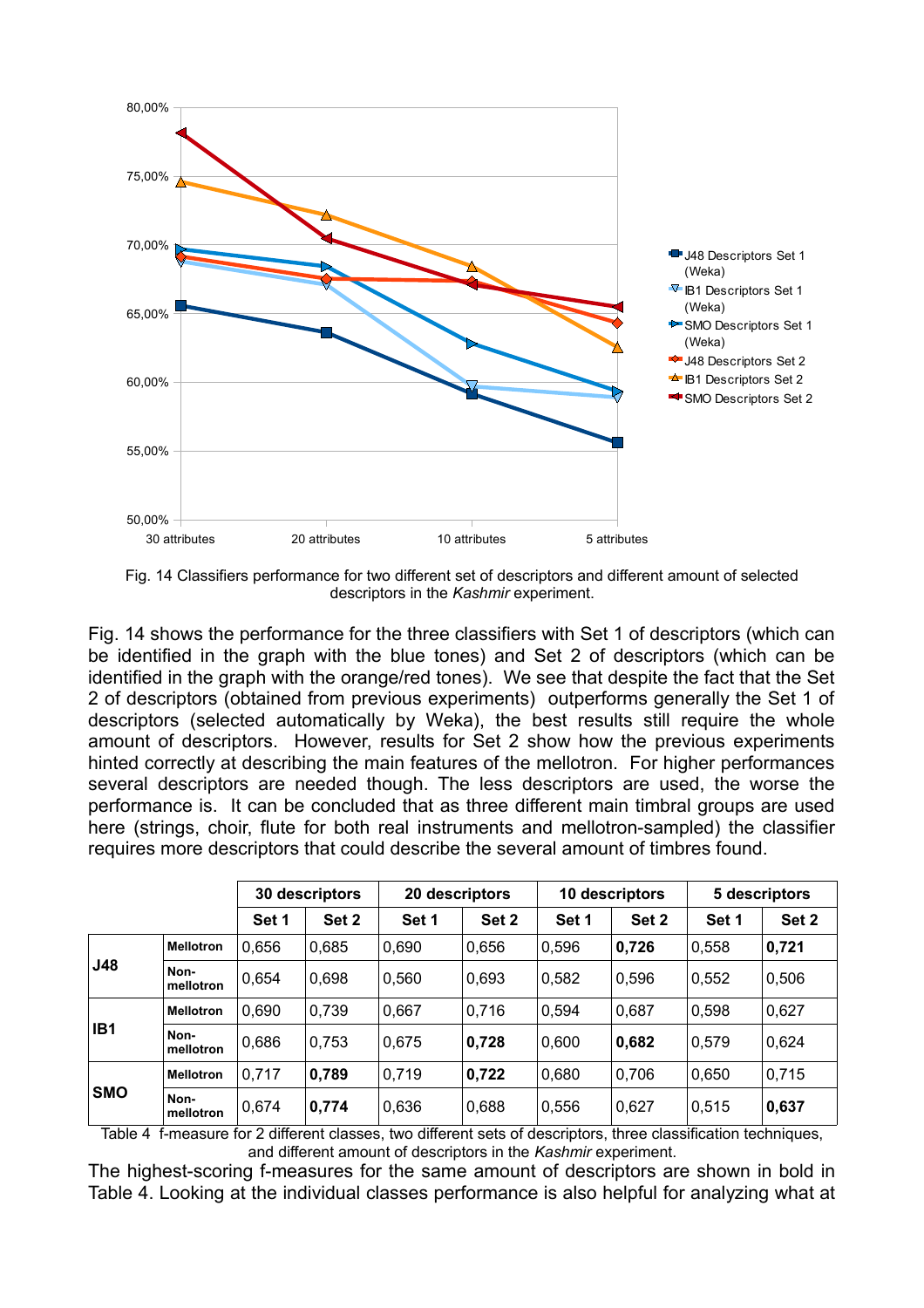first glance seems to be 'good' resulsts. For instance, we see in table 4 how when using 5 descriptors and the J48 classifier, the mellotron class presents an f-measure of 0,721 (the highest of all classifiers for that amount of descriptors), but the non-mellotron class in the same category has an f-measure of 0,506, which corresponds basically to chance values. As the decision is binary, what this classifier is doing is assigning most of the instances to the mellotron class, which increases the amount of false-negatives in the non-mellotron class. Thus, it is not a reliable result.

## <span id="page-35-0"></span>**4.3.2** *Space Oddity***[16](#page-35-1): comparing mellotron sounds with rock/pop and electronic music samples.**

**Experiment details** Instances: 600 Total number of attributes: 838

The general *rock/pop* and *electronic* music collection is used, 300 samples with music from different decades and several sub-genres, against 300 samples containing mellotron sounds for all three instruments. As a new and non-used before dataset is used, there will be a new list of weka-selected descriptors for this task. But as with the previous experiment *Kashmir, the* former set of selected descriptors will be included as well, in order to compare the performances, and check if they are relevant for the classification tasks.

![](_page_35_Figure_4.jpeg)

![](_page_35_Figure_5.jpeg)

In this task, performance for different sets of descriptors, methods and amount of attributes is always higher than 70%. However, the performance of the Set 2 of descriptors (in orange/red tones in Fig. 15) remains almost always below the performance for Set 1 (in

<span id="page-35-1"></span><sup>16</sup> *Space Oddity* (1969) by David Bowie evokes the interstellar trip of the astronaut Major Tom with the 'ethereal' sounds of a mellotron.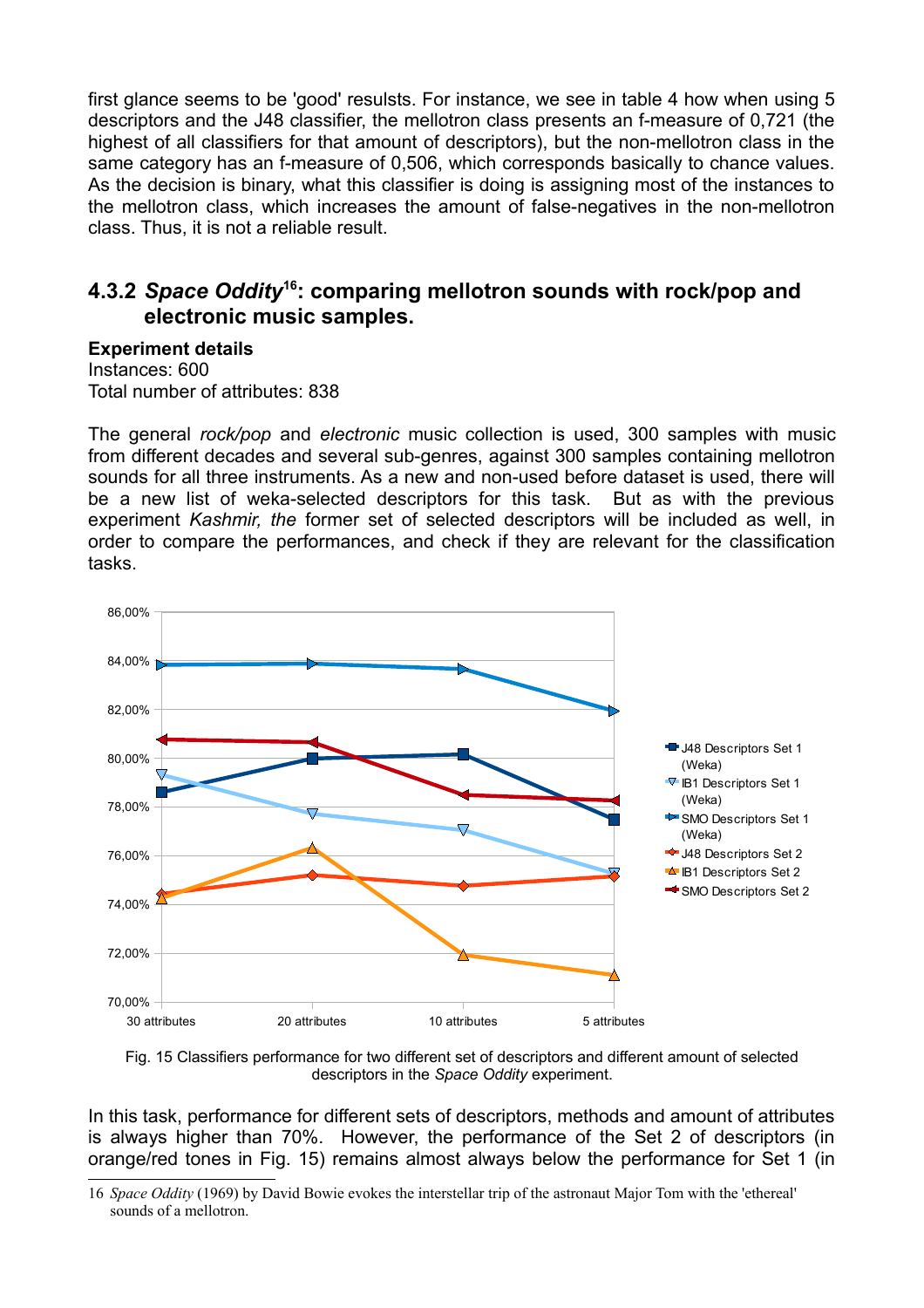blue tones in Fig. 15). In this case, the weka-selected group of descriptors proves to be better than the automatically selected descriptors by Weka. The SMO classifier has the best classification performance results. Reducing the amount of descriptors generally affects negatively the classifiers performance, but the reduction is not drastic.

|                 |                   | 30 descriptors |       |       | 20 descriptors | 10 descriptors |       | 5 descriptors |       |
|-----------------|-------------------|----------------|-------|-------|----------------|----------------|-------|---------------|-------|
|                 |                   | Set 1          | Set 2 | Set 1 | Set 2          | Set 1          | Set 2 | Set 1         | Set 2 |
|                 | <b>Mellotron</b>  | 0,793          | 0,745 | 0,806 | 0,752          | 0,810          | 0,728 | 0,779         | 0,728 |
| <b>J48</b>      | Non-<br>mellotron | 0,799          | 0.744 | 0.793 | 0,752          | 0.793          | 0,765 | 0,770         | 0,772 |
|                 | <b>Mellotron</b>  | 0,795          | 0,747 | 0,780 | 0,767          | 0,776          | 0,717 | 0,756         | 0,711 |
| IB <sub>1</sub> | Non-<br>mellotron | 0,792          | 0,738 | 0,774 | 0,759          | 0,765          | 0,722 | 0,750         | 0,711 |
|                 | <b>Mellotron</b>  | 0,839          | 0,801 | 0,841 | 0,798          | 0,840          | 0,773 | 0,826         | 0,773 |
| <b>SMO</b>      | Non-<br>mellotron | 0,837          | 0,814 | 0,837 | 0,814          | 0,833          | 0,796 | 0,812         | 0,792 |

Table 5 f-measure for 2 different classes, two different sets of descriptors, three classification techniques, and different amount of descriptors in the *Space Oddity* experiment.

The difference between classes as seen in Table 4, is not important, both remain statistically closed for every single category, with the best performance belonging to the SMO classifier for both sets of descriptors.

## <span id="page-36-0"></span>**4.3.3 Epitaph[17](#page-36-1): comparing mellotron samples with specific instruments and generic rock/pop and electronic music samples**

#### **Experiment details**

Instances: 600 Total number of attributes: 838

For this final experiment, the same mellotron class from the previous experimente will be used (300 instances featuring strings, flute and choir mellotron). Databases from the previous two experiments will be combined for the non-mellotron class in the following way:

- 50% (150 instances out of 300) correspond to samples randomly taken from the strings, flute and choir instrument collections.
- 50% (150 instances out of 300) correspond to samples randomly taken from the generic rock/pop and electronic music collections.

In that way, we are creating a 'hybrid' from the two previous experiments, increasing the complexity of the training task.

<span id="page-36-1"></span><sup>17</sup> King Crimson's *Epitaph* (1969) is also one of the most representative mellotron pieces in the progressive rock canon, employing sustained strings chords in this slow-building piece.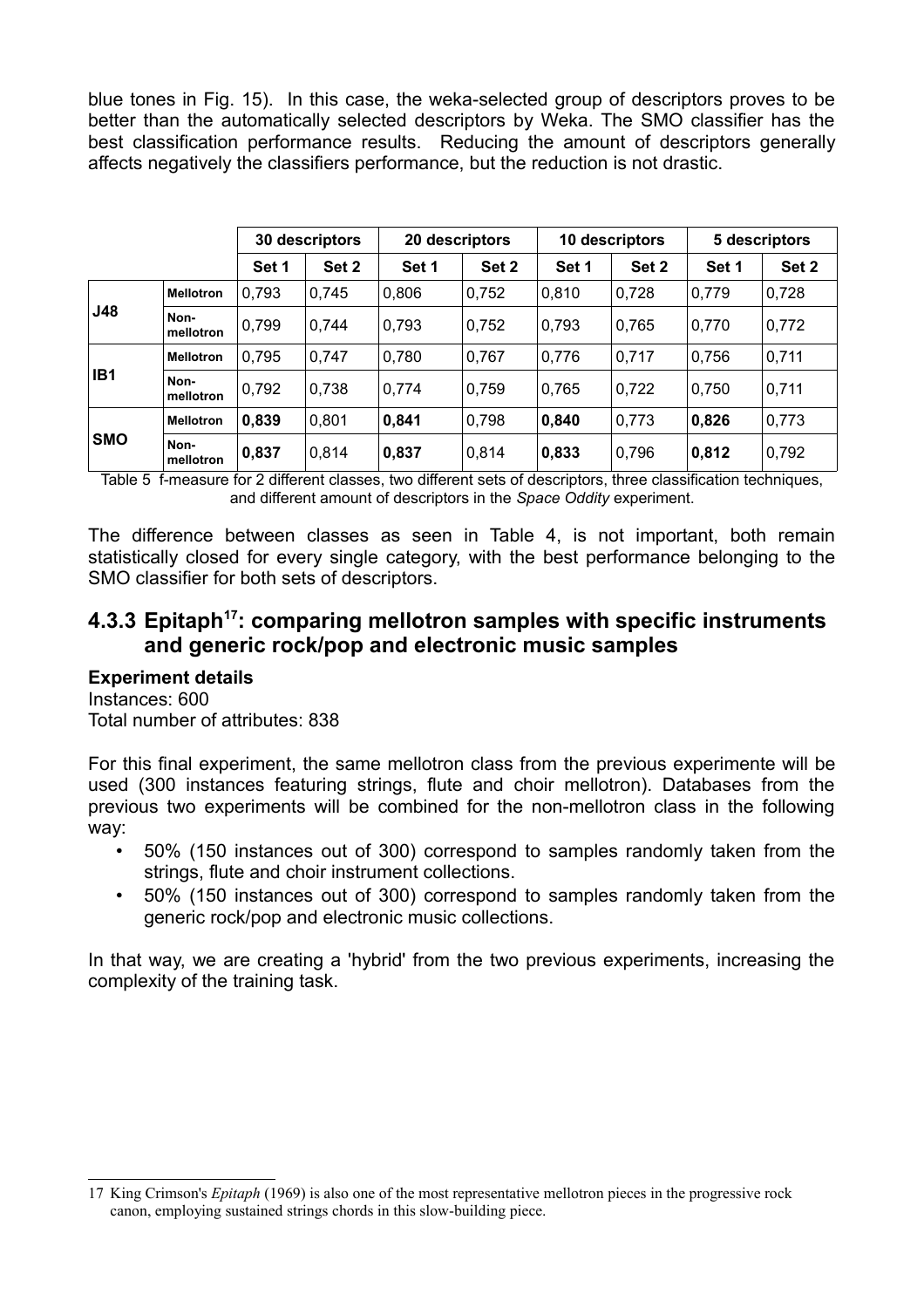![](_page_37_Figure_0.jpeg)

Fig. 16 Classifiers performance for two different set of descriptors and different amount of selected descriptors in the *Epitaph* experiment.

When combining this databases half and half, the general classifying performance of the models tested decreases. It can be seen in fig. 16, how the best performance belongs to the Weka selected classifiers. Set 2 of descriptors does not prove to be very practical at this task, especially when reducing the amount of attributes.

|                 |                   | 30 descriptors |       | 20 descriptors |       | 10 descriptors |       | 5 descriptors |       |
|-----------------|-------------------|----------------|-------|----------------|-------|----------------|-------|---------------|-------|
|                 |                   | Set 1          | Set 2 | Set 1          | Set 2 | Set 1          | Set 2 | Set 1         | Set 2 |
|                 | <b>Mellotron</b>  | 0,712          | 0,651 | 0,728          | 0,643 | 0,737          | 0,684 | 0,730         | 0,624 |
| <b>J48</b>      | Non-<br>mellotron | 0,691          | 0,662 | 0,693          | 0.625 | 0.683          | 0,585 | 0,652         | 0,556 |
|                 | <b>Mellotron</b>  | 0,684          | 0,687 | 0,665          | 0,667 | 0,681          | 0,642 | 0,640         | 0,563 |
| IB <sub>1</sub> | Non-<br>mellotron | 0,672          | 0,690 | 0,652          | 0,668 | 0,675          | 0,634 | 0.645         | 0,571 |
|                 | <b>Mellotron</b>  | 0,747          | 0,681 | 0,753          | 0,677 | 0,754          | 0,664 | 0,743         | 0,662 |
| <b>SMO</b>      | Non-<br>mellotron | 0,704          | 0,628 | 0,703          | 0,638 | 0,696          | 0,622 | 0,668         | 0,549 |

Table 6 f-measure for 2 different classes, two different sets of descriptors, three classification techniques, and different amount of descriptors in the *Epitaph* experiment.

Again, SMO proves to be the best classifier for Set 1. For set 2 however, other techniques outperform it depending on the number of descriptors employed. But the less descriptors used, the less accurate the model is. Table 6 shows for example how for some f-measure values, performance when reducing the number of attributes in Set 2 is not far from chance.

## <span id="page-37-0"></span>**4.3.4 Discussion**

The results in this last series of experiments show the difficulty in modeling the sound of a specific instrument in a polyphonic mixture. On one hand, it requires a large number of descriptors for relatively high performances. On the other hand, performance decreases when changing some characteristics of the databases. Not all the questions asked were answered. It remains hard to tell whether high performance results are due to accurate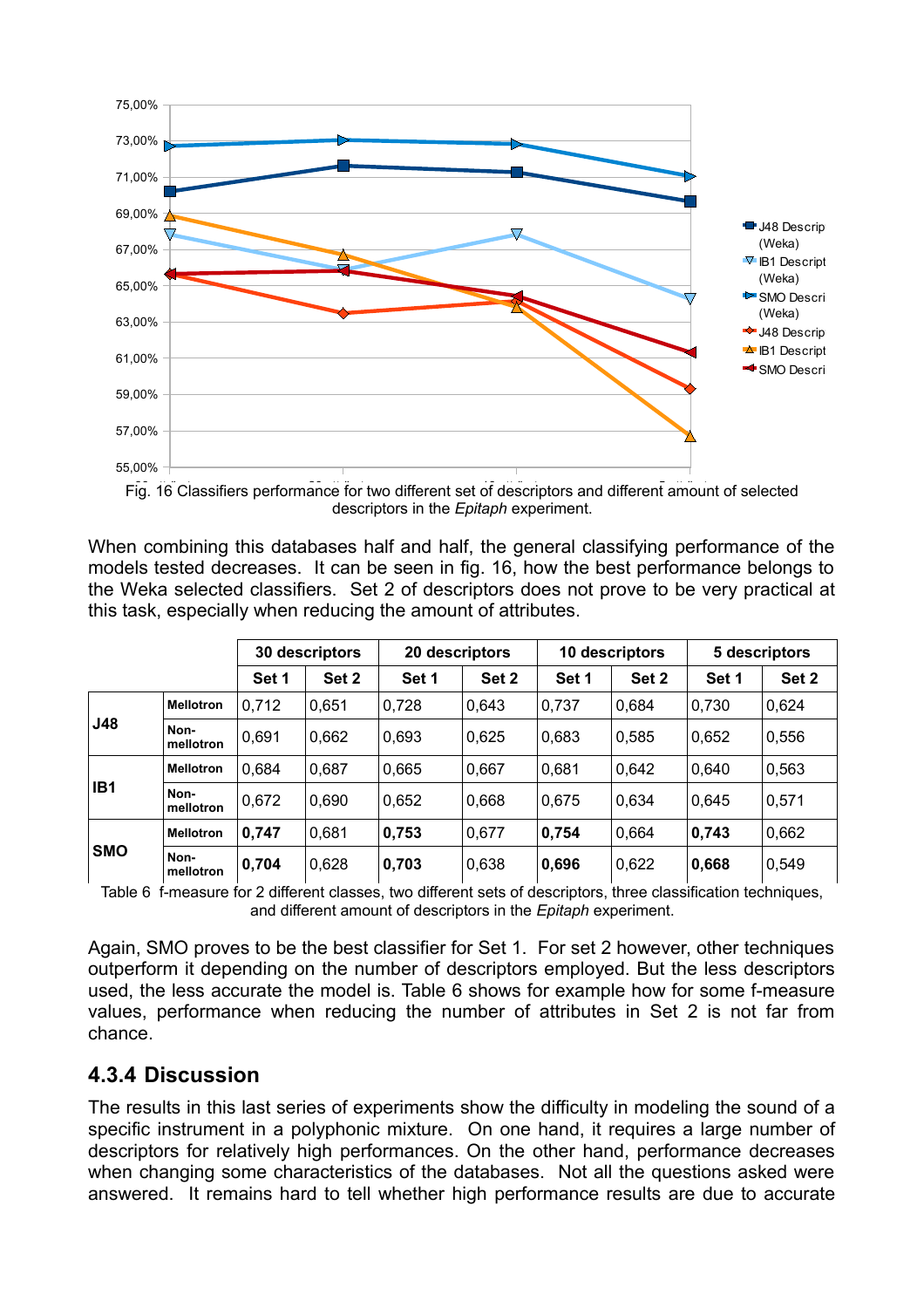descriptions on the actual instrument or to generic differences between styles of music. It can be stated however, that there is evidence supporting the idea of the mellotron adding specific features in the sound -disregarding the instrument being sampled- that can be found and described in its spectrum.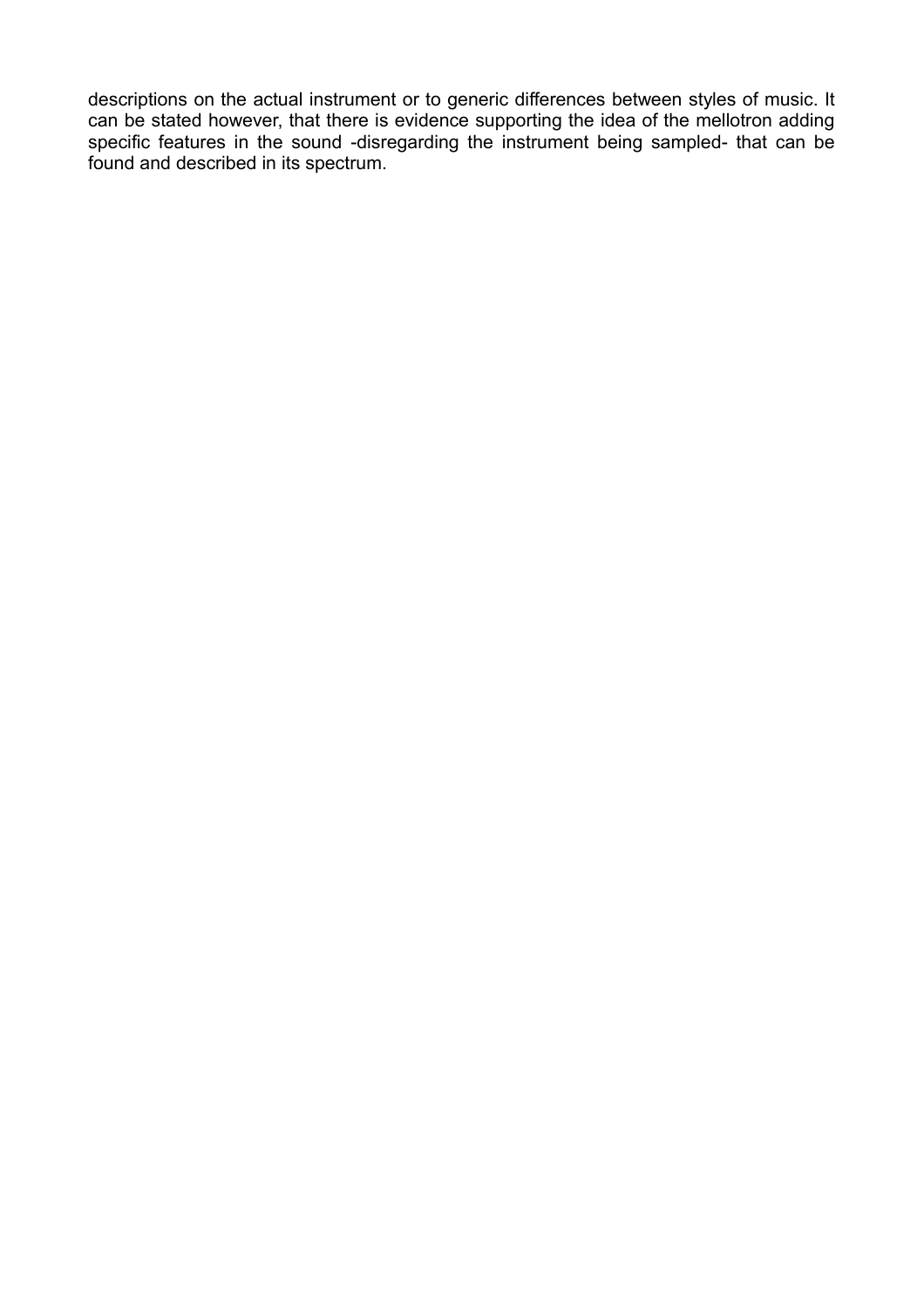# <span id="page-39-2"></span>**5 Conclusions**

## <span id="page-39-1"></span>*5.1 On the project*

This is to the best of our knowledge, the only research of its kind conducted on the mellotron, an instrument that although not so common in the Western popular music canon, presents interesting technical and perceptual qualities, which make it ideal for the study of timbre descriptors in the context of automatic classification in polyphonic audio.

Despite the difficulty involved when trying to extract features belonging to a single instrument from polyphonic audio -and in this particular case, one instrument featuring 'several instruments'- there is some evidence that the methodology used proves to be effective for solving the task. However, due to the huge variety of spectral and temporal features that can be found in a polyphonic mixture (belonging to any kind of instrument from any style or genre), probably this methodology by itself won't be sufficient for achieving higher classification performances or for attempting to employ it in more complex tasks such as genre or geographical classification.

Even though the models did not achieve a very high classification performance, the results obtained were relevant for the tasks proposed, with values far above chance in most cases, which indicates some statistical significance for assuring that the models tested are indeed recognizing the presence of the mellotron in a polyphonic context, and discriminating it from the instruments it samples or other timbral mixtures. Although it was attempted trying to obtain a reduced set of descriptors that could be used for discriminate the sound of the mellotron, the complexity of the task showed the necessity of having larger sets in several experiments.

It is important to note how some mellotron features, such as the slight variations in frequency due to irregular tape motion, could be indeed distinctive of this instrument, but they are not always present in the recordings. This means that depending on variables such as recording and production characteristics, model of mellotron or even date of the recording, some sound characteristics of the instrument could notably change, or even could not be featured in the audio samples. The descriptors obtained by the different models that could help differentiate and classify the mellotron, are somehow coherent with the physical properties of the instrument. Indeed one could hypothesize that features such as irregularities in the tape motion mechanism could be related to the dissonance descriptor, or the tape hiss could be reflected on attributes such as the spectral crest.

## <span id="page-39-0"></span>*5.2 On the methodology*

 The methodology used has a series of advantages worth mentioning. First, it is applied to music in real scenarios, that is, polyphonic signals which take into account a diversity of sound sources creating a multi-timbral mixture, instead of the monophonic approach where instruments are specifically isolated. It can be extrapolated to several categories, including solo instruments or several combination of instruments, that could help to classify the data according to predefined taxonomies. Some of the approaches used previously to approach this problem, imply building a model that sometimes fits only one specific instrument. As we are dealing with polyphonic music, this approach can be extended and be applied to any kind of instruments coming from any musical culture in the world, thus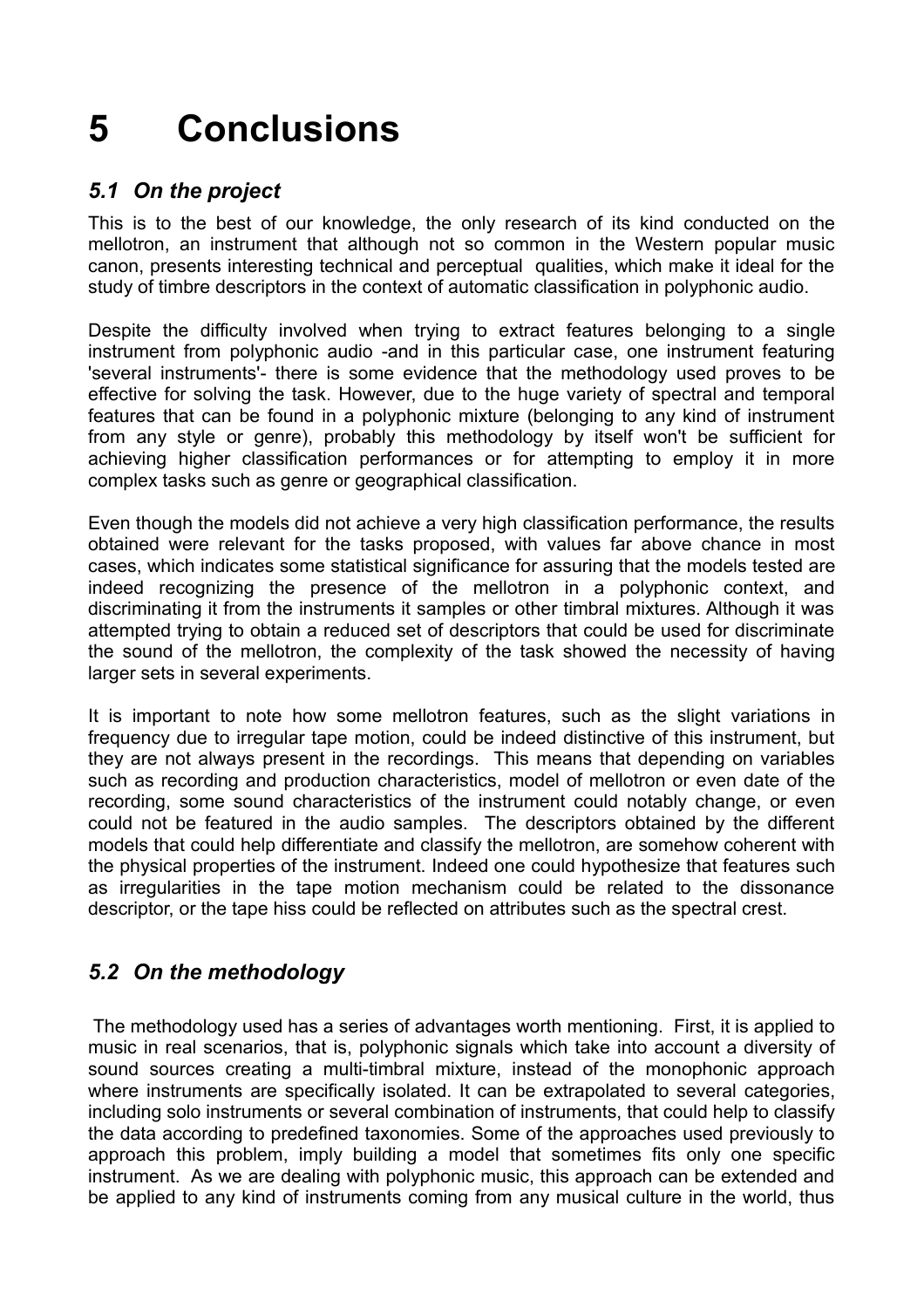being pertinent for current multicultural approaches in MIR. No previous processing is needed, which drastically reduces the computational time when comparing it to the time needed in other different methods. Many of other techniques which deal with this task, such as source separation, are still in an incipient stage (Fuhrmann, Haro and Herrera, 2009), so it constitutes a rather simple and cost/benefit appropriated methodology. It can be robust against unknown categorizations, i.e. instruments or sounds that have not been identified previously. Once a model for a specific instrument is established, it does not require any information beforehand from the audio file, i.e. the computation can be applied to raw data without any kind of high-level tags associated to it.

It is pertinent also to remark the importance of the groundtruth collections: basically, the success of the implemented models depends not only in the quantity, but in the quality of the samples used to train the classifiers. This goes to show the importance of treating music as a physical and perceptual phenomenon and not only as data. The project also shows the importance of not using software tools (such as the Weka machine learning classifiers) merely as black boxes, where the main goal is defined by obtaining an 'output' just for the sake of it, without knowing the inner underlying processes in the different stages of the methodology.

## <span id="page-40-0"></span>*5.3 Future work*

There are several possibilities for achieving a more refined methodology in order to get more detailed descriptors that could lead to higher classifiers performance. Some of the collections were not as large as for becoming totally representative of the mellotron detection and classification task. Getting access to the recordings is not simple, it requires time and careful listening process due to the specific characteristics of the mellotron that make it hard to be perceived. Maybe with further exhaustive search the collections could be increased, and the models found in this project tested again.

The descriptors found to be relevant when describing the sound of the mellotron could eventually be attributed or caused by the magnetic tape mechanism. In order to find out about this, further research must be carried out. For instance, creating a collection with samples of music directly transferred from magnetic tapes, and testing to see if a similar group of descriptors is obtained.

One further step would be also to implement a mellotron detector in a genre-classifier. This could be tested, with and without the mellotron detector in order to determine if the genre/sub-genre performance actually increases when including timbre information corresponding to the specific instrument.

It is possible to apply this methodology for the detection and classification of any musical instrument in polyphonic music. Considering the current interest in multicultural approaches<sup>[18](#page-40-1)</sup> it would be of great interest to apply this methodology for musical instruments coming from any geographic region and any musical cultural in the world.

<span id="page-40-1"></span><sup>18</sup> See for instance the CompMusic project [http://compmusic.upf.edu](http://compmusic.upf.edu/)

Music Technology Group - Universitat Pompeu Fabra.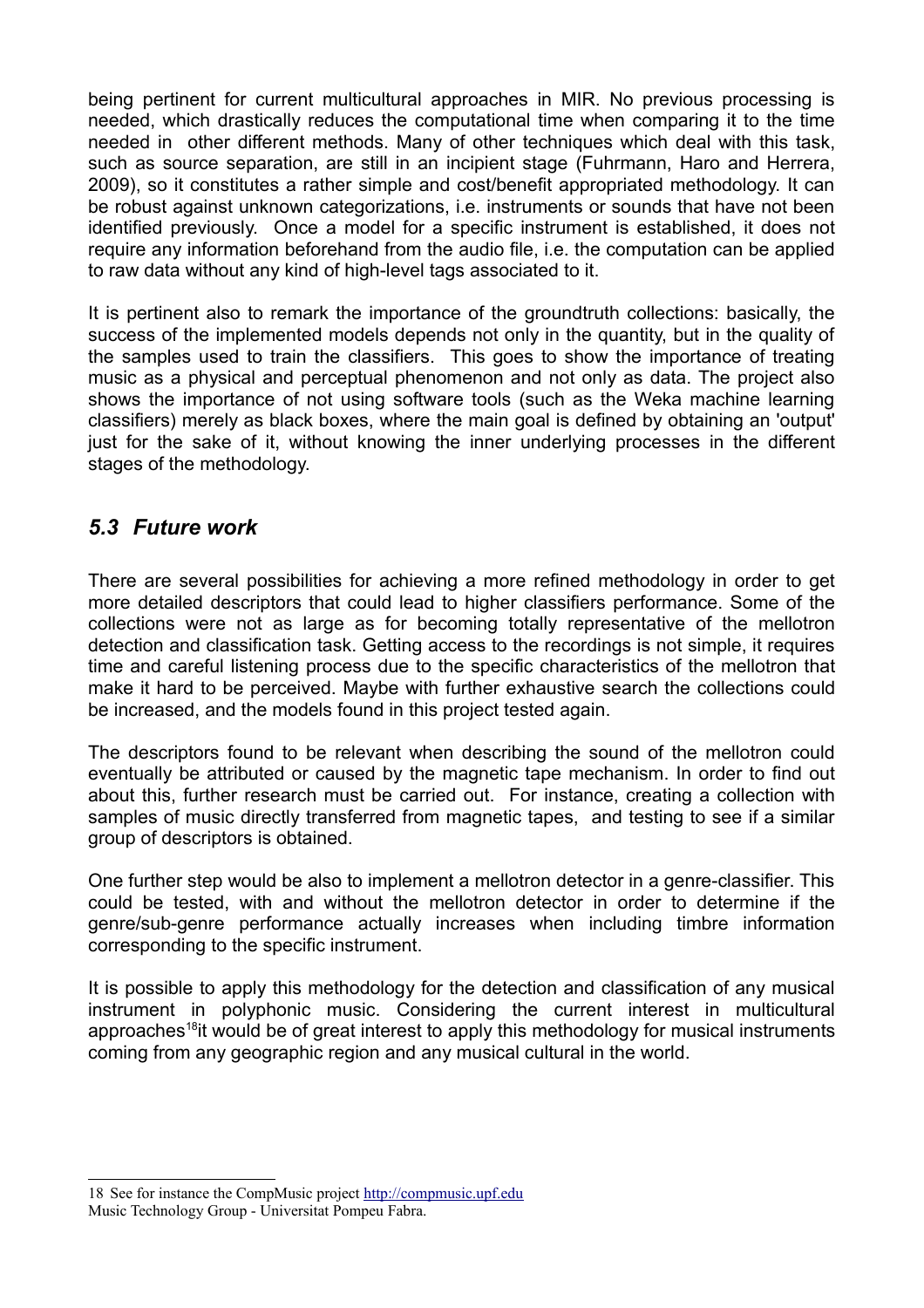## **References**

Akkermans, V., Serrà, J. and Herrera, P. Shape-based spectral contrast descriptor. *Proceedings of the SMC 2009 - 6th Sound and Music Computing Conference.* Porto, Portugal, 2009.

Alpaydin, E. *Introduction to machine learning.* Cambridge: MIT Press, 2004.

Aucouturier, J.J. and Pachet, F. Music similarity measures: What's the use?, in *Proc Intl Conf on Music Information Retrieval* (ISMIR), Paris, France, 2002.

Aucouturier, J.J., Pachet, F. and Sandler, M.. "The Way It Sounds": Timbre Models for Analysis and Retrieval of Music Signals. *IEEE Transactions on Multimedia*, 7(6):1028– 1035, December 2005.

Bartók, B. *Escritos sobre música popular*. México D.F.: Siglo XXI Editores, 1979.

Eck, D., Lamere, P., Bertin-Mahieux, T. and Green, S. "Automatic generation of social tags for music recommendation," *Advances in neural Information Processing Systems*, vol. 20, 2007.

Eggink, J. and Brown, G.J. Instrument recognition in accompanied sonatas and concertos. P*roceedings of the IEEE International Conference on Acoustics, Speech and Signal Processing*, 2004.

*Essentia User and Developer Manual*, Music Technology Group, Universitat Pompeu Fabra, Barcelona, España, 2010.

Essid, S., Richard, G., and David, B. "Instrument recognition in polyphonic music based on automatic taxonomies", *IEEE Transactions on Audio, Speech and Language Processing*, vol. 14, no. 1, pp. 68-80, 2006.

Every, M. "Discriminating between pitched sources in music audio", *IEEE Transactions on Audio, Speech and Language Processing*, vol. 16, no. 2, pp. 267-277, 2008.

Ferrer, R. Embodied cognition applied to timbre and musical appreciation: Theoretical foundation. *British Postgraduate Musicology*, 10, 2009.

Fuhrmann, F. and Herrera, P. Polyphonic instrument recognition for exploring semantic similarities in music. *Proc. of DAFx-10*, 2010.

Gillet O. and Richard, G. "Transcription and separation of drum signals from polyphonic music", IEEE Trans. On *Audio, Speech and Language Processing*, vol. 16, no. 3, pp. 529- 540, 2008.

Gómez, E. and Herrera, P. The song remains the same: identifying versions of the same song using tonal descriptors. *Int. Conf. on Music Information Retrieval*, 2006.

Gómez, E., Haro, M. and Herrera, P.. Music and geography: Content description of musical audio from different parts of the world. In *Proc. of ISMIR*, Kobe, Japan, 2009.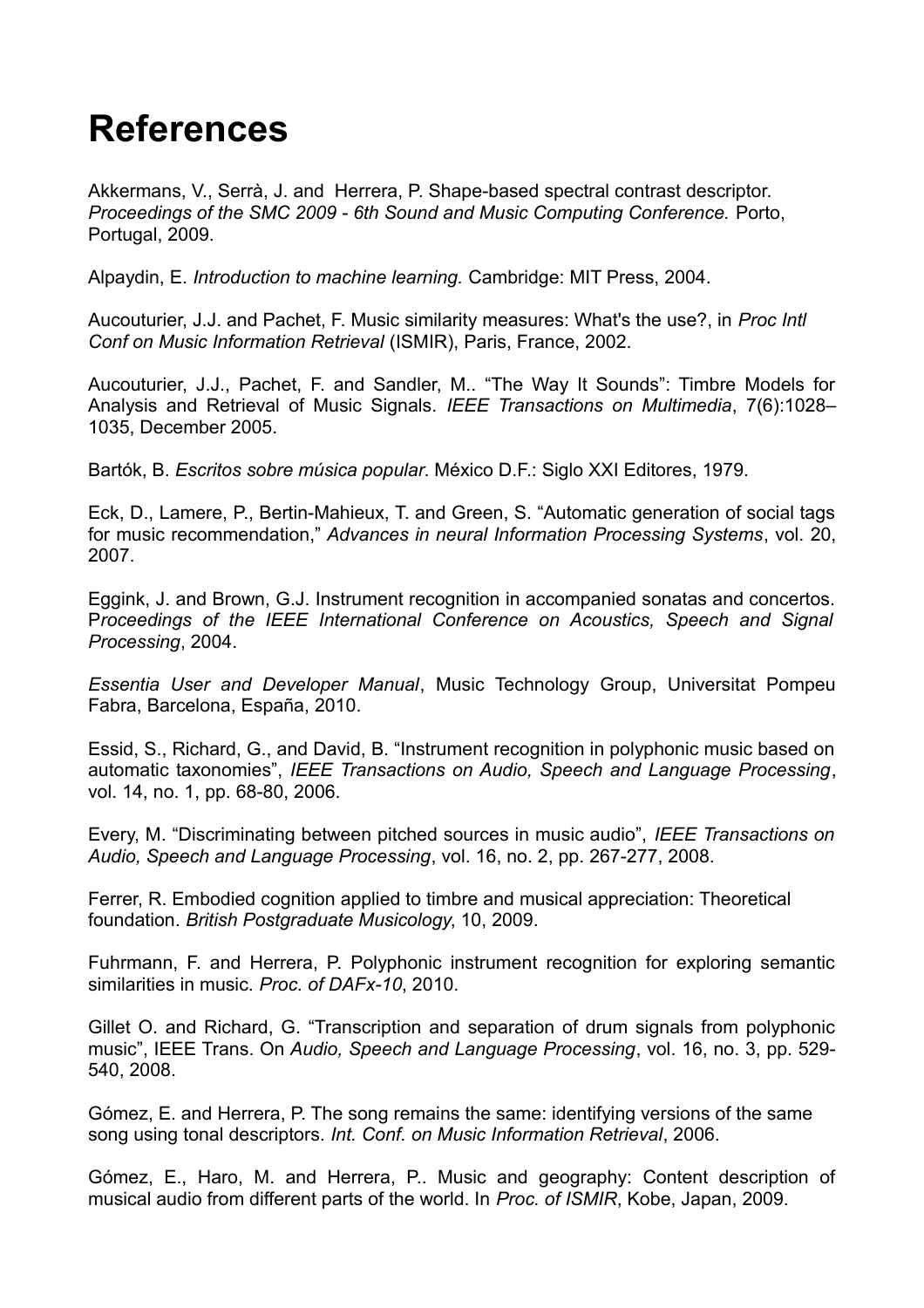Heittola, T., Klapuri, A. and Virtanen, T. "Musical instrument recognition in polyphonic audio using source-filter model for sound separation", *Proc. of ISMIR*, 2009.

Herrera-Boyer, P., Klapuri, A., Davy, M., "Automatic Classification of Pitched Musical Instrument Sounds," In Klapuri, A., Davy, M. (Eds.) *Signal Processing Methods for Music Transcription*, Springer, New York, 2006.

Herrera, P., Yeterian, A. & Gouyon, F. "Automatic classification of drum sounds: a comparison of feature selection methods and classification techniques". *Lecture Notes in Computer Science*, Volume 2445/2002, pp. 69-80, 2002.

Hoffman, M., Blei, D.and Cook, P. "Easy as CBA: A simple probabilistic model for tagging music," Proc. of ISMIR, pp. 369–374, 2009.

Kartomi, M. *On Concepts and Classifications of Musical Instruments*. Chicago: University of Chicago Press, 1990.

Kitahara, T., Goto, M., Komatani, K., Ogata T., and Okuno, H. "Instrument Identification in polyphonic music: Feature weighting to minimize influence of sound overlaps". *EURASIP Journal on Advances in Signal Processing*, vol. 2007, pp. 1-16, 2007.

Kranenburg P., Garbers, J., Volk, A., Wiering, F., Grijp L., & Veltkamp, R. "Collaboration Perspectives for Folk Song Research and Music Information Retrieval: The Indispensable Role of Computational Musicology" In: *Journal of Interdisciplinary Music Studies*, spring, volume 4, issue 1, pp. 17-43, 2010.

Leman, M. *Embodied Music Cognition and Mediation Technology*. Cambridge: MIT Press, 2008.

Leman, M., Schneider, A.. "Origin and Nature of Cognitive and Systematic Musicology: An Introduction". In Marc Leman, (ed.) *Music, Gestalt and Computing*. New York : Springer, 1997.

Little, D. and Pardo, B. Learning musical instruments from mixtures of audio with weak labels, in *Proc. of ISMIR*, 2008.

Louhivuori, J.. "Systematic, Cognitive and Historical Approaches in Musicology". In Marc Leman, (ed.) *Music, Gestalt and Computing*. New York : Springer, 1997.

O'Callaghan, C. *Sounds*. New York: Oxford University Press, 2007.

Paulus J. and Klapuri, A. "Combining temporal and spectral features in hmm-based drum transcription", in *Proc. of ISMIR*, 2007.

Peeters, G. "A large set of audio features for sound description (similarity and classification) in the CUIDADO prject", *CUIDADO I.S.T. Project Report*, 2004.

Pei, S. and Hsu, N. "Instrumentation analysis and identification of polyphonic music using beat-synchronous feature integration and fuzzy clustering", *IEEE International Conference on Acoustics, Speech and Signal Processing*, 2009.